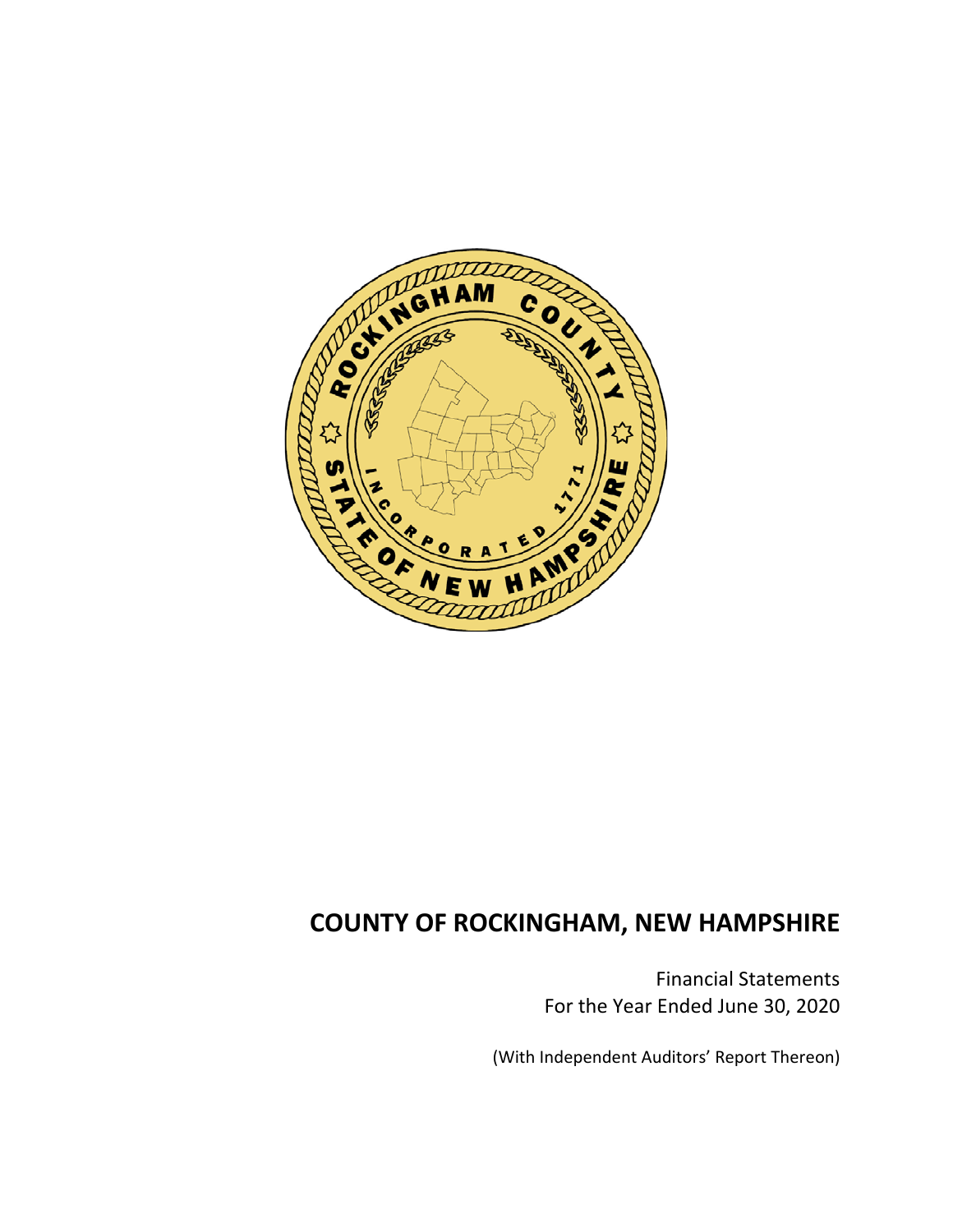# **TABLE OF CONTENTS**

|                                                                                                                                                    | Page |
|----------------------------------------------------------------------------------------------------------------------------------------------------|------|
| <b>INDEPENDENT AUDITORS' REPORT</b>                                                                                                                | 1    |
| <b>MANAGEMENT'S DISCUSSION AND ANALYSIS</b>                                                                                                        | 4    |
| <b>BASIC FINANCIAL STATEMENTS:</b>                                                                                                                 |      |
| <b>Government-Wide Financial Statements:</b>                                                                                                       |      |
| <b>Statement of Net Position</b>                                                                                                                   | 12   |
| <b>Statement of Activities</b>                                                                                                                     | 13   |
| <b>Fund Financial Statements:</b>                                                                                                                  |      |
| <b>Governmental Funds:</b>                                                                                                                         |      |
| <b>Balance Sheet</b>                                                                                                                               | 14   |
| Reconciliation of Total Governmental Fund Balances to<br>Net Position of Governmental Activities in the Statement of Net Position                  | 15   |
| Statement of Revenues, Expenditures, and Changes in Fund Balances                                                                                  | 16   |
| Reconciliation of the Statement of Revenues, Expenditures,<br>and Changes in Fund Balances of Governmental Funds to<br>the Statement of Activities | 17   |
| Statement of Revenues and Other Sources, and Expenditures and<br>Other Uses - Budget and Actual - General Fund                                     | 18   |
| <b>Proprietary Funds:</b>                                                                                                                          |      |
| <b>Statement of Net Position</b>                                                                                                                   | 19   |
| Statement of Revenues, Expenses, and Changes in Fund Net Position                                                                                  | 20   |
| <b>Statement of Cash Flows</b>                                                                                                                     | 21   |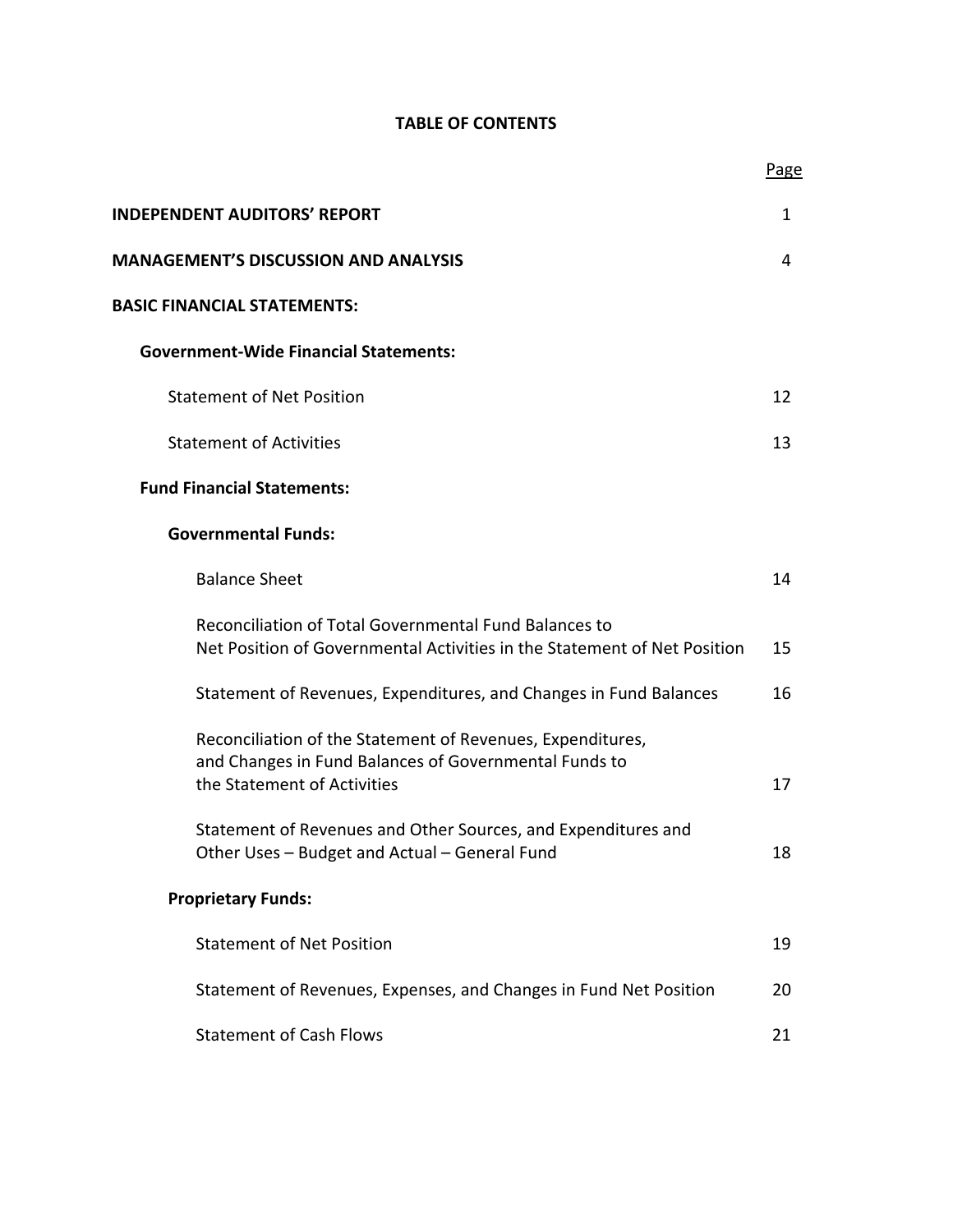# **Fiduciary Funds:**

| <b>Statement of Fiduciary Net Position</b>                                                                   | 22 |
|--------------------------------------------------------------------------------------------------------------|----|
| <b>Notes to Financial Statements</b>                                                                         | 23 |
| <b>REQUIRED SUPPLEMENTARY INFORMATION:</b>                                                                   |    |
| <b>Pension:</b>                                                                                              |    |
| Schedule of Proportionate Share of the Net Pension Liability                                                 | 55 |
| <b>Schedule of Pension Contributions</b>                                                                     | 56 |
| OPEB:                                                                                                        |    |
| Schedules of Proportionate Share and Contributions of the Net OPEB Liability                                 | 57 |
| Schedule of Changes in the Total OPEB Liability                                                              | 58 |
| <b>SUPPLEMENTARY INFORMATION:</b>                                                                            |    |
| Combining Balance Sheet - Nonmajor Governmental Funds                                                        | 59 |
| Combining Statement of Revenues, Expenditures, and Changes<br>in Fund Balances - Nonmajor Governmental Funds | 60 |
| Combining Statement of Net Position - Proprietary Funds                                                      | 61 |
| Combining Statement of Revenues, Expenses, and Changes in<br>Fund Net Position - Proprietary Funds           | 62 |
| Combining Statement of Cash Flows - Proprietary Funds                                                        | 63 |
| Combining Statement of Fiduciary Net Position                                                                | 64 |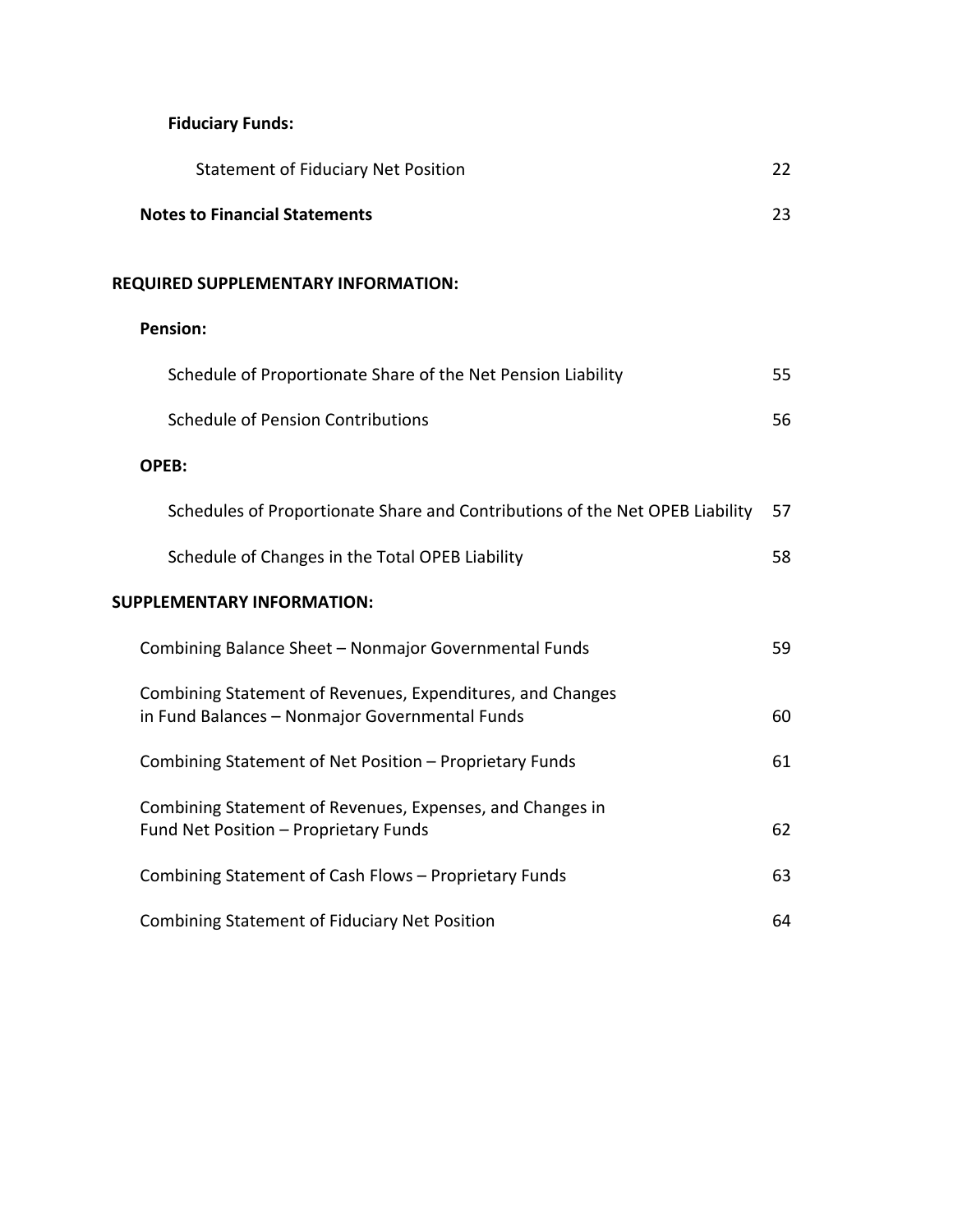

#### **INDEPENDENT AUDITORS' REPORT**

To the Board of Commissioners County of Rockingham, New Hampshire

#### **Report on the Financial Statements**

We have audited the accompanying financial statements of the governmental activities, each major fund, and the aggregate remaining fund information of the County of Rockingham, New Hampshire (the County), as of and for the fiscal year ended June 30, 2020, and the related notes to the financial statements, which collectively comprise the County's basic financial statements as listed in the Table of Contents.

#### *Management's Responsibility for the Financial Statements*

The County's management is responsible for the preparation and fair presentation of these financial statements in accordance with accounting principles generally accepted in the United States of America; this includes the design, implementation, and maintenance of internal control relevant to the preparation and fair presentation of financial statements that are free from material misstatement, whether due to fraud or error.

#### *Auditors' Responsibility*

Our responsibility is to express opinions on these financial statements based on our audit. We conducted our audit in accordance with auditing standards generally accepted in the United States of America, and the standards applicable to financial audits contained in *Government Auditing Standards*, issued by the Comptroller General of the United States. Those standards require that we plan and perform the audit to obtain reasonable assurance about whether the financial statements are free from material misstatement.

An audit involves performing procedures to obtain audit evidence about the amounts and disclosures in the financial statements. The procedures selected depend on the auditors' judgment, including the assessment of the risks of material misstatement of the financial statements, whether due to fraud or error. In making those risk assessments, the auditor considers internal control relevant to the entity's preparation and fair presentation of the financial statements in order to design audit procedures that are appropriate in the circumstances, but not for the purpose of expressing an opinion on the effectiveness of the entity's internal control. Accordingly, we express no such opinion. An audit also includes evaluating the appropriateness of accounting policies used and the reasonableness of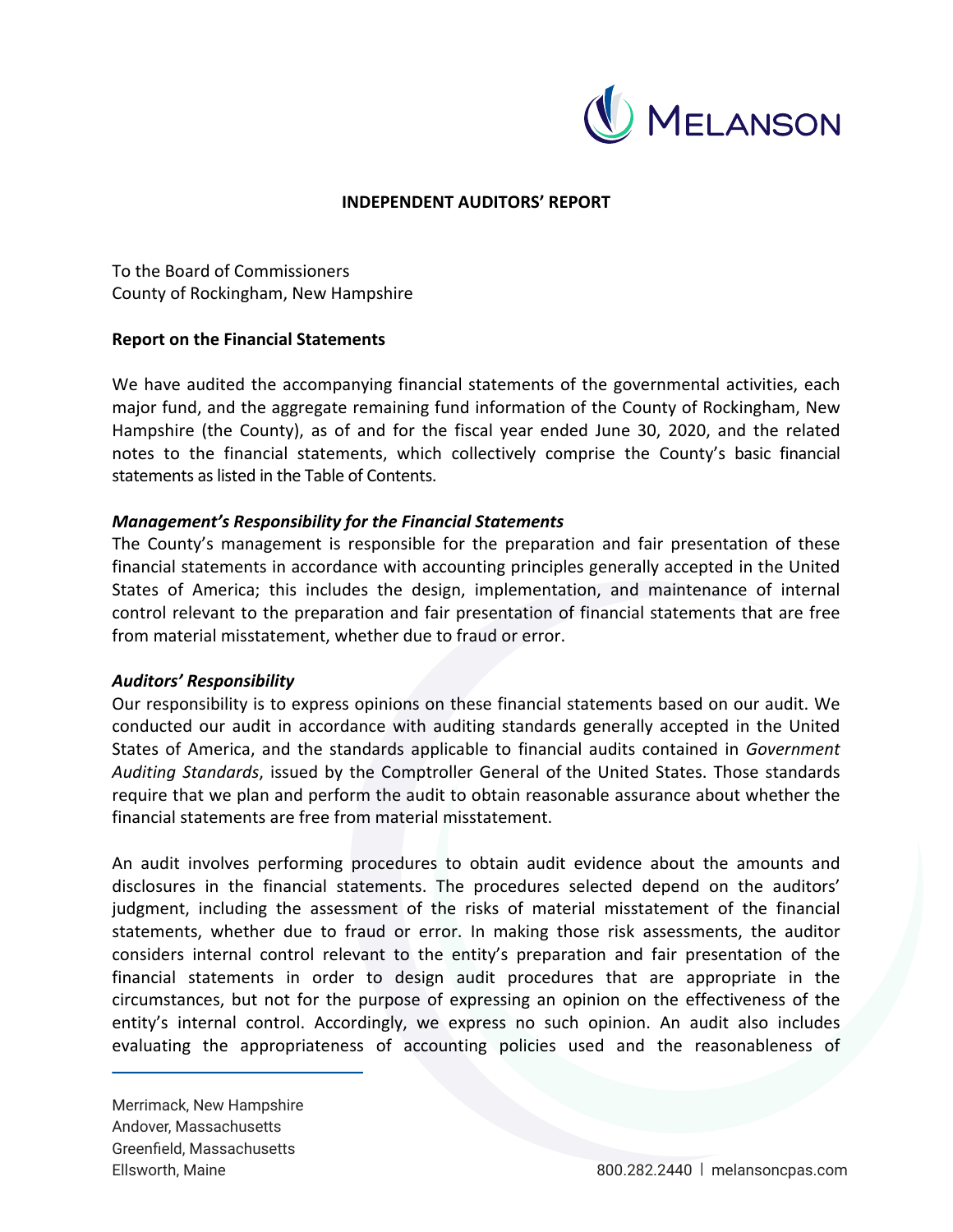

significant accounting estimates made by management, as well as evaluating the overall presentation of the financial statements.

We believe that the audit evidence we have obtained is sufficient and appropriate to provide a basis for our audit opinions.

#### *Opinions*

In our opinion, the financial statements referred to above present fairly, in all material respects, the respective financial position of the governmental activities, each major fund, and the aggregate remaining fund information of the County of Rockingham, New Hampshire, as of June 30, 2020, and the respective changes in financial position and, where applicable, cash flows thereof and the respective budgetary comparison for the General Fund for the year then ended in accordance with accounting principles generally accepted in the United States of America.

#### *Other Matters*

#### *Required Supplementary Information*

Accounting principles generally accepted in the United States of America require that the Management's Discussion and Analysis, and certain pension and OPEB schedules, be presented to supplement the basic financial statements. Such information, although not a part of the basic financial statements, is required by the *Governmental Accounting Standards Board*, who considers it to be an essential part of financial reporting for placing the basic financial statements in an appropriate operational, economic, or historical context. We have applied certain limited procedures to the required supplementary information in accordance with auditing standards generally accepted in the United States of America, which consisted of inquiries of management about the methods of preparing the information and comparing the information for consistency with management's responses to our inquiries, the basic financial statements, and other knowledge we obtained during our audit of the basic financial statements. We do not express an opinion or provide any assurance on the information because the limited procedures do not provide us with evidence sufficient to express an opinion or provide any assurance.

#### *Other Information*

Our audit was conducted for the purpose of forming opinions on the financial statements that collectively comprise the County's basic financial statements. The accompanying supplementary information appearing on pages 59 through 64 is presented for purposes of additional analysis and is not a required part of the basic financial statements. Such information is the responsibility of management and was derived from and relates directly to the underlying accounting and other records used to prepare the financial statements. The information has been subjected to the auditing procedures applied in the audit of the financial statements and certain additional procedures, including comparing and reconciling such information directly to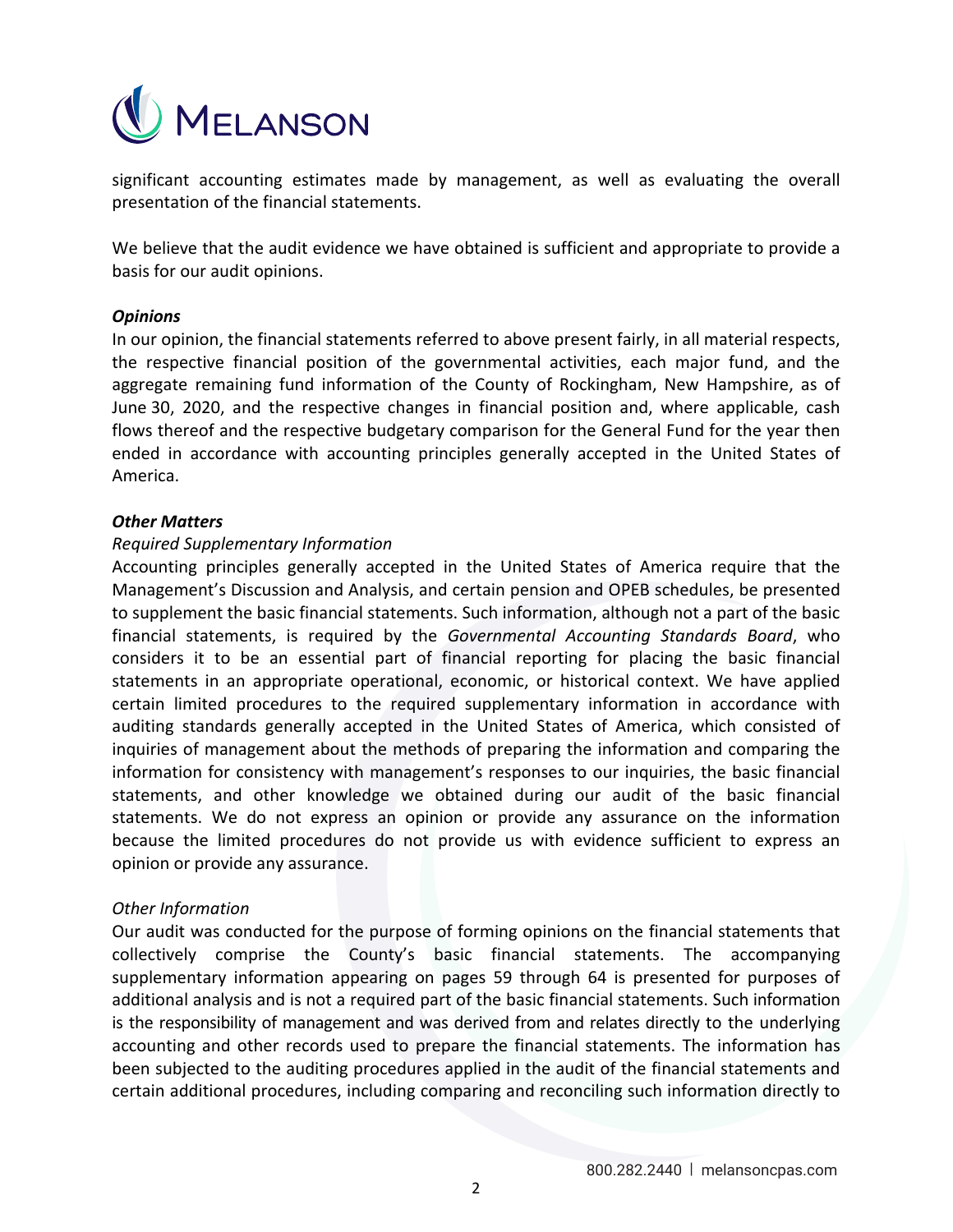

the underlying accounting and other records used to prepare the financial statements or to the financial statements themselves, and other additional procedures in accordance with auditing standards generally accepted in the United States of America. In our opinion, the information is fairly stated in all material respects in relation to the financial statements as a whole.

#### **Other Reporting Required by** *Government Auditing Standards*

In accordance with *Government Auditing Standards*, we have also issued our report dated September 15, 2021 on our consideration of the County's internal control over financial reporting and on our tests of its compliance with certain provisions of laws, regulations, contracts, and grant agreements and other matters. The purpose of that report is solely to describe the scope of our testing of internal control over financial reporting and compliance and the results of that testing, and not to provide an opinion on the effectiveness of the County's internal control over financial reporting or on compliance. That report is an integral part of an audit performed in accordance with *Government Auditing Standards* in considering the County's internal control over financial reporting and compliance.

Melanoon

Merrimack, New Hampshire September 15, 2021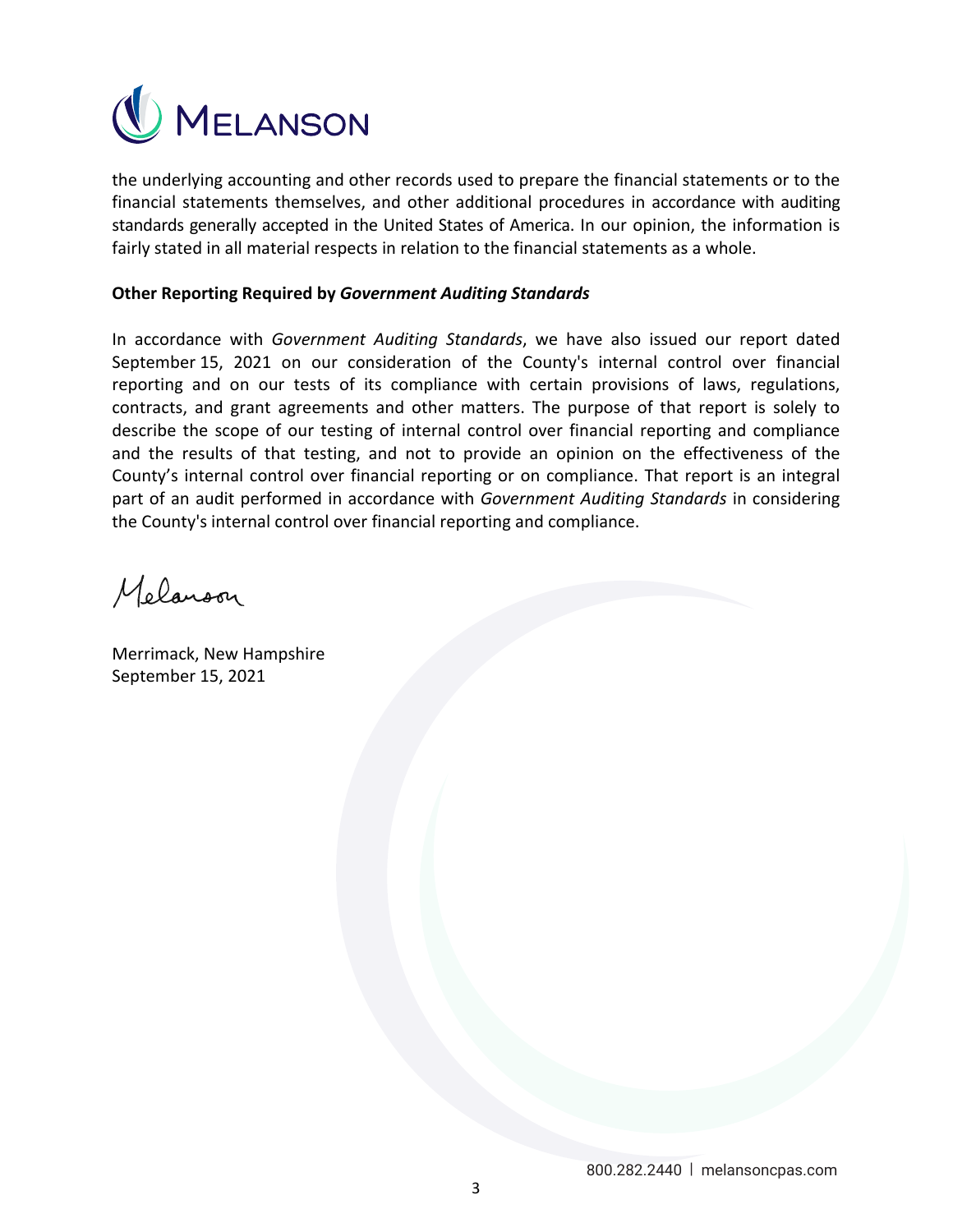## **MANAGEMENT'S DISCUSSION AND ANALYSIS**

The County of Rockingham, New Hampshire's (the County) financial management offers readers of these financial statements this narrative, overview, and analysis of the financial activities of the County for the fiscal year ended June 30, 2020. This discussion and analysis is designed for readers in focusing on the significant financial issues and activities of the County and to identify any significant change in financial position. Readers are encouraged to review the information presented here in conjunction with additional information furnished in the County's financial statements, which follow this narrative.

## **FINANCIAL HIGHLIGHTS – GOVERNMENT WIDE**

- The assets and deferred outflows of resources of the County exceeded its liabilities and deferred inflows of resources at the close of the fiscal year by \$29,711,584 (net position).
- The County's total net position reflects an increase of \$7,274,201, which is primarily a result of expenses coming in significantly less than anticipated combined with decreases in the net OPEB and net pension liabilities that totaled almost \$896,000.
- The County's general obligation bonds issued decreased by approximately \$1,597,000.
- Capital lease liabilities increased by approximately \$18,000.
- Total compensated absences (including both funded and unfunded) increased by approximately \$323,000.
- The net OPEB liability for retiree health benefits decreased by approximately \$410,000. The significant decrease in OPEB liability is partially due the approximately \$195,000 reduction in the OPEB liability for the County's health plan but is more so a result the almost \$215,000 decrease in the proportionate share of net OPEB liability from the New Hampshire Retirement System.
- The net pension liability related to the New Hampshire Retirement System decreased by approximately \$486,000. The decrease in the net pension liability is due to several factors, two of them being that the County has contributed payments to the retirement system to reduce its portion of the unfunded liability and that the fund overall has performed well in the past year.

## **FINANCIAL HIGHLIGHTS – FUND STATEMENTS**

- As of the close of the year, the County's reported combined ending fund balances of \$29,531,939 which was an increase of \$6,347,964 in comparison to the fiscal period ended June 30, 2019. The increase was primarily due to General Fund expenses coming in \$5,579,104 under budget.
- At the end of the current fiscal year, unassigned fund balance for the General Fund was \$16,600,660, or 19.2% of total fiscal year 2021 General Fund (budgeted) appropriations, which is a noticeable increase compared to the prior year figure of 13.3%. A goal of the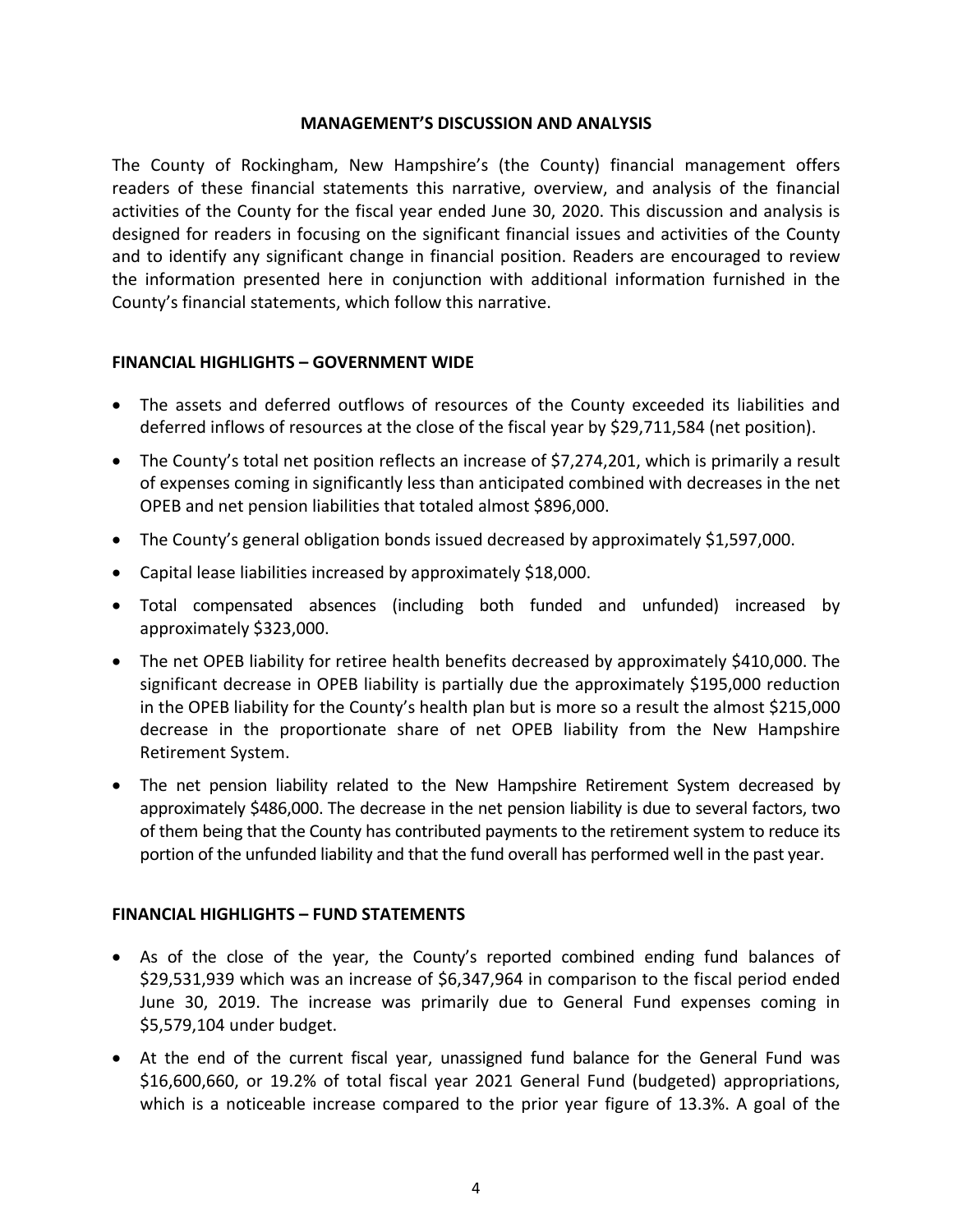County has been to maintain reserves equivalent to three months of budgeted appropriations. However, the County had utilized almost \$15,000,000 of the assigned \$28,000,000 with the passage of the 2018‐2019 budget to fund the transition to a June 30 fiscal year, which kept borrowing and tax increases to a minimum for the transitional fiscal period that ended June 30, 2019.

■ The County retains an Aa1 bond rating for its long-term borrowing and maintained its MIG-1 rating on its short-term borrowing. The consistent level of bond rating is a clear indication of the sound financial condition of the County.

# **OVERVIEW OF THE FINANCIAL STATEMENTS**

This discussion and analysis is intended to serve as an introduction to the County's basic financial statements. The County's basic financial statements consist of three components: (1) Government‐Wide Financial Statements, (2) Fund Financial Statements, and (3) Notes to Financial Statements (see Figure 1). The basic financial statements present two different views of the County through the use of Government‐Wide Financial Statements and Fund Financial Statements. In addition to the basic financial statements, this report contains supplementary information that will enhance the reader's understanding of the financial condition of the County.

- The statements presented on pages 12 and 13 are the Government-Wide Financial Statements. They provide both short-term and long-term information about the County's financial status.
- The next statements are the Fund Financial Statements. These statements focus on the individual activities of the County. They provide more detail than the Government‐wide Financial Statements. There are four parts to the Fund Financial Statements: (1) the governmental fund statements, (2) the budgetary comparison statement, (3) the proprietary fund statements, and (4) the fiduciary fund statements.
- The next section of the basic financial statements is the notes. The notes to the financial statements explain in detail some of the data contained in those statements. Following the notes is the required supplementary information that further explains and supports the information in the financial statements.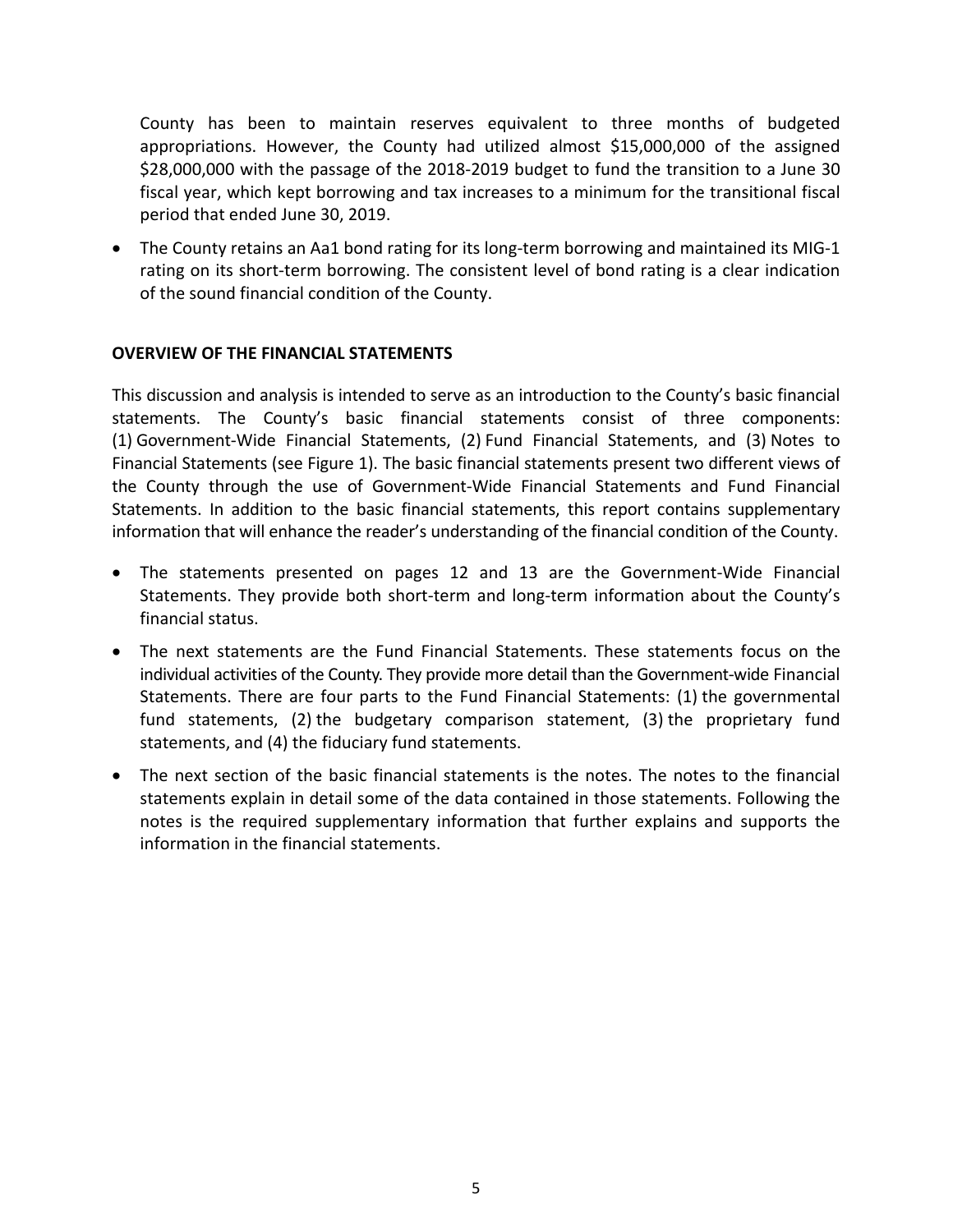#### **Required Components of Annual Financial Report**



#### **ANALYSIS OF NET POSITION**

The following analysis focuses on net position (Table 1) and change in net position (Table 2). Net position may serve, over time, as one useful indicator of the County's financial condition. Unrestricted net position can be used to finance day-to-day operations of the County and reduce the effect of property taxes.

#### **Table 1**

|                                                                                                                               |     | June 30, 2019                                       |     | June 30, 2020                                       |
|-------------------------------------------------------------------------------------------------------------------------------|-----|-----------------------------------------------------|-----|-----------------------------------------------------|
| <b>Assets</b><br>Current and other assets<br>Capital assets                                                                   | \$  | 48,091,218<br>39,991,978                            | \$. | 57,847,209<br>38,371,572                            |
| Total assets                                                                                                                  |     | 88,083,196                                          |     | 96,218,781                                          |
| Deferred outflows of resources                                                                                                |     | 6,476,414                                           |     | 5,001,730                                           |
| <b>Liabilities</b><br>Other liabilities<br>Long-term liabilities<br><b>Total liabilities</b><br>Deferred inflows of resources |     | 12,245,527<br>54,140,901<br>66,386,428<br>5,735,799 |     | 14,426,061<br>51,989,869<br>66,415,930<br>5,092,997 |
| <b>Net Position</b><br>Net investment in capital assets<br>Restricted<br>Unrestricted                                         |     | 37,529,537<br>4,905,303<br>(19,997,457)             |     | 37,724,583<br>5,445,413<br>(13, 458, 412)           |
| Total net position                                                                                                            | \$. | 22,437,383                                          | \$  | 29,711,584                                          |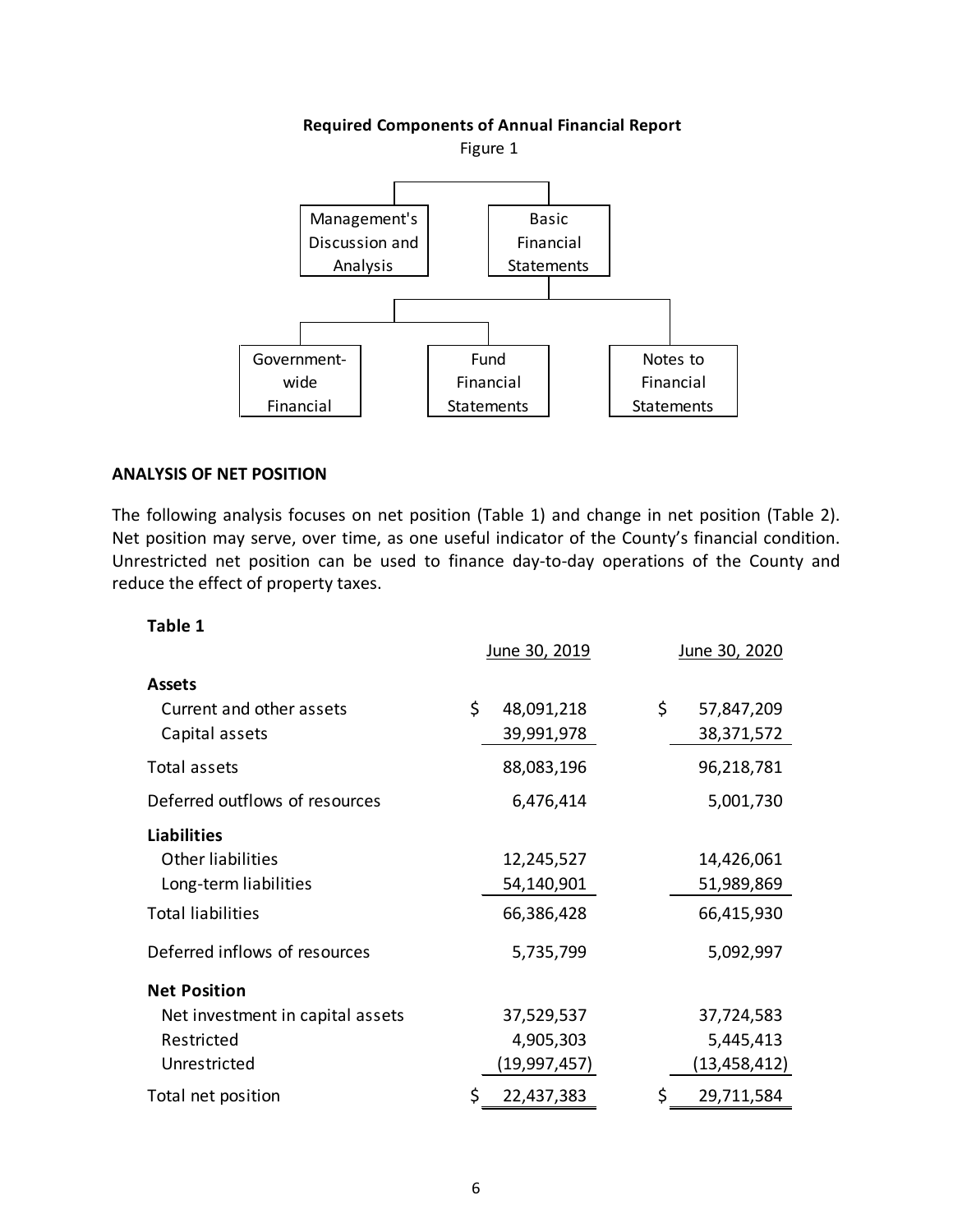# **Table 2**

|                                    | June 30, 2019 *<br>June 30, 2020 |  |                  |
|------------------------------------|----------------------------------|--|------------------|
| Revenues:                          |                                  |  |                  |
| Program revenues:                  |                                  |  |                  |
| Charges for services:              |                                  |  |                  |
| Long term care services            | \$<br>36,734,821                 |  | \$<br>26,732,859 |
| Corrections                        | 227,642                          |  | 122,832          |
| Administration and other           | 5,539,926                        |  | 4,474,215        |
| Sheriff's office                   | 1,961,824                        |  | 1,056,270        |
| County attorney                    | 277,619                          |  | 55,135           |
| Total charges for services         | 44,741,832                       |  | 32,441,311       |
| Operating grants and contributions | 151,550                          |  | 2,553,944        |
| General revenues:                  |                                  |  |                  |
| <b>Taxes</b>                       | 49,130,196                       |  | 50,297,336       |
| Investment income                  | 576,651                          |  | 344,576          |
| Miscellaneous                      | 1,157,741                        |  | 1,007,750        |
| Total revenues                     | 95,757,970                       |  | 86,644,917       |
| Expenses:                          |                                  |  |                  |
| Long-term care services            | 38,641,963                       |  | 28,402,371       |
| Categorical assistance             | 28,794,738                       |  | 20,029,913       |
| Corrections                        | 15,545,492                       |  | 11,423,557       |
| Administration and other           | 14,630,020                       |  | 10,017,723       |
| Sheriff's office                   | 8,935,204                        |  | 6,035,127        |
| County attorney                    | 4,979,009                        |  | 3,462,025        |
| Total expenses                     | 111,526,426                      |  | 79,370,716       |
| Change in net position             | (15,768,456)                     |  | 7,274,201        |
| Net position - beginning of year   | 38,205,839                       |  | 22,437,383       |
| Net position - end of year         | \$<br>22,437,383                 |  | \$<br>29,711,584 |

\*Reflects 18 months of activity as the County transitioned from a December 31 to June 30 fiscal year.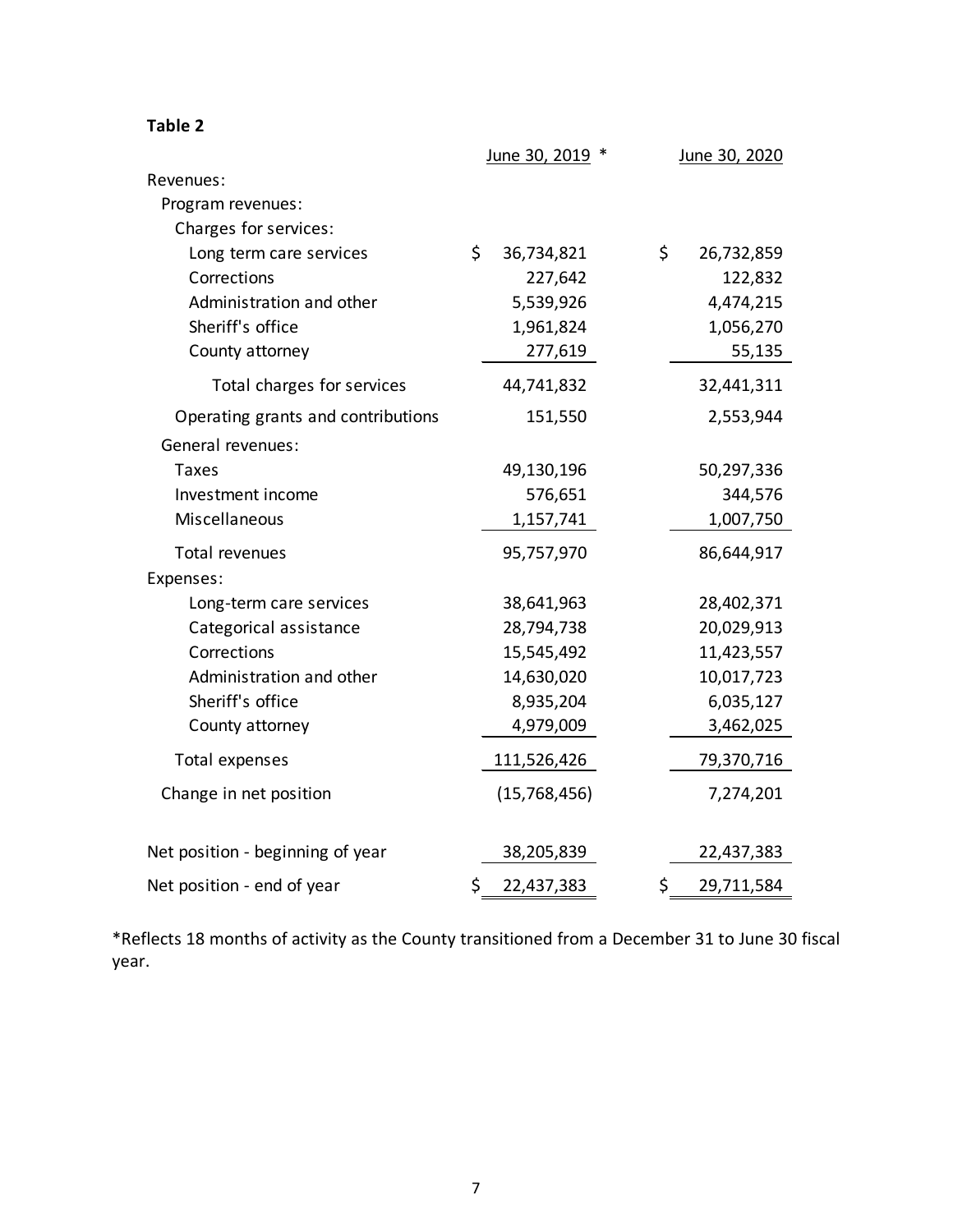## **GOVERNMENTAL ACTIVITIES**

Below is a graph that presents actual expenses under each of the major governmental activities as a percentage of total expenses.



The following tables present the costs and net costs of the major County departments/functions. Costs are based upon total expenses and net costs are calculated by taking the total function‐specific expenses, less direct revenues related to that particular function. The net costs represent amounts that are funded by general revenues, notably taxes.

|                           | June 30, 2019   |              |              | June 30, 2020        |   |            |   |                 |  |  |
|---------------------------|-----------------|--------------|--------------|----------------------|---|------------|---|-----------------|--|--|
|                           | Total Cost of   |              | Net Cost of  | <b>Total Cost of</b> |   |            |   | Net Cost of     |  |  |
| <b>Function / Program</b> | <b>Services</b> | Revenues     | Services     | Services             |   | Revenues   |   | <b>Services</b> |  |  |
| Long-term Care Services   | 38,641,963      | \$36,734,821 | \$1,907,142  | \$28,402,371         | S | 28,095,236 | * | 307,135         |  |  |
| Categorical Assistance    | 28,794,738      | -            | 28,794,738   | 20,029,913           |   |            |   | 20,029,913      |  |  |
| Corrections               | 15,545,492      | 227,642      | 15,317,850   | 11,423,557           |   | 497,322    |   | 10,926,235      |  |  |
| Administration and Other  | 14,630,020      | 5,539,926    | 9,090,094    | 10,017,723           |   | 4,487,850  |   | 5,529,873       |  |  |
| Sheriff's Office          | 8,935,204       | 2,040,020    | 6,895,184    | 6,035,127            |   | 1,811,224  |   | 4,223,903       |  |  |
| County Attorney           | 4,979,009       | 350,973      | 4,628,036    | 3,462,025            |   | 103,623    |   | 3,358,402       |  |  |
|                           | \$111,526,426   | \$44,893,382 | \$66,633,044 | \$79,370,716         |   | 34,995,255 |   | \$44,375,461    |  |  |

#### **Table 3 ‐ Total and Net Cost of Services**

*\*This amount reflects the budgetary net cost; actual net cost of services (a portion of which is reflected in Administration and Other), including Engineering and Maintenance, Information Technology, Human Resources, and Finance functions.*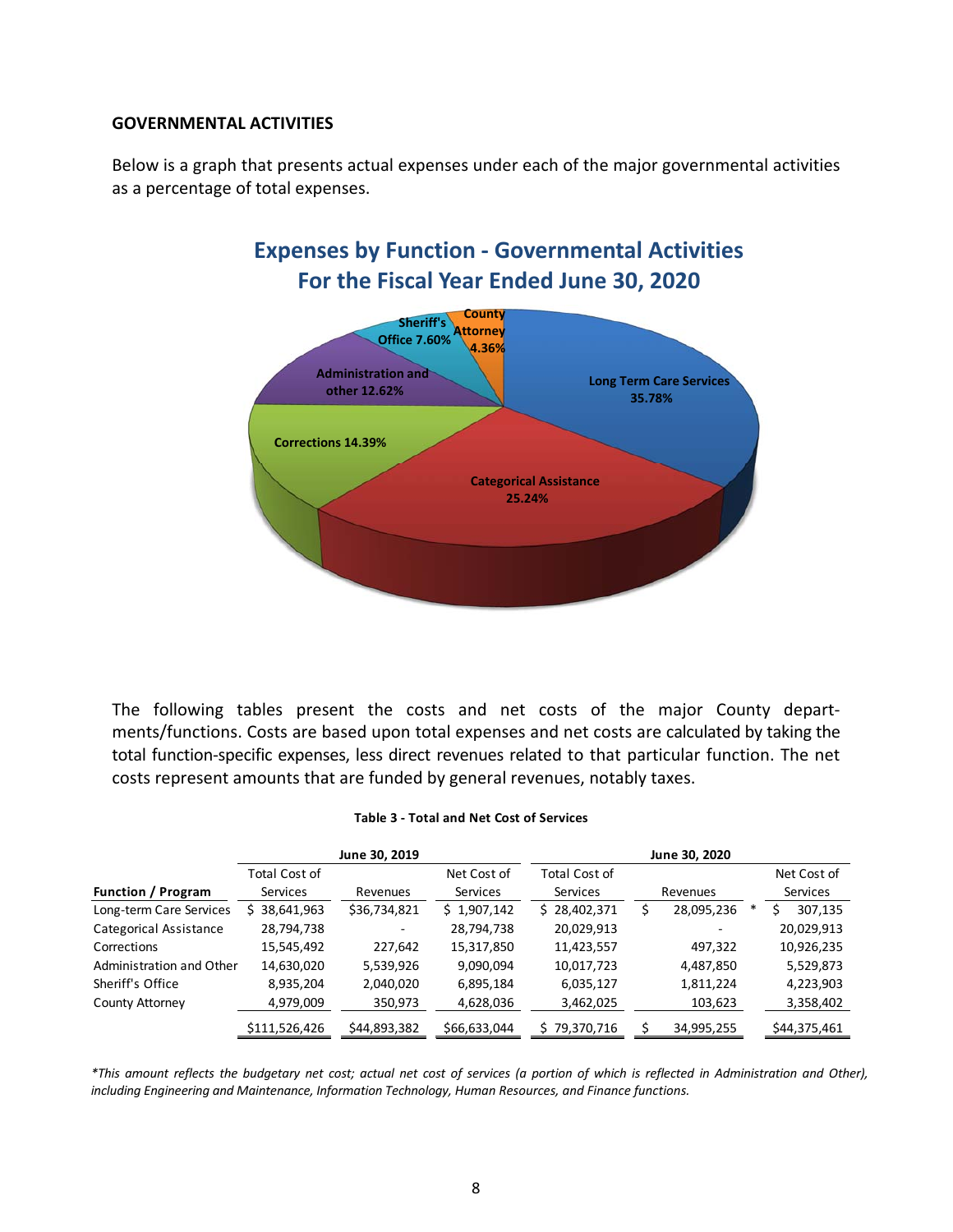|                                 | 6/30/2019    | 6/30/2020     |                   |
|---------------------------------|--------------|---------------|-------------------|
|                                 |              |               | Change in Net     |
|                                 | Net Cost of  | Net Cost of   | Cost of           |
| <b>Function / Program</b>       | Services     | Services      | Services          |
| Long-term Care Services         | \$1,907,142  | 307,135<br>\$ | (1,600,007)<br>S  |
| Categorical Assistance          | 28,794,738   | 20,029,913    | (8,764,825)       |
| Corrections                     | 15,317,850   | 10,926,235    | (4,391,615)       |
| <b>Administration and Other</b> | 9,090,094    | 5,529,873     | (3,560,221)       |
| Sheriff's Office                | 6,895,184    | 4,223,903     | (2,671,281)       |
| <b>County Attorney</b>          | 4,628,036    | 3,358,402     | (1,269,634)       |
|                                 | \$66,633,044 | \$44,375,461  | \$ (22, 257, 583) |

#### **Table 4 ‐ Comparative Net Cost of Services**

*Note: For Table 3 and Table 4 presentation purposes, debt interest costs are included in the "Administration and Other" function/program.* 

The following chart is a graphical presentation of the components of the 2020 Net Costs of Services from Table 4. The primary source of funding for net costs is property tax revenues.

# **Net Cost of Services ‐ by Function/Program For the Fiscal Period Ended June 30, 2020**

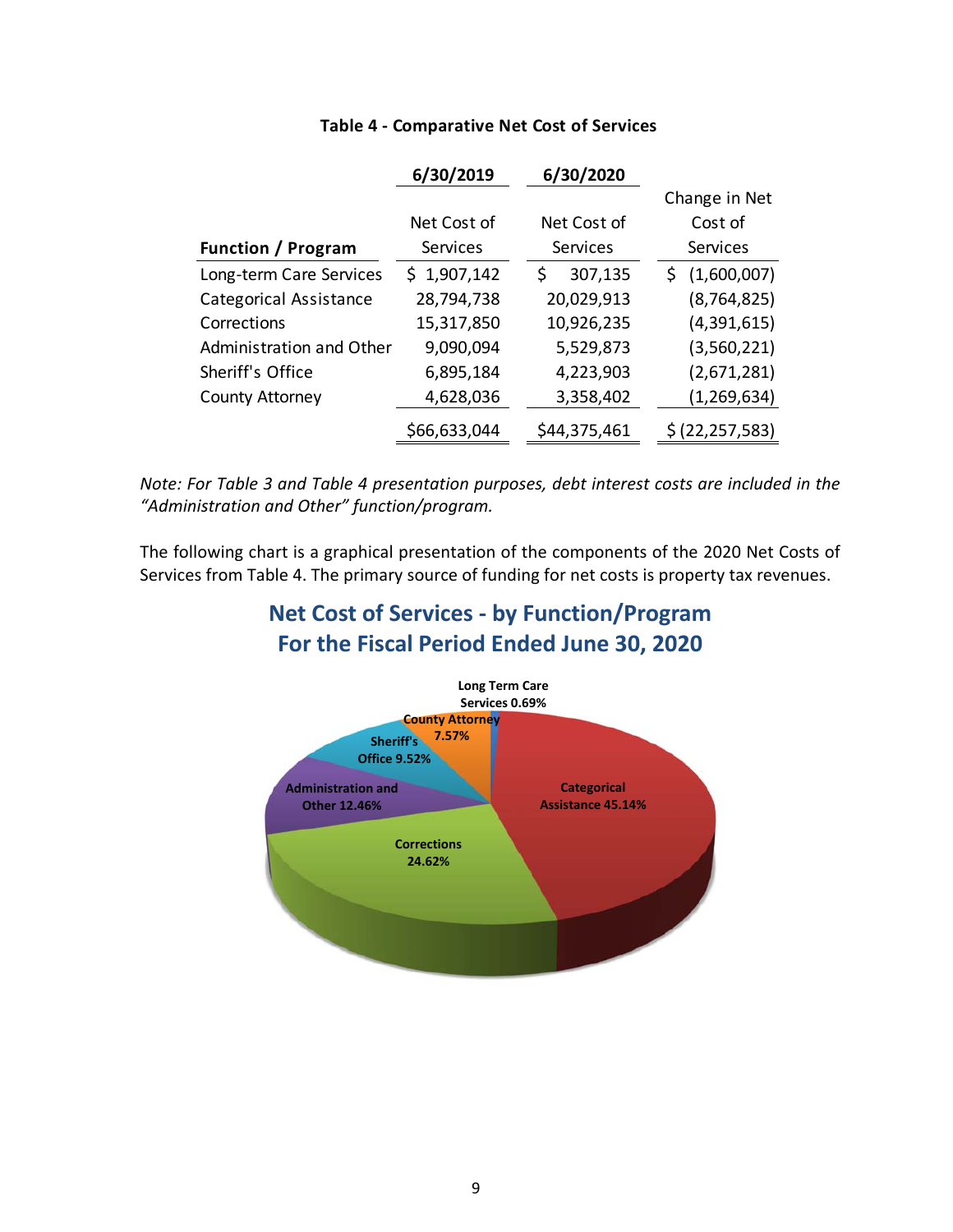#### **COUNTY GOVERNMENTAL FUNDS**

The focus of the County's governmental funds is to provide information on near-term inflows, outflows, and balances of usable resources. Such information is useful in assessing the County's financing requirements. Specifically, unassigned fund balance can be a useful measure of a government's net resources available for spending at the end of the fiscal year.

The General Fund is the chief operating fund of the County. As a measure of the General Fund's liquidity, it may be useful to compare both unassigned fund balance and total fund balance to total General Fund appropriations. At June 30, 2020, unassigned fund balance represents 19.2% of total General Fund (budgeted) fiscal year 2021 appropriations, while total fund balance represents 29.2% of that same amount.

## **CAPITAL ASSETS AND LONG‐TERM DEBT**

#### *Capital Assets*

At June 30, 2020, the County reported approximately \$38.4 million in capital assets, net of depreciation, which includes construction in progress of approximately \$935,000. These assets include land, buildings and improvements, machinery, equipment and furnishings, and vehicles.

#### *Long‐Term Debt*

At June 30, 2020, the County had approximately \$52 million in outstanding long-term debt, comprised of \$9.3 million in general obligation bonds, \$2.7 million in compensated absences, \$4.3 million net OPEB liability, \$35.5 million net pension liability, and approximately \$244,000 in capital leases payable.

Additional information on capital assets and long‐term debt can be found in the Notes to Financial Statements.

## **ECONOMIC FACTORS AND NEXT YEAR'S BUDGETS AND RATES**

- Property taxes accounted for 58% of expected resources for the fiscal year ended June 30, 2020 and also account for 58% of revenues in the fiscal year 2021 budget. The year ended June 30, 2020 is Rockingham County's first 12‐month June 30 fiscal year. Other sources of funding, notably assigned fund balance (as discussed below), comprised a greater portion of the 2018‐2019 budget in comparison to fiscal year 2020 due primarily to the 18‐month transitional fiscal period to a June 30 fiscal year.
- Categorical Assistance expenses continue to be the largest net County expenditure, followed by Corrections, and comprise 23% of fiscal year 2020 budgeted appropriations. The amount that the County is liable for is set by the State of New Hampshire annually, and is outside of the control of County management. One benefit of the County's move to a June 30 fiscal year end is that it is now on the same fiscal year cycle as the State and,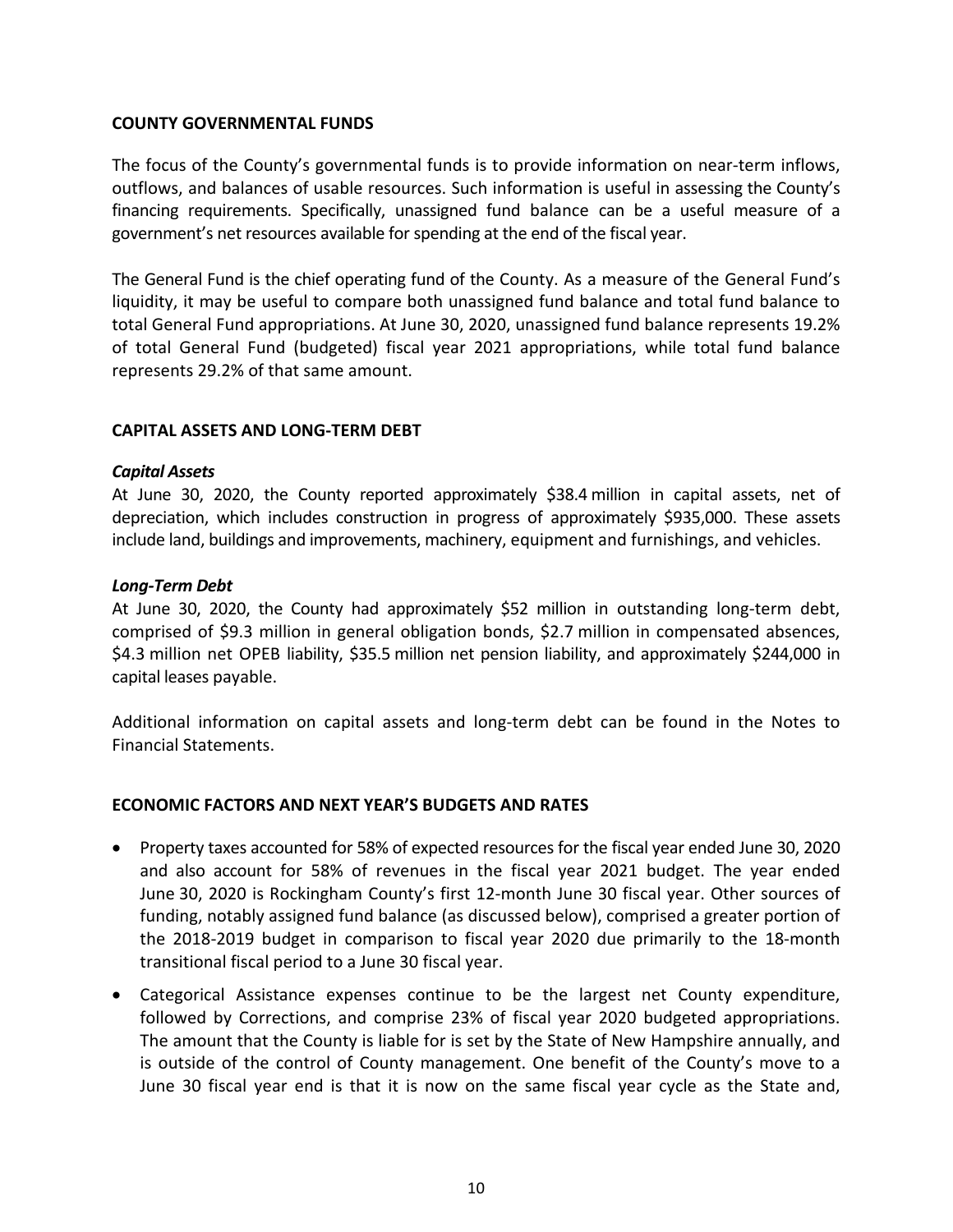therefore, will have updated information on this major expense category prior to passage of its budget.

- The COVID-19 epidemic has negatively impacted the County in many ways, notably with staffing shortages and reduced Nursing Home revenues. While a multitude of Federal assistance and award programs (e.g., the Families First Coronavirus Response Act, or "FFCRA", and the CARES Act) have helped reduce fiscal year 2020 revenue shortfalls, Nursing Home revenues will reflect a sharper decline in fiscal year 2021.
- Effective July 1, 2020, the County instituted a new Special Revenue Fund for Contingent Grants. This new fund shall record the fully contingent portion of grants and Federal awards, and will assist in providing more efficient accounting of the multitude of Federal and State grants and awards that have been made available in response to the COVID‐19 epidemic.

# **REQUESTS FOR INFORMATION**

This financial report is intended to provide report users with a general overview of the County of Rockingham, New Hampshire's finances at June 30, 2020. Questions about this report can be directed to the Finance Office at 119 North Road, Brentwood, New Hampshire, 03833. Additional information about the County of Rockingham, New Hampshire can be found at www.rockinghamcountynh.org.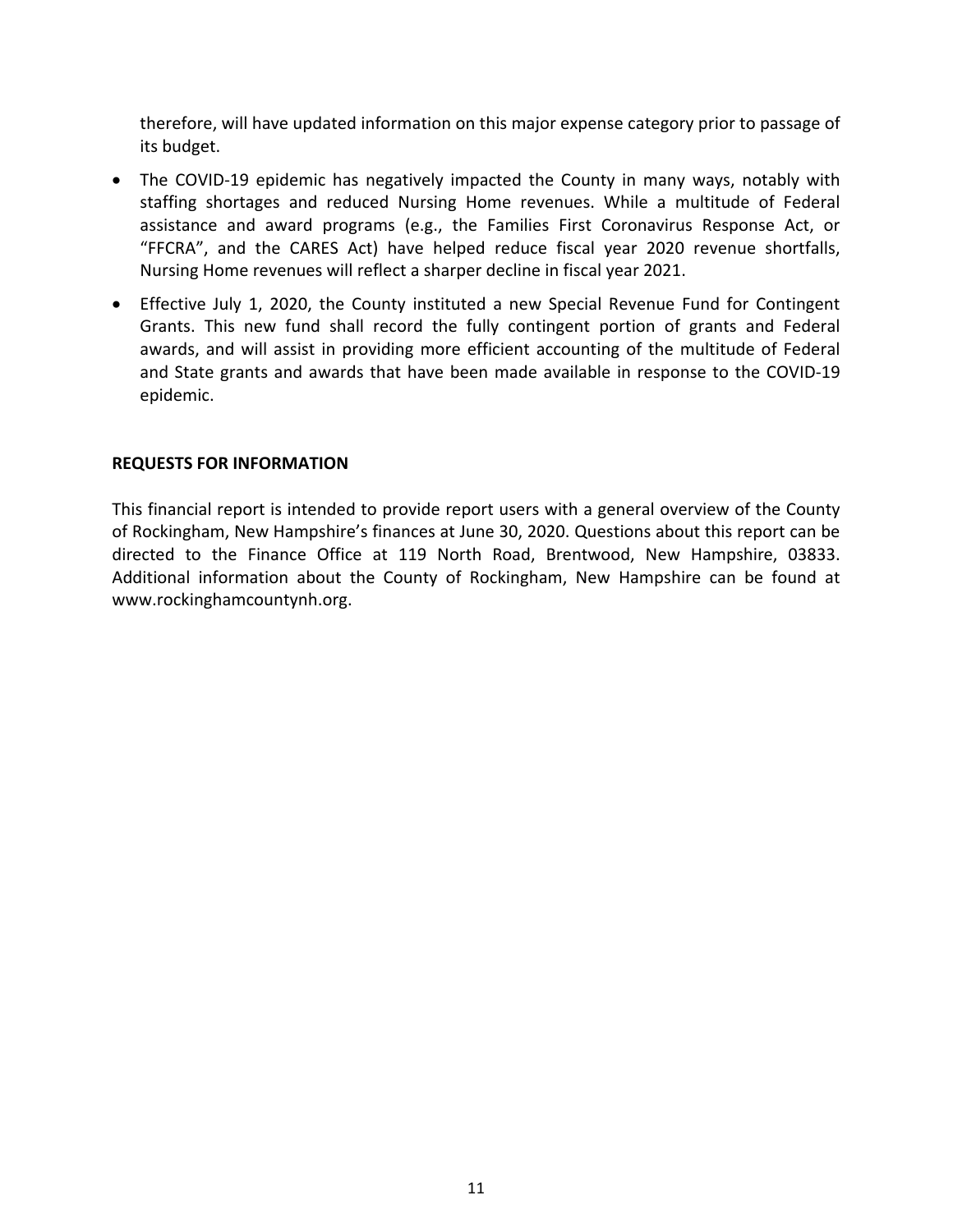#### Statement of Net Position June 30, 2020

|                                                                     | Governmental             |
|---------------------------------------------------------------------|--------------------------|
|                                                                     | Activities               |
| Assets<br>Current:                                                  |                          |
| Cash and short-term investments                                     | \$<br>49,457,471         |
| Restricted cash                                                     | 1,195,489                |
| Investments                                                         | 81,502                   |
| Receivables:                                                        |                          |
| Accounts, net                                                       | 1,224,762                |
| Due from other governments, net                                     | 4,343,209                |
| Due from external parties<br>Prepaid expenses                       | 407,886<br>475,743       |
| Inventory                                                           | 661,147                  |
| <b>Total Current Assets</b>                                         | 57,847,209               |
| Noncurrent:                                                         |                          |
| Capital Assets:                                                     |                          |
| Land                                                                | 578,857                  |
| Construction in progress                                            | 934,860                  |
| Other capital assets, net of accumulated depreciation               | 36,857,855               |
| <b>Total Noncurrent Assets</b>                                      | 38,371,572               |
| <b>Total Assets</b>                                                 | 96,218,781               |
| <b>Deferred Outflows of Resources</b>                               |                          |
| Pension related                                                     | 4,612,126                |
| <b>OPEB</b> related                                                 | 389,604                  |
| <b>Total Deferred Outflows of Resources</b>                         | 5,001,730                |
|                                                                     |                          |
| Liabilities                                                         |                          |
| Current:                                                            |                          |
| Accounts payable                                                    | 1,867,557                |
| Accrued payroll and related liabilities<br>Due to other governments | 1,126,920<br>10,383,047  |
| Incurred but not reported claims liability                          | 926,170                  |
| Accrued interest payable                                            | 122,367                  |
| Current portion of noncurrent liabilities:                          |                          |
| Bonds payable                                                       | 1,587,007                |
| Capital leases payable                                              | 161,071                  |
| Compensated absences                                                | 396,895                  |
| <b>Total Current Liabilities</b>                                    | 16,571,034               |
| Noncurrent:                                                         |                          |
| Bonds payable, net of current portion                               | 7,677,437                |
| Capital leases payable, net of current portion                      | 83,288                   |
| Compensated absences, net of current portion                        | 2,301,457                |
| Net pension liability                                               | 35,522,347               |
| Net OPEB liability                                                  | 4,260,367                |
| <b>Total Noncurrent Liabilities</b>                                 | 49,844,896               |
| <b>Total Liabilities</b>                                            | 66,415,930               |
| <b>Deferred Inflows of Resources</b>                                |                          |
| Pension related                                                     | 4,426,634                |
| OPEB related                                                        | 359,166                  |
| Revenues collected in advance                                       | 307,197                  |
| Total Deferred Inflows of Resources                                 | 5,092,997                |
| <b>Net Position</b>                                                 |                          |
| Net investment in capital assets                                    | 37,724,583               |
| Restricted for:                                                     |                          |
| Grants and other statutory restrictions                             | 5,412,441                |
| Permanent funds<br>Unrestricted                                     | 32,972<br>(13, 458, 412) |
|                                                                     |                          |
| <b>Total Net Position</b>                                           | \$29,711,584             |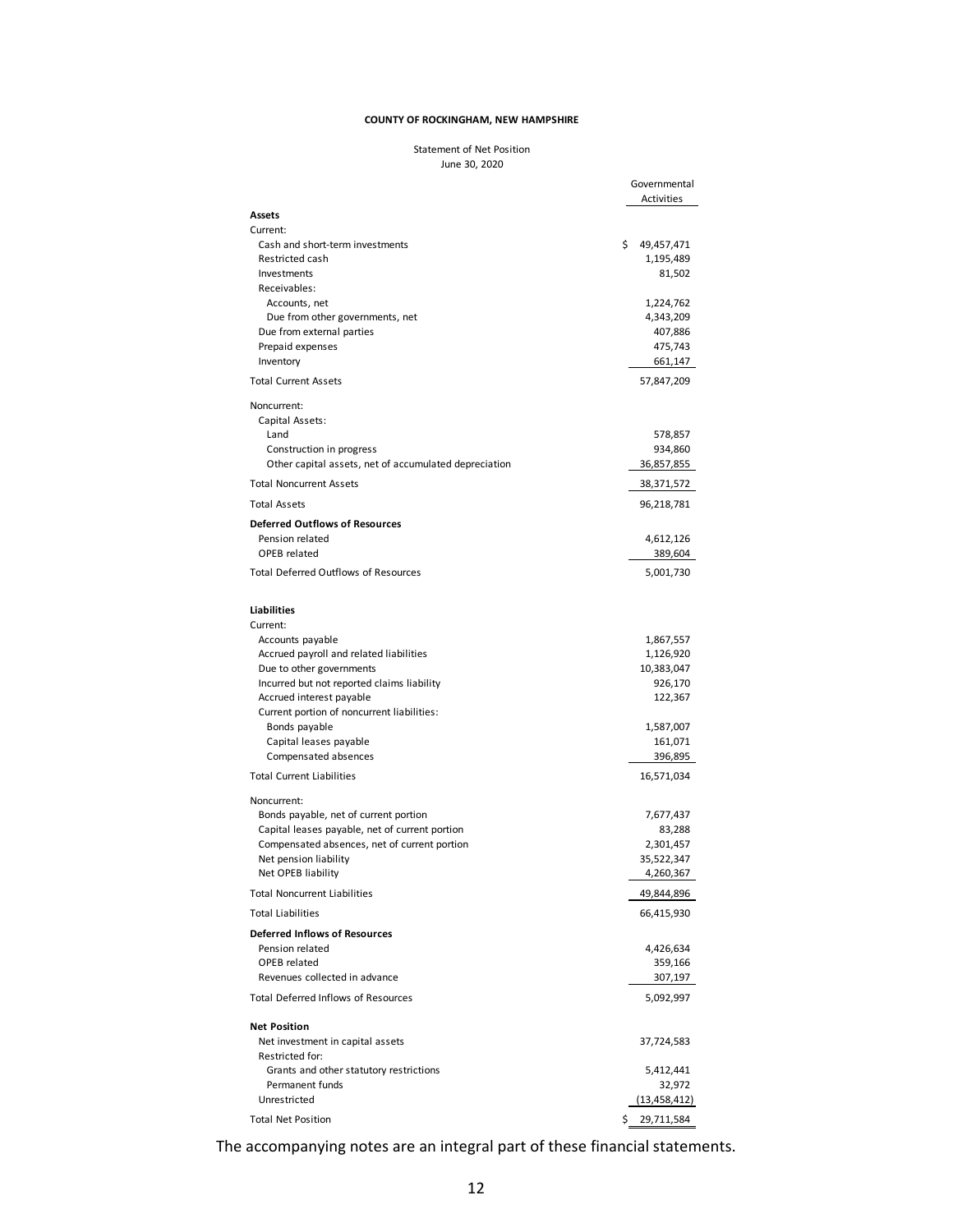#### For the Year Ended June 30, 2020 Statement of Activities

|                                      |                  | Program Revenues              | Net (Expenses)  |                 |
|--------------------------------------|------------------|-------------------------------|-----------------|-----------------|
|                                      |                  |                               | Operating       | Revenues and    |
|                                      |                  | Charges for                   | Grants and      | Change in       |
|                                      | <b>Expenses</b>  | Services                      | Contributions   | Net Position    |
| <b>Governmental Activities</b>       |                  |                               |                 |                 |
| Long-term Care Services:             |                  |                               |                 |                 |
| Nursing home                         | \$<br>26,545,986 | \$<br>25,187,966              | \$<br>1,294,308 | \$<br>(63, 712) |
| Assisted living                      | 1,856,385        | 1,544,893                     | 68,069          | (243, 423)      |
| Categorical assistance               | 20,029,913       |                               |                 | (20,029,913)    |
| Corrections                          | 11,423,557       | 122,832                       | 374,490         | (10, 926, 235)  |
| Administration and Other:            |                  |                               |                 |                 |
| Maintenance                          | 4,113,021        | 108,846                       | 2,952           | (4,001,223)     |
| Deeds                                | 1,146,233        | 4,345,684                     | 2,670           | 3,202,121       |
| Finance                              | 1,241,038        |                               | 531             | (1, 240, 507)   |
| General government                   | 644,480          |                               | 6,665           | (637, 815)      |
| Human resources                      | 730,916          |                               | 198             | (730, 718)      |
| Information technology               | 604,088          | 19,685                        | 460             | (583, 943)      |
| Statutory organizations              | 487,804          |                               |                 | (487, 804)      |
| Non-county specials                  | 202,500          |                               |                 | (202, 500)      |
| Commissioners                        | 248,050          |                               | 159             | (247, 891)      |
| Delegation                           | 100,584          |                               |                 | (100, 584)      |
| Medical examiner                     | 66,893           |                               |                 | (66, 893)       |
| Treasurer                            | 14,483           |                               |                 | (14, 483)       |
| Interest                             | 417,633          |                               |                 | (417, 633)      |
| Sheriff's office                     | 6,035,127        | 1,056,270                     | 754,954         | (4, 223, 903)   |
| County attorney                      | 3,462,025        | 55,135                        | 48,488          | (3,358,402)     |
| <b>Total Governmental Activities</b> | \$<br>79,370,716 | \$<br>32,441,311              | \$<br>2,553,944 | (44, 375, 461)  |
|                                      |                  | <b>General Revenues</b>       |                 |                 |
|                                      |                  | Taxes                         |                 | 50,297,336      |
|                                      |                  | Investment income             |                 | 344,576         |
|                                      |                  | Miscellaneous                 |                 | 1,007,750       |
|                                      |                  | <b>Total General Revenues</b> |                 | 51,649,662      |
|                                      |                  | Change in Net Position        |                 | 7,274,201       |
|                                      |                  | <b>Net Position</b>           |                 |                 |
|                                      |                  | Beginning of year             |                 | 22,437,383      |

The accompanying notes are an integral part of these financial statements.

End of year \$ 29,711,584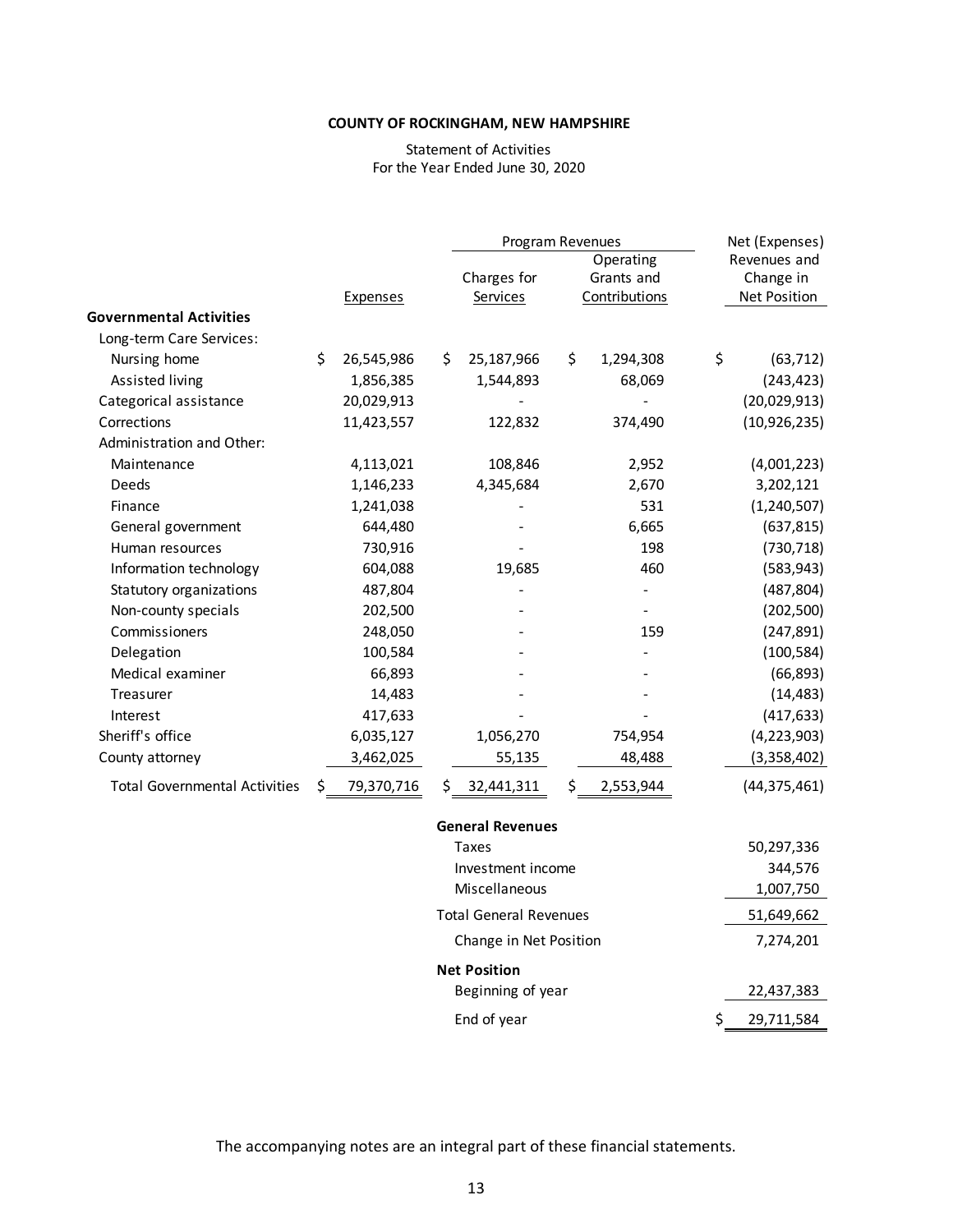Balance Sheet June 30, 2020 Governmental Funds

|                                                   |                   | Capital       | Nonmajor     | Total            |
|---------------------------------------------------|-------------------|---------------|--------------|------------------|
|                                                   | General           | Projects      | Governmental | Governmental     |
|                                                   | Fund              | Fund          | Funds        | Funds            |
| <b>Assets</b>                                     |                   |               |              |                  |
| Cash and short-term investments                   | 30,929,232<br>\$. | \$4,015,737   | 60,900<br>\$ | \$<br>35,005,869 |
| Restricted cash                                   | 1,091,648         |               | 103,841      | 1,195,489        |
| Investments                                       |                   |               | 81,502       | 81,502           |
| Receivables:                                      |                   |               |              |                  |
| Accounts, net                                     | 1,123,463         |               | 50           | 1,123,513        |
| Due from other governments, net                   | 4,289,647         |               |              | 4,289,647        |
| Due from other funds                              | 608,061           |               | 319,411      | 927,472          |
| Prepaid expenses                                  | 381,409           |               |              | 381,409          |
| Inventory                                         | 661,147           |               |              | 661,147          |
| <b>Total Assets</b>                               | \$39,084,607      | \$4,015,737   | \$565,704    | \$<br>43,666,048 |
| <b>Liabilities</b>                                |                   |               |              |                  |
| Accounts payable                                  | \$<br>1,669,835   | \$<br>112,878 | \$           | \$<br>1,782,713  |
| Accrued payroll and related liabilities           | 1,126,920         |               |              | 1,126,920        |
| Due to other governments                          | 10,383,047        |               |              | 10,383,047       |
| Due to other funds                                | 454,113           | 41,045        | 48,852       | 544,010          |
| <b>Total Liabilities</b>                          | 13,633,915        | 153,923       | 48,852       | 13,836,690       |
| <b>Deferred Inflows of Resources</b>              |                   |               |              |                  |
| Revenues collected in advance                     | 297,419           |               |              | 297,419          |
| <b>Fund Balances</b>                              |                   |               |              |                  |
| Nonspendable:                                     |                   |               |              |                  |
| Prepaid expenses                                  | 381,409           |               |              | 381,409          |
| Inventory                                         | 661,147           |               |              | 661,147          |
| Nonexpendable permanent funds                     |                   |               | 32,972       | 32,972           |
| <b>Total Nonspendable</b>                         | 1,042,556         |               | 32,972       | 1,075,528        |
| Restricted:                                       |                   |               |              |                  |
| Long-term care (RSA 24:13)                        | 456,687           |               |              | 456,687          |
| LCHIP surcharges (RSA 478:17-g)                   | 634,961           |               |              | 634,961          |
| Capital projects                                  |                   | 3,836,913     |              | 3,836,913        |
| Special revenue funds                             |                   |               | 483,880      | 483,880          |
| <b>Total Restricted</b>                           | 1,091,648         | 3,836,913     | 483,880      | 5,412,441        |
| Assigned:                                         |                   |               |              |                  |
| Subsequent year budget                            | 6,116,011         |               |              | 6,116,011        |
| Encumbrances                                      | 302,398           | 24,901        |              | 327,299          |
| <b>Total Assigned</b>                             | 6,418,409         | 24,901        |              | 6,443,310        |
| Unassigned                                        | 16,600,660        |               |              | 16,600,660       |
| <b>Total Fund Balances</b>                        | 25,153,273        | 3,861,814     | 516,852      | 29,531,939       |
| Total Liabilities, Deferred Inflows of Resources, |                   |               |              |                  |
| and Fund Balances                                 | \$39,084,607      | \$4,015,737   | \$565,704    | \$43,666,048     |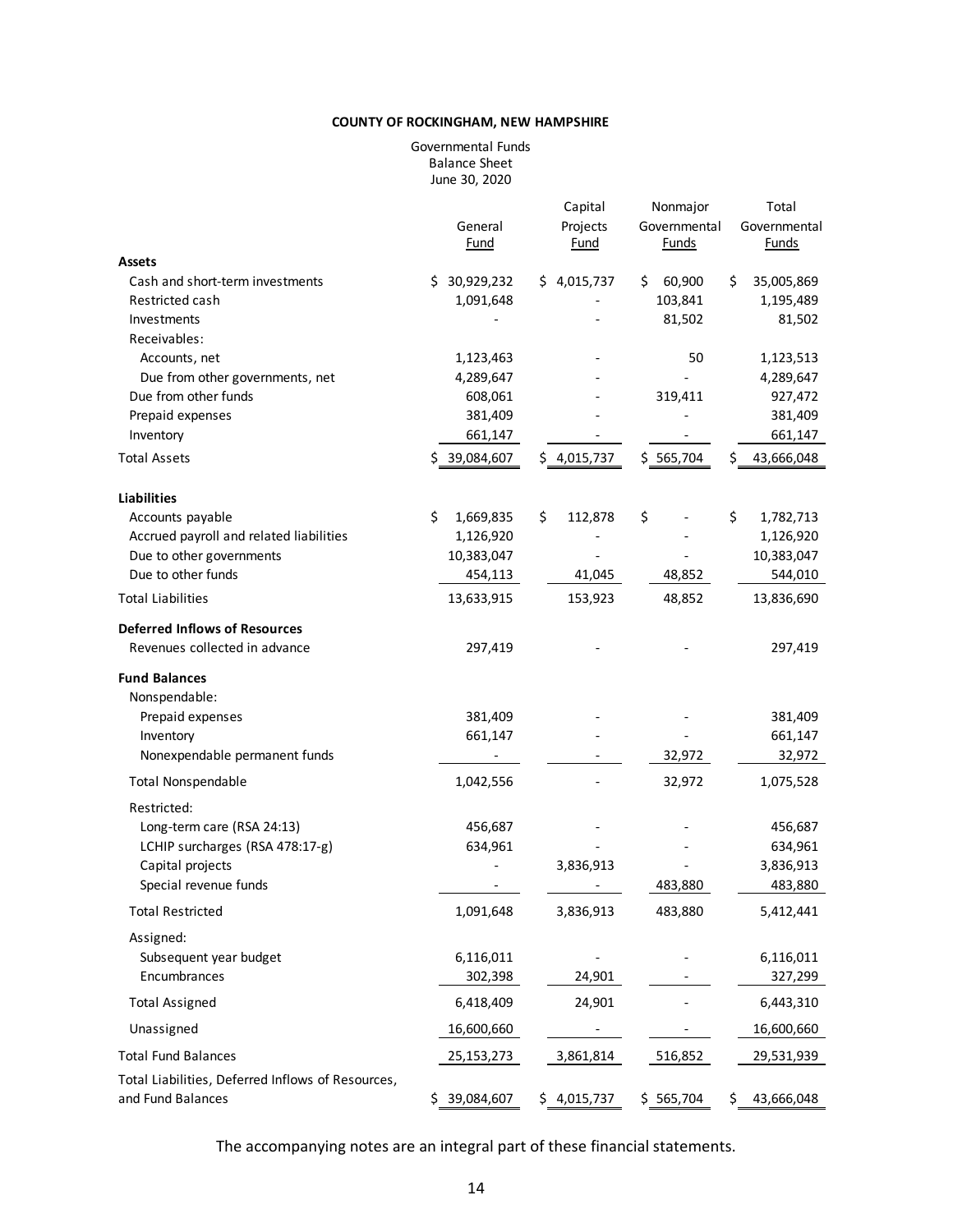June 30, 2020 Reconciliation of Total Governmental Fund Balances to Net Position of Governmental Activities in the Statement of Net Position

| <b>Total governmental fund balances</b>                                                                                                                                                                                          | \$<br>29,531,939 |
|----------------------------------------------------------------------------------------------------------------------------------------------------------------------------------------------------------------------------------|------------------|
| Capital assets used in governmental activities are not financial resources<br>and, therefore, are not reported in governmental funds.                                                                                            | 38,371,572       |
| Internal service funds are used by management to account for<br>certain activities. The assets and liabilities of the internal service<br>funds are included in the governmental activities in the Statement of<br>Net Position. | 12,742,676       |
| In the Statement of Activities, interest is accrued on outstanding<br>long-term debt, whereas in governmental funds interest is not<br>reported until due.                                                                       | (122, 367)       |
| Long-term liabilities are not due and payable in the current period and,<br>therefore, are not reported in governmental funds:                                                                                                   |                  |
| Bonds payable                                                                                                                                                                                                                    | (9, 264, 444)    |
| Capital leases payable                                                                                                                                                                                                           | (244, 359)       |
| Compensated absences (unfunded)                                                                                                                                                                                                  | (1,736,650)      |
| Net pension liability and related deferred outflows/inflows of resources                                                                                                                                                         | (35, 336, 854)   |
| Net OPEB liability and related deferred outflows/inflows of resources                                                                                                                                                            | (4,229,929)      |
| Net position of governmental activities                                                                                                                                                                                          | 29,711,584       |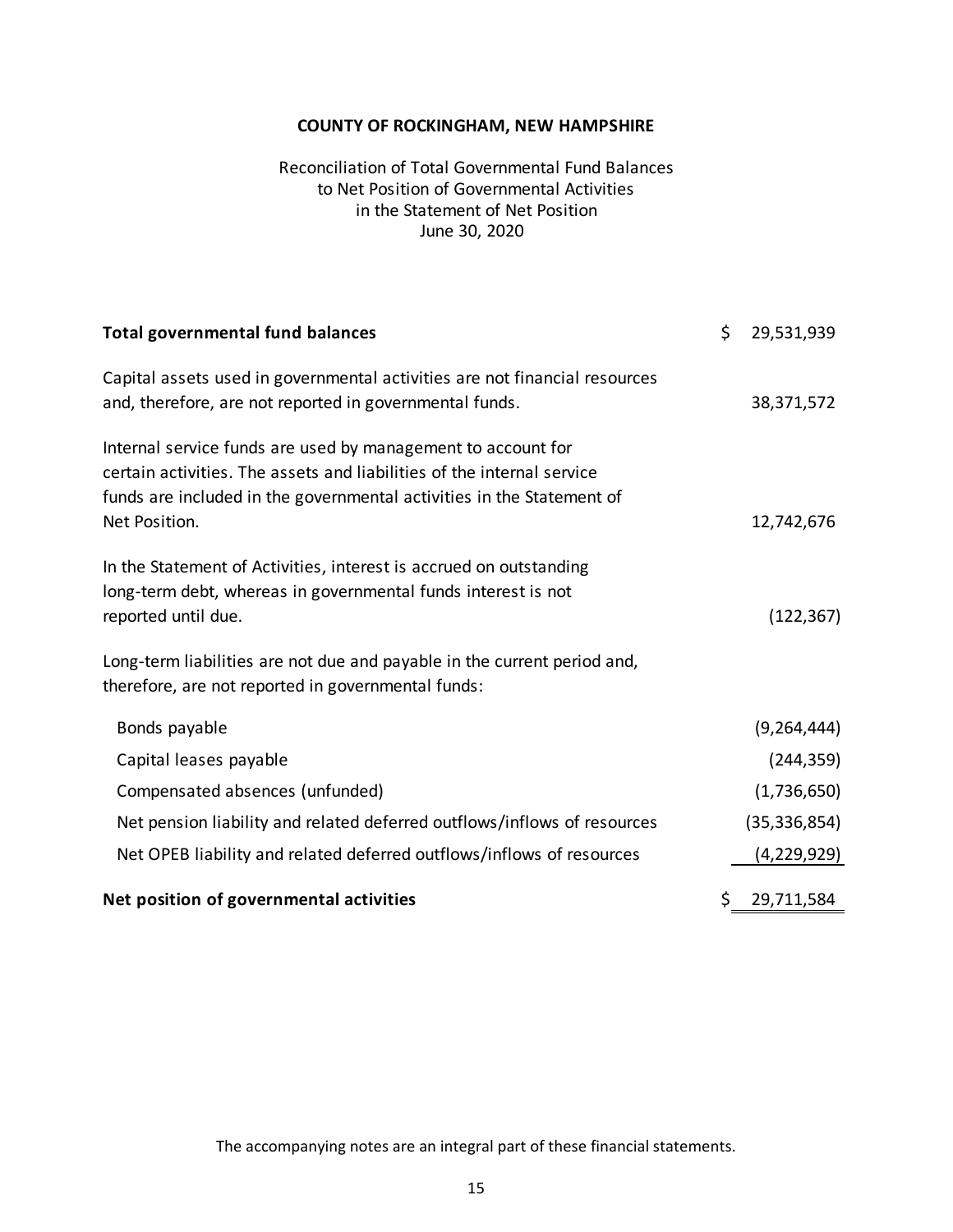#### Governmental Funds Statement of Revenues, Expenditures, and Changes in Fund Balances For the Year Ended June 30, 2020

|                                         | General<br>Fund    | Capital<br>Projects<br>Fund | Nonmajor<br>Governmental<br>Funds | Total<br>Governmental<br><b>Funds</b> |
|-----------------------------------------|--------------------|-----------------------------|-----------------------------------|---------------------------------------|
| <b>Revenues</b>                         |                    |                             |                                   |                                       |
| <b>Taxes</b>                            | \$<br>50,297,336   | \$                          | \$                                | \$<br>50,297,336                      |
| Charges for services                    | 32,226,982         |                             | 214,329                           | 32,441,311                            |
| Intergovernmental                       | 2,553,944          |                             |                                   | 2,553,944                             |
| Investment income                       | 187,303            | 35,107                      | 7,053                             | 229,463                               |
| Miscellaneous                           | 872,051            |                             |                                   | 872,051                               |
| <b>Total Revenues</b>                   | 86,137,616         | 35,107                      | 221,382                           | 86,394,105                            |
| <b>Expenditures</b>                     |                    |                             |                                   |                                       |
| Long-term Care Services:                |                    |                             |                                   |                                       |
| Nursing home                            | 25,325,379         |                             |                                   | 25,325,379                            |
| Assisted living                         | 1,665,616          |                             |                                   | 1,665,616                             |
| Categorical assistance                  | 20,029,913         |                             |                                   | 20,029,913                            |
| Corrections                             | 10,659,736         |                             | 210                               | 10,659,946                            |
| Administration and Other:               |                    |                             |                                   |                                       |
| Maintenance                             | 3,788,704          |                             |                                   | 3,788,704                             |
| Deeds                                   | 1,156,130          |                             |                                   | 1,156,130                             |
| Finance                                 | 1,242,565          |                             |                                   | 1,242,565                             |
| General government                      | 630,219            |                             |                                   | 630,219                               |
| Human resources                         | 708,649            |                             |                                   | 708,649                               |
| Information technology                  | 584,714            |                             |                                   | 584,714                               |
| Grants                                  | 861,806            |                             |                                   | 861,806                               |
| Statutory organizations                 | 487,804            |                             |                                   | 487,804                               |
| Non-county specials                     | 202,500            |                             |                                   | 202,500                               |
| Commissioners                           | 232,093            |                             |                                   | 232,093                               |
| Delegation                              | 100,406            |                             |                                   | 100,406                               |
| Medical examiner                        | 66,893             |                             |                                   | 66,893                                |
| Treasurer                               | 14,483             |                             |                                   | 14,483                                |
| Sheriff's office                        | 6,292,831          |                             | 25,383                            | 6,318,214                             |
| County attorney                         | 3,516,555          |                             |                                   | 3,516,555                             |
| Capital outlay                          | 27,475             | 779,694                     |                                   | 807,169                               |
| Debt service:                           |                    |                             |                                   |                                       |
| Principal                               | 1,461,000          |                             |                                   | 1,461,000                             |
| Interest                                | 435,300            |                             |                                   | 435,300                               |
| <b>Total Expenditures</b>               | 79,490,771         | 779,694                     | 25,593                            | 80,296,058                            |
| Excess (deficiency) of revenues         |                    |                             |                                   |                                       |
| over expenditures                       | 6,646,845          | (744, 587)                  | 195,789                           | 6,098,047                             |
| <b>Other Financing Sources (Uses)</b>   |                    |                             |                                   |                                       |
| Proceeds of capital lease<br>Transfers: | 249,917            |                             |                                   | 249,917                               |
| Deeds and other                         | 188,795            |                             | (188, 795)                        |                                       |
| Capital projects                        | (981, 640)         | 981,640                     |                                   |                                       |
| Total Other Financing Sources (Uses)    | (542, 928)         | 981,640                     | (188, 795)                        | 249,917                               |
| Change in Fund Balances                 | 6,103,917          | 237,053                     | 6,994                             | 6,347,964                             |
| Fund Balances, at Beginning of Year     | 19,049,356         | 3,624,761                   | 509,858                           | 23,183,975                            |
| Fund Balances, at End of Year           | \$<br>25, 153, 273 | \$3,861,814                 | \$<br>516,852                     | \$<br>29,531,939                      |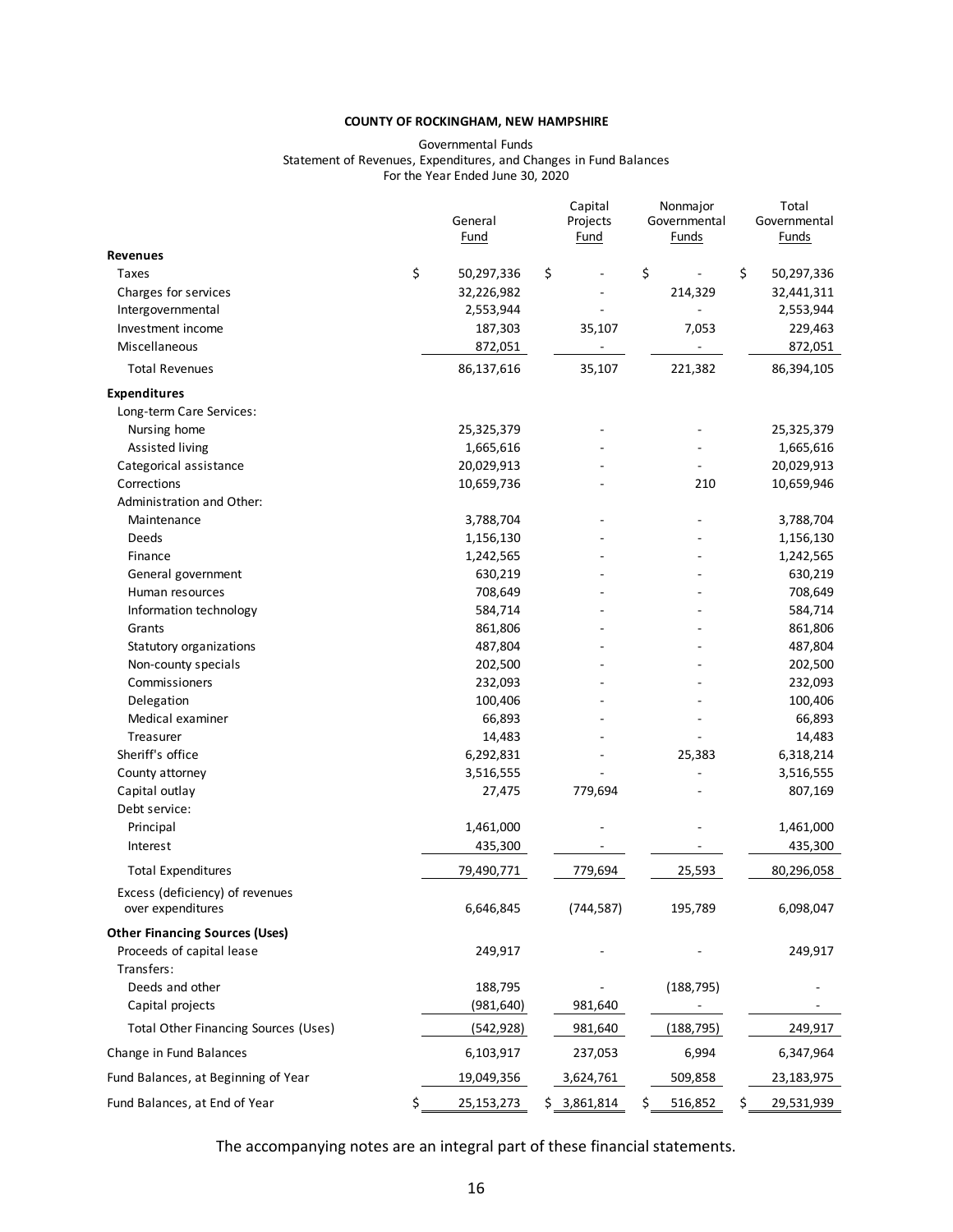For the Year Ended June 30, 2020 Reconciliation of the Statement of Revenues, Expenditures, and Changes in Fund Balances of Governmental Funds to the Statement of Activities

| Net changes in fund balances - total governmental funds                                                                                                                                                                                                                                                                         | \$<br>6,347,964 |
|---------------------------------------------------------------------------------------------------------------------------------------------------------------------------------------------------------------------------------------------------------------------------------------------------------------------------------|-----------------|
| Governmental funds report capital outlays as expenditures. However, in the<br>Statement of Activities the cost of those assets is allocated over their<br>estimated useful lives and reported as depreciation expense:                                                                                                          |                 |
| Capital asset purchases                                                                                                                                                                                                                                                                                                         | 1,362,612       |
| Depreciation                                                                                                                                                                                                                                                                                                                    | (2,977,207)     |
| Governmental funds only report the disposal of assets to the extent proceeds<br>are received from the sale. In the Statement of Activities, a gain or loss is<br>reported for each disposal. This is the amount of the proceeds received from<br>the sale or disposal of capital assets, reduced by the actual net value of the |                 |
| disposed assets.                                                                                                                                                                                                                                                                                                                | (5, 811)        |
| The issuance of long-term debt provides current financial resources to<br>governmental funds, while the repayment of the principal of long-term debt<br>consumes the financial resources of governmental funds. Neither transaction,<br>however, has any effect on net position:                                                |                 |
| Repayments of bonds                                                                                                                                                                                                                                                                                                             | 1,461,000       |
| Amortization of bond premium                                                                                                                                                                                                                                                                                                    | 135,699         |
| Proceeds of capital lease                                                                                                                                                                                                                                                                                                       | (249, 917)      |
| Repayments of capital lease                                                                                                                                                                                                                                                                                                     | 231,617         |
| In the Statement of Activities, interest is accrued on outstanding long-term<br>debt, whereas in governmental funds interest is not reported until due.                                                                                                                                                                         | 17,665          |
| Some expenses reported in the Statement of Activities do not require the use<br>of current financial resources and, therefore, are not reported as expenditures<br>in governmental funds:                                                                                                                                       |                 |
| Compensated absences - change in unfunded liability                                                                                                                                                                                                                                                                             | (371, 273)      |
| Change in net pension liability and related deferred outflows and inflows                                                                                                                                                                                                                                                       | 391,587         |
| Change in net OPEB liability and related deferred outflows and inflows                                                                                                                                                                                                                                                          | (28, 683)       |
| Internal service funds are used by management to account for certain activities.<br>The net activity of internal service funds is reported with governmental activities.                                                                                                                                                        | 958,948         |
| Change in net position - governmental activities                                                                                                                                                                                                                                                                                | \$<br>7,274,201 |
|                                                                                                                                                                                                                                                                                                                                 |                 |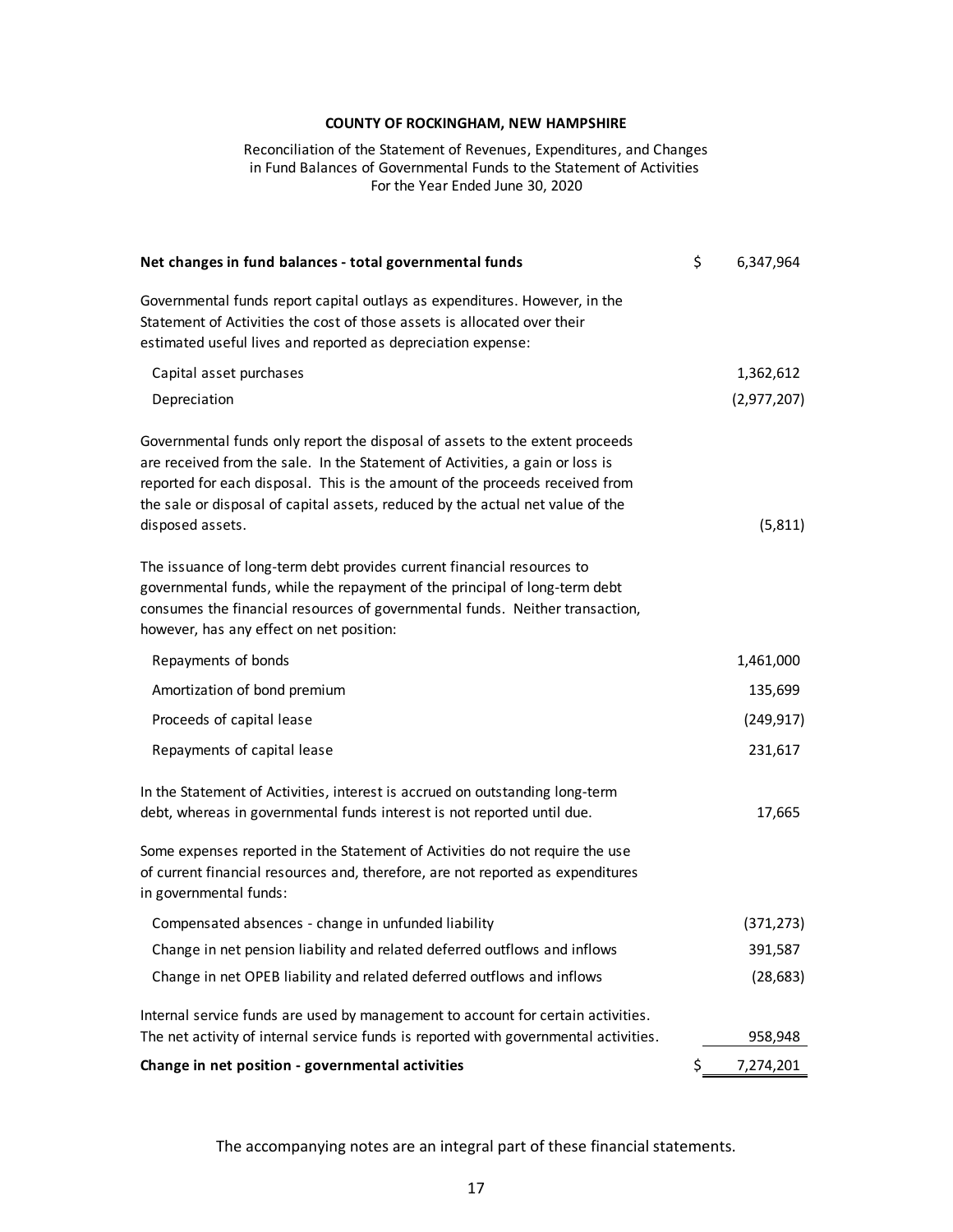#### General Fund

For the Year Ended June 30, 2020 Statement of Revenues and Other Sources, and Expenditures and Other Uses ‐ Budget and Actual

|                                             | Original         | <b>From Prior</b> | Approved             | Final           | Actual<br>Amounts<br>(Budgetary | Variance with<br><b>Final Budget</b><br>Positive |
|---------------------------------------------|------------------|-------------------|----------------------|-----------------|---------------------------------|--------------------------------------------------|
|                                             | <b>Budget</b>    | Years' Budget     | Transfers            | Budget          | Basis)                          | (Negative)                                       |
| <b>Beginning Budgetary Fund Balance</b>     | \$.<br>5,696,369 | S.<br>275,020     | \$<br>$\overline{a}$ | \$<br>5,971,389 | \$                              | \$<br>(5,971,389)                                |
| <b>Revenues (Inflows)</b>                   |                  |                   |                      |                 |                                 |                                                  |
| Taxes                                       | 50,297,336       |                   |                      | 50,297,336      | 50,297,336                      |                                                  |
| Charges for services:                       |                  |                   |                      |                 |                                 |                                                  |
| Long-term Care Services:                    |                  |                   |                      |                 |                                 |                                                  |
| Nursing home                                | 21,626,194       |                   |                      | 21,626,194      | 25,177,924                      | 3,551,730                                        |
| Assisted living                             | 1,686,251        |                   |                      | 1,686,251       | 1,544,893                       | (141, 358)                                       |
| Corrections                                 | 86,002           |                   |                      | 86,002          | 55,287                          | (30, 715)                                        |
| Administration and Other:                   |                  |                   |                      |                 |                                 |                                                  |
| Deeds                                       | 3,337,000        |                   |                      | 3,337,000       | 4,216,778                       | 879,778                                          |
| Information technology                      | 15,000           |                   |                      | 15,000          | 19,685                          | 4,685                                            |
| Maintenance                                 | 43,600           |                   |                      | 43,600          | 108,846                         | 65,246                                           |
| Sheriff                                     | 1,375,181        |                   |                      | 1,375,181       | 1,048,434                       | (326, 747)                                       |
| County attorney                             | 113,619          |                   |                      | 113,619         | 55,135                          | (58, 484)                                        |
| Intergovernmental                           | 939,785          |                   |                      | 939,785         | 2,553,944                       | 1,614,159                                        |
| Investment income                           | 160,000          |                   |                      | 160,000         | 187,303                         | 27,303                                           |
| Miscellaneous                               |                  |                   |                      |                 |                                 |                                                  |
| Transfers from other funds                  | 321,503          |                   |                      | 321,503         | 872,051                         | 550,548                                          |
|                                             | 213,516          |                   |                      | 213,516         | 188,795                         | (24, 721)                                        |
| Amounts Available for Appropriation         | 85,911,356       | 275,020           |                      | 86,186,376      | 86,326,411                      | 140,035                                          |
| <b>Charges to Appropriations (Outflows)</b> |                  |                   |                      |                 |                                 |                                                  |
| Long-term Care Services:                    |                  |                   |                      |                 |                                 |                                                  |
| Nursing home                                | 26,494,130       | 78,729            | 400,000              | 26,972,859      | 25,330,884                      | 1,641,975                                        |
| Assisted living                             | 1.756.445        |                   |                      | 1,756,445       | 1.664.923                       | 91.522                                           |
| Categorical assistance                      | 19,820,139       |                   | 319.298              | 20,139,437      | 20,029,913                      | 109,524                                          |
| Corrections                                 | 12,218,670       | 48,375            | (169, 298)           | 12,097,747      | 10,659,736                      | 1,438,011                                        |
| Administration and Other:                   |                  |                   |                      |                 |                                 |                                                  |
| Maintenance                                 | 4,658,124        | 95,770            |                      | 4,753,894       | 4,132,986                       | 620,908                                          |
| Deeds                                       | 1,357,269        |                   |                      | 1,357,269       | 1,156,130                       | 201,139                                          |
| Finance                                     | 1,278,319        | 46,554            |                      | 1,324,873       | 1,242,565                       | 82,308                                           |
| General government                          | 789,524          |                   |                      | 789,524         | 630,219                         | 159,305                                          |
| Human resources                             | 775,581          |                   |                      | 775,581         | 708,649                         | 66,932                                           |
| Information technology                      | 612,848          |                   |                      | 612,848         | 584,714                         | 28,134                                           |
| Grants                                      | 861,896          |                   |                      | 861,896         | 861,806                         | 90                                               |
| Statutory organizations                     | 487,804          |                   |                      | 487,804         | 487,804                         |                                                  |
| Non-county specials                         | 212,502          |                   |                      | 212,502         | 202,500                         | 10,002                                           |
| Commissioners                               | 237,869          |                   |                      | 237,869         | 232,093                         | 5,776                                            |
| Delegation                                  | 330,529          |                   | (150,000)            | 180,529         | 100,406                         | 80,123                                           |
| Medical examiner                            | 93,004           |                   |                      | 93,004          | 66,893                          | 26,111                                           |
| Treasurer                                   | 18,697           |                   |                      | 18,697          | 14,483                          | 4,214                                            |
| Sheriff's office                            | 6,585,445        | 5,592             |                      | 6,591,037       | 6,078,598                       | 512,439                                          |
| County attorney                             | 4,010,621        |                   |                      | 4,010,621       | 3,516,555                       | 494,066                                          |
| Capital outlay                              | 34,000           |                   |                      | 34,000          | 27,475                          | 6,525                                            |
| Debt service:                               |                  |                   |                      |                 |                                 |                                                  |
| Principal                                   | 1,461,000        |                   |                      | 1,461,000       | 1,461,000                       |                                                  |
| Interest                                    | 435,300          |                   |                      | 435,300         | 435,300                         |                                                  |
| Transfers to other funds                    | 1,381,640        |                   | (400,000)            | 981,640         | 981,640                         | $\overline{\phantom{0}}$                         |
| Total Charges to Appropriations             | 85,911,356       | 275,020           |                      | 86,186,376      | 80,607,272                      | 5,579,104                                        |
| <b>Ending Budgetary Fund Balance</b>        | \$               | \$                | \$<br>ä,             | \$              | \$<br>5,719,139                 | \$<br>5,719,139                                  |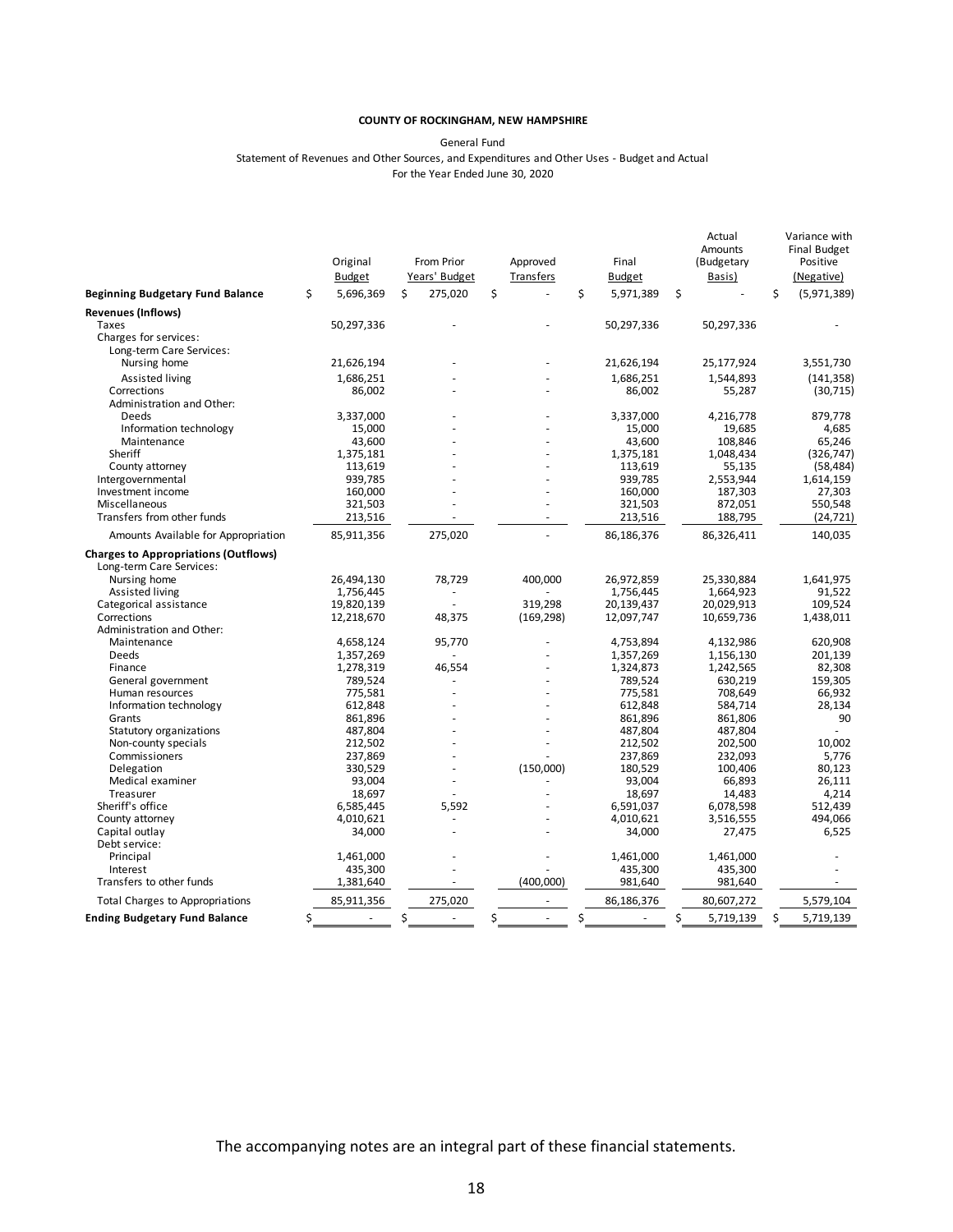# Proprietary Funds Statement of Net Position June 30, 2020

|                                              | Internal         |
|----------------------------------------------|------------------|
|                                              | Service          |
|                                              | Funds            |
| <b>Assets</b>                                |                  |
| <b>Current Assets:</b>                       |                  |
| Cash and short-term investments              | \$<br>14,451,602 |
| Receivables:                                 |                  |
| <b>Accounts</b>                              | 101,249          |
| Due from other governments                   | 53,562           |
| Due from other funds                         | 431,606          |
| Prepaid expenses                             | 94,333           |
| <b>Total Current Assets</b>                  | 15,132,352       |
| <b>Total Assets</b>                          | 15,132,352       |
| <b>Liabilities</b>                           |                  |
| <b>Current Liabilities:</b>                  |                  |
| Accounts payable                             | 84,844           |
| Due to other funds                           | 407,182          |
| Incurred but not reported claims liability   | 926,170          |
| Current portion of noncurrent liabilities:   |                  |
| Compensated absences                         | 396,895          |
| <b>Total Current Liabilities</b>             | 1,815,091        |
| <b>Noncurrent Liabilities:</b>               |                  |
| Compensated absences, net of current portion | 564,807          |
| <b>Total Noncurrent Liabilities</b>          | 564,807          |
| <b>Total Liabilities</b>                     | 2,379,898        |
| <b>Deferred Inflows of Resources</b>         |                  |
| Revenues collected in advance                | 9,778            |
| <b>Net Position</b>                          |                  |
| Unrestricted                                 | 12,742,676       |
| <b>Total Net Position</b>                    | \$12,742,676     |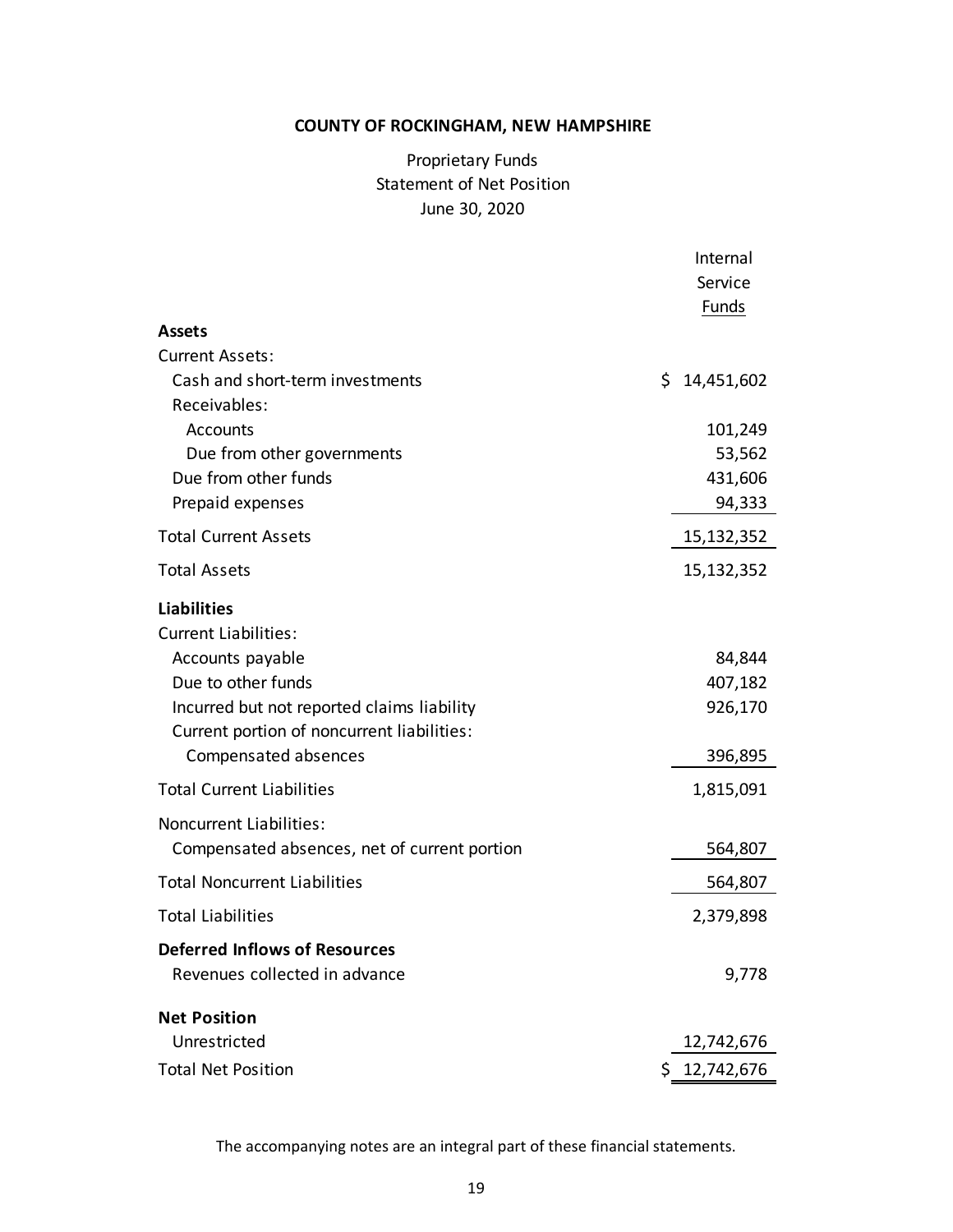## Proprietary Funds Statement of Revenues, Expenses, and Changes in Fund Net Position For the Year Ended June 30, 2020

|                                             | Internal<br>Service<br>Funds |
|---------------------------------------------|------------------------------|
| <b>Operating Revenues</b>                   |                              |
| Employee and employer contributions         | \$9,196,896                  |
| <b>Total Operating Revenues</b>             | 9,196,896                    |
| <b>Operating Expenses</b>                   |                              |
| Employee benefits                           | 8,244,354                    |
| <b>Total Operating Expenses</b>             | 8,244,354                    |
| Operating Income (Loss)                     | 952,542                      |
| Nonoperating Revenues (Expenses)            |                              |
| Investment income                           | 115,113                      |
| Miscellaneous                               | (108,707)                    |
| Total Nonoperating Revenues (Expenses), Net | 6,406                        |
| Change in Net Position                      | 958,948                      |
| Net Position, Beginning of Year             | 11,783,728                   |
| Net Position, End of Year                   | \$12,742,676                 |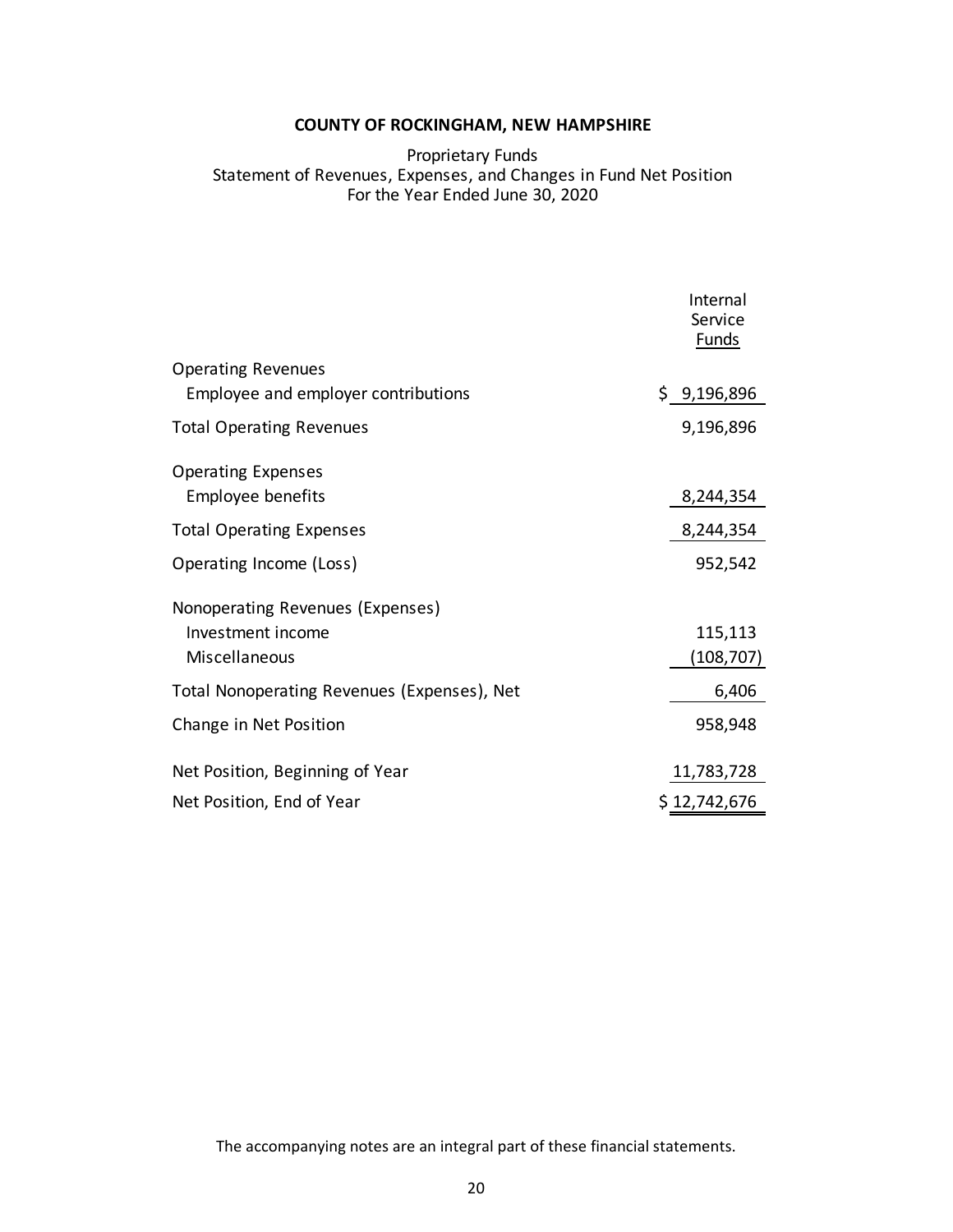# Proprietary Funds Statement of Cash Flows For the Year Ended June 30, 2020

|                                                                                          |     | Internal<br>Service<br>Funds |
|------------------------------------------------------------------------------------------|-----|------------------------------|
| Cash Flows From Operating Activities                                                     |     |                              |
| Receipts from users                                                                      | \$  | 9,143,494                    |
| Payments to providers<br>Other receipts (payments)                                       |     | (8, 257, 427)<br>(108, 707)  |
|                                                                                          |     |                              |
| Net Cash Provided By Operating Activities                                                |     | 777,360                      |
| Cash Flows From Noncapital Financing Activities<br>Net change in due to/from other funds |     | (990,125)                    |
| Net Cash Used For Noncapital Financing Activities                                        |     | (990, 125)                   |
| Cash Flows From Investing Activities                                                     |     |                              |
| Investment income                                                                        |     | 115,113                      |
| Net Cash Provided By Investing Activities                                                |     | 115,113                      |
| Net Change in Cash and Short-Term Investments                                            |     | (97, 652)                    |
| Cash and Short-Term Investments, Beginning of Year                                       |     | 14,549,254                   |
| Cash and Short-Term Investments, End of Year                                             | \$. | 14,451,602                   |
| Reconciliation of Operating Income to Net Cash                                           |     |                              |
| Provided By (Used For) Operating Activities                                              |     |                              |
| Operating income                                                                         | \$  | 952,542                      |
| Adjustments to reconcile operating income to net                                         |     |                              |
| cash provided by operating activities:<br>Nonoperating revenues (expenses)               |     | (108, 707)                   |
| Changes in assets and liabilities:                                                       |     |                              |
| Receivables                                                                              |     | (76,772)                     |
| Due from other governments                                                               |     | 18,214                       |
| Prepaid expenses                                                                         |     | (43, 183)                    |
| Accounts payable                                                                         |     | 2,056                        |
| Incurred but not reported claims liability                                               |     | 76,110                       |
| Compensated absences<br>Revenues collected in advance                                    |     | (48,056)<br>5,156            |
|                                                                                          |     |                              |
| Net Cash Provided By Operating Activities                                                | \$  | 777,360                      |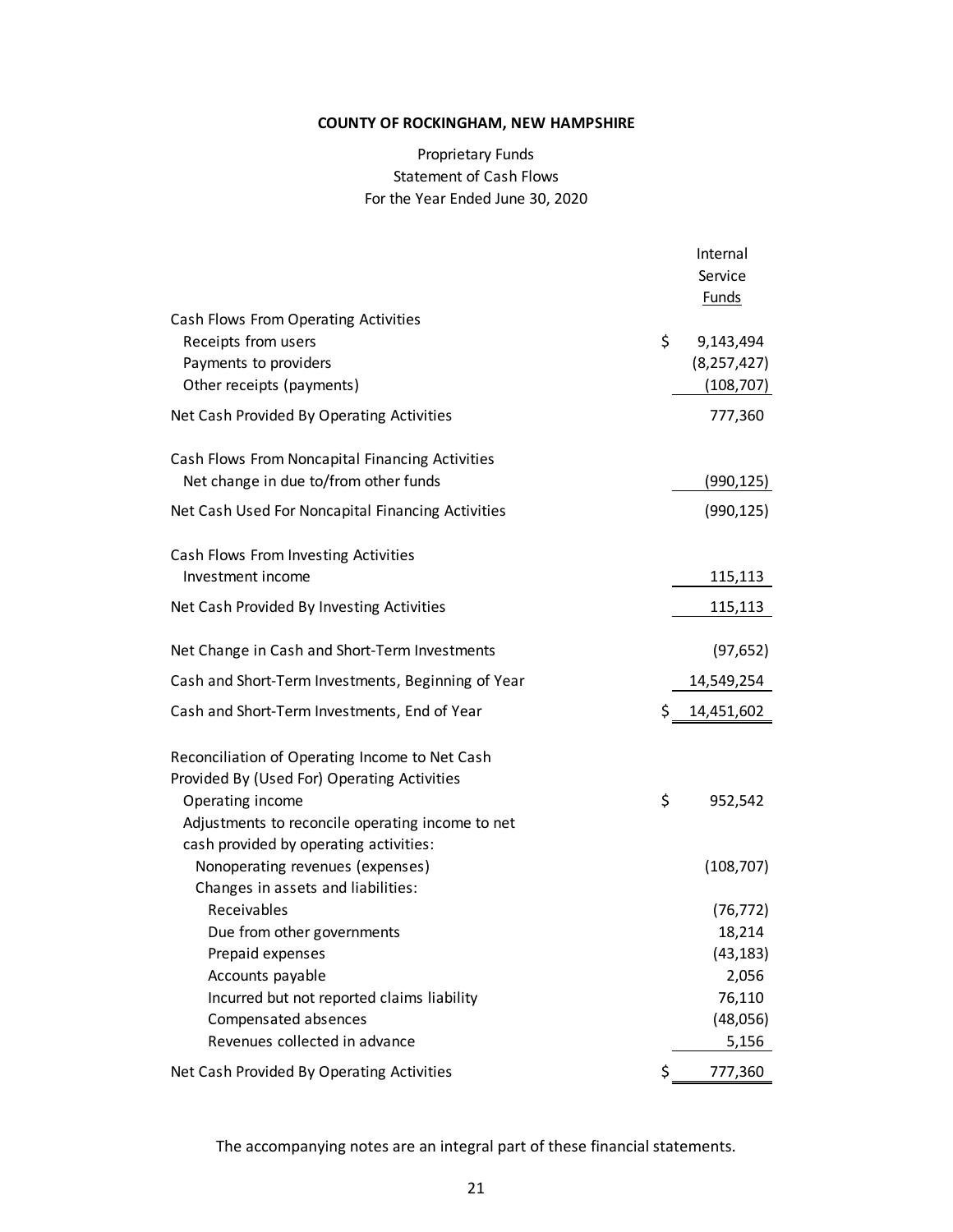Fiduciary Funds Statement of Fiduciary Net Position June 30, 2020

|                                 | Agency<br>Funds |
|---------------------------------|-----------------|
| <b>Assets</b>                   |                 |
| Cash and short-term investments | 628,552<br>S.   |
| Accounts receivable             | 476             |
| Due from other funds            | 76              |
| <b>Total Assets</b>             | 629,104<br>S.   |
| <b>Liabilities</b>              |                 |
| Due to other funds              | \$407,962       |
| Due to specific individuals     | 221,142         |
| <b>Total Liabilities</b>        | 629,104<br>S    |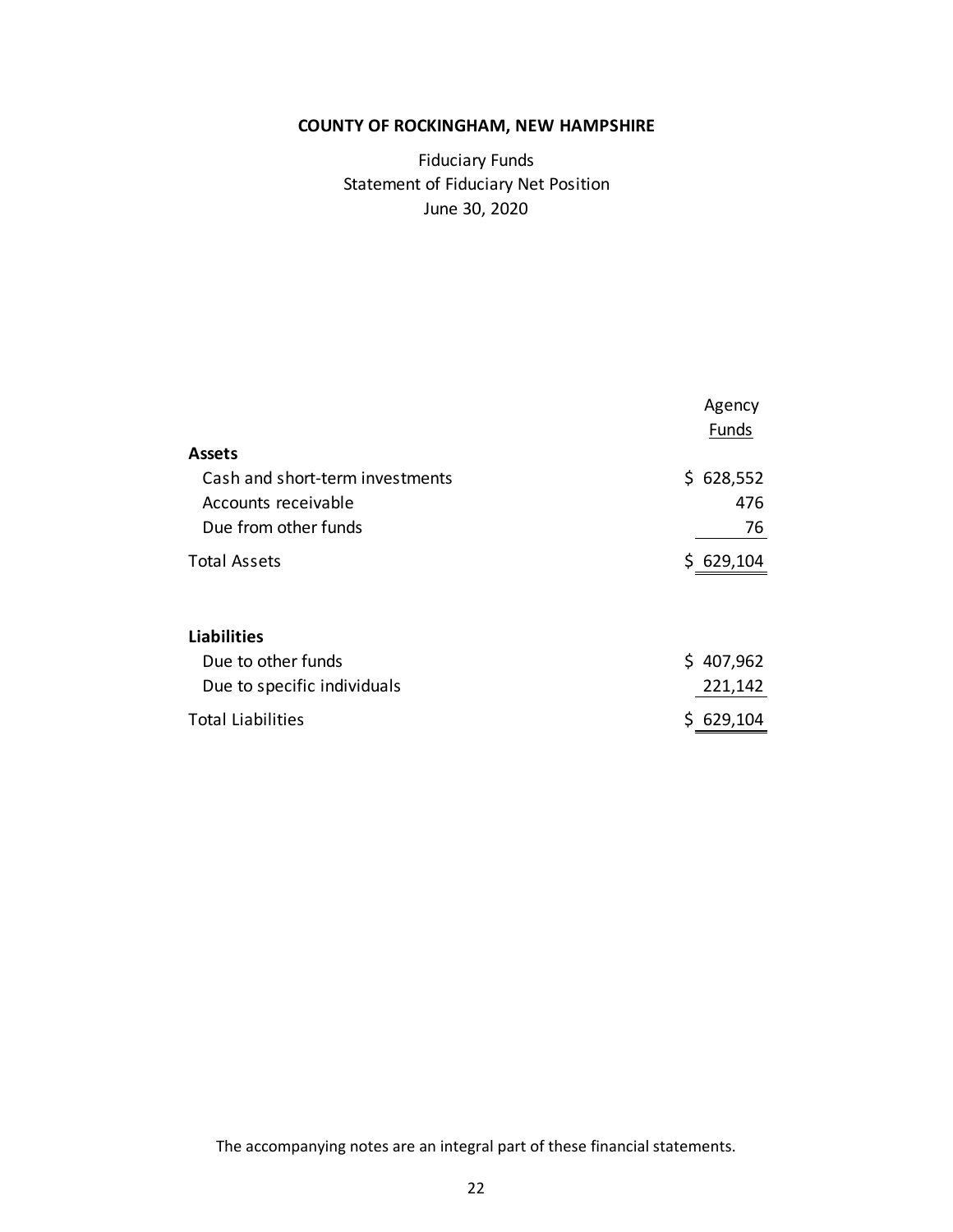Notes to Financial Statements

#### **1. Summary of Significant Accounting Policies**

The accounting policies of the County of Rockingham, New Hampshire (the County) conform to Generally Accepted Accounting Principles (GAAP) as applicable to governmental units. The Governmental Accounting Standards Board (GASB) is the accepted standard‐setting body for establishing governmental accounting and financial reporting principles. The more significant Generally Accepted Accounting Principles applicable to the County, and the County's conformity with such principles, are described below. These disclosures are an integral part of the County's financial statements.

## *Reporting Entity*

The County of Rockingham, New Hampshire is a body corporate governed by a Commissioner form of government and provides County services as authorized by state statutes. As required by GAAP, specifically Statement No. 14 (as amended) of the Governmental Accounting Standards Board, *The Financial Reporting Entity,* these financial statements are required to present the County of Rockingham, New Hampshire and its "component units*"*  (if any). A primary government is defined by the GASB as any state government or general‐purpose local government. Additionally, a primary government may also consist of a special‐purpose government (such as a school district) that meets all of the following criteria: (a) it has a separately elected governing body, (b) it is legally separate, and (c) it is fiscally independent of other governments.

A component unit is defined by the GASB as a legally separate organization for which the elected officials of the primary government are "financially accountable". The primary government is financially accountable if it appoints a voting majority of the organization's governing body and (1) it is able to impose its will on that organization or (2) there is a potential for the organization to provide specific financial benefits to, or impose specific financial burdens on the primary government. A primary government may also be financially accountable if an organization is "fiscally dependent" on the primary government. Fiscal independency is defined by the GASB as the ability to complete certain essential fiscal events without substantive approval by a primary government, (a) determine its budget without another government having the authority to approve and modify that budget, (b) levy taxes or set rates or charges without approval by another government, and (c) issue bonded debt without approval by another government. For the current year, there were no potential component units identified upon which the application of these criteria applied.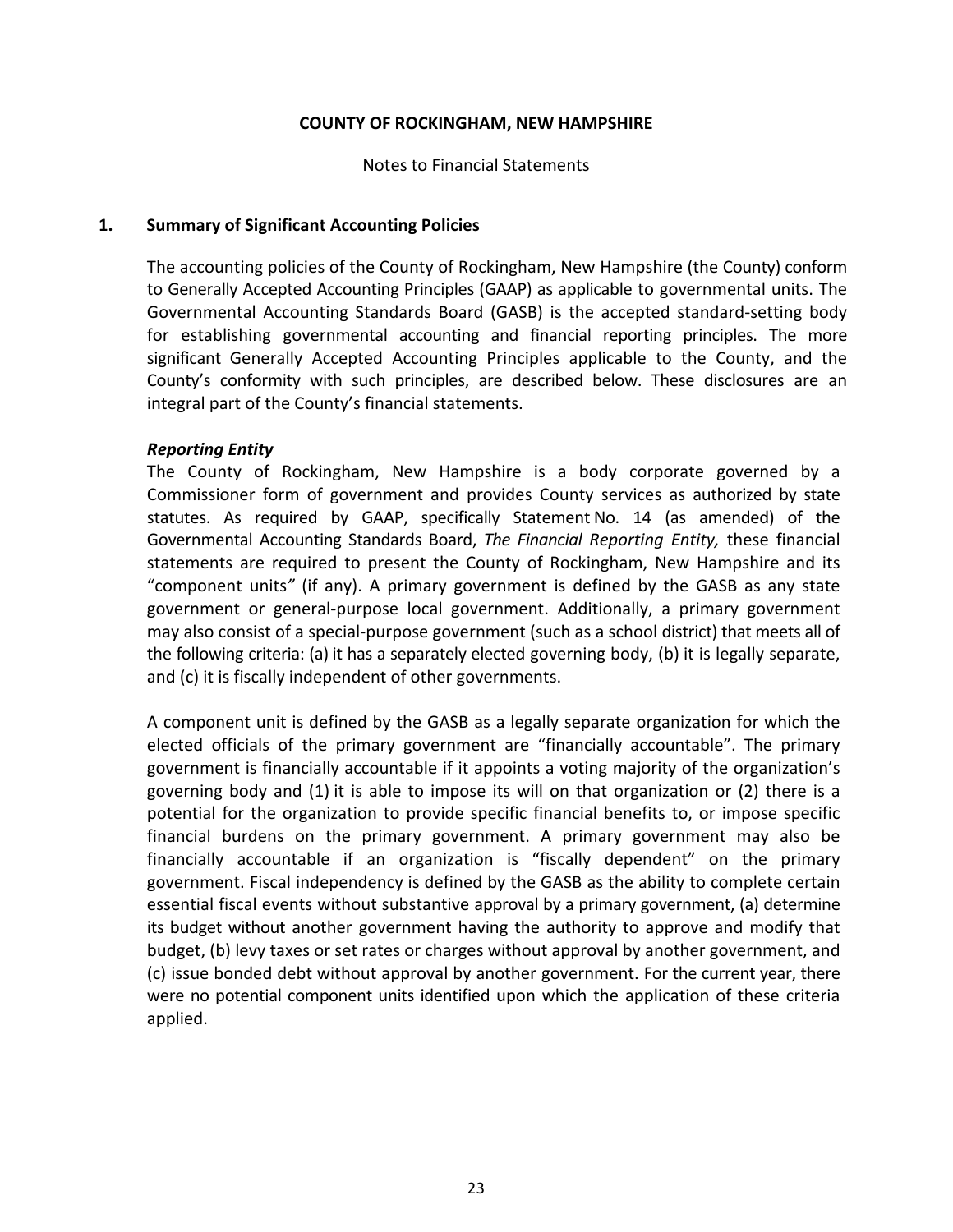## *Government‐Wide and Fund Financial Statements*

*Government‐Wide Financial Statements* 

The government-wide financial statements (i.e., the Statement of Net Position and the Statement of Activities) report information on all of the nonfiduciary activities of the County. The effect of interfund activity has been removed from these statements.

The Statement of Activities demonstrates the degree to which the direct expenses of a given function or segment are offset by program revenues. Direct expenses are those that are clearly identifiable with a specific function or segment. Program revenues include (1) charges to customers or applicants who purchase, use, or directly benefit from goods, services, or privileges provided by a given function or segment and (2) grants and contributions that are restricted to meeting the operational or capital requirements of a particular function or segment. Taxes and other items not properly included among program revenues are reported instead as general revenues.

#### *Fund Financial Statements*

Separate financial statements are provided for governmental funds, proprietary funds, and fiduciary funds, even though the latter are excluded from the government-wide financial statements. Major individual governmental funds are reported as separate columns in the fund financial statements.

# *Measurement Focus, Basis of Accounting, and Financial Statement Presentation*

#### *Government‐Wide Financial Statements*

The government-wide financial statements are reported using the economic resources measurement focus and the accrual basis of accounting, as well as the proprietary fund and fiduciary fund financial statements. Revenues are recorded when earned and expenses are recorded when a liability is incurred, regardless of the timing of related cash flows. Grants and similar items are recognized as revenue as soon as all eligibility requirements imposed by the provider have been met. The effect of interfund activity has been eliminated from the government‐wide financial statements.

## *Fund Financial Statements*

Governmental fund financial statements are reported using the current financial resources measurement focus and the modified accrual basis of accounting. Revenues are recognized as soon as they are both measurable and available. Revenues are considered to be available when they are collectible within the current period and available to pay current liabilities. Generally, all other revenue items are considered to be measurable and available only when cash is received by the County. Expenditures generally are recorded when a liability is incurred, as under accrual accounting. However, certain expenditures such as debt service, compensated absences, claims and judgements, and pension and OPEB costs are recorded as expenditures only when payment is due.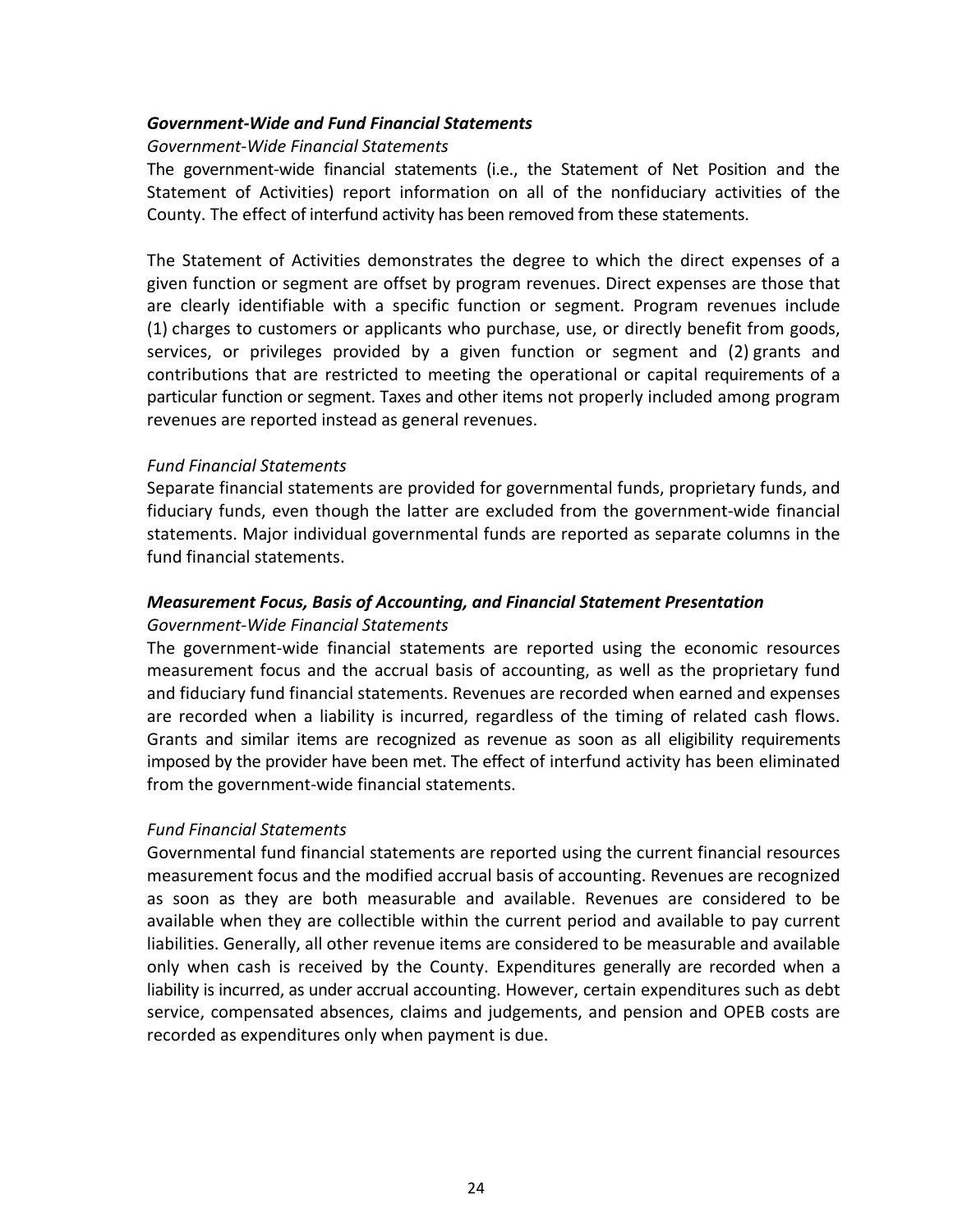The County reports the following major governmental funds:

- The *General Fund* is used to account for the resources traditionally associated with County operations, which are not required legally to be accounted for in another fund. The General Fund is the overall operating fund of the County.
- The *Capital Projects Fund* is used to account for the acquisition or construction of capital assets.

Nonmajor governmental funds account for *special revenue* and *permanent fund* activity.

Proprietary funds are used to account for activities similar to those found in the private sector, where the determination of net income is necessary or useful to sound financial administration. Goods or services from such activities can be provided either to outside parties or to other departments or agencies primarily within the County. The self-insured risk management programs are operated by the County and are accounted for as proprietary (internal service) funds in accordance with GASB Statement No. 10, *Accounting and Financial Reporting for Risk Financing and Related Insurance Issues.* 

Fiduciary funds are generally used to account for assets that the County holds on behalf of others. The County currently has the following fiduciary (agency) funds:

- *Inmates Fund*  are used to account for funds held by the County for individuals incarcerated at the County Corrections Facility.
- *Nursing Home Residents Fund* accounts for funds held by the County for individuals living in the Long‐term Care facility.
- *Assisted Living Security Deposits* are held by the County for individuals living in the Assisted Living Facility.

## *Cash and Short‐Term Investments*

Cash balances from all funds, except those required to be segregated by law, are combined to form a consolidation of cash. Cash balances are invested to the extent available, and interest earnings are recognized in the General Fund. Certain capital project, special revenue, proprietary, and fiduciary funds segregate cash, and investment earnings become a part of those funds. Deposits with financial institutions consist primarily of demand deposits, certificates of deposits, and savings accounts.

For purpose of the Statement of Cash Flows, the proprietary funds consider investments with original maturities of three months or less to be short-term investments.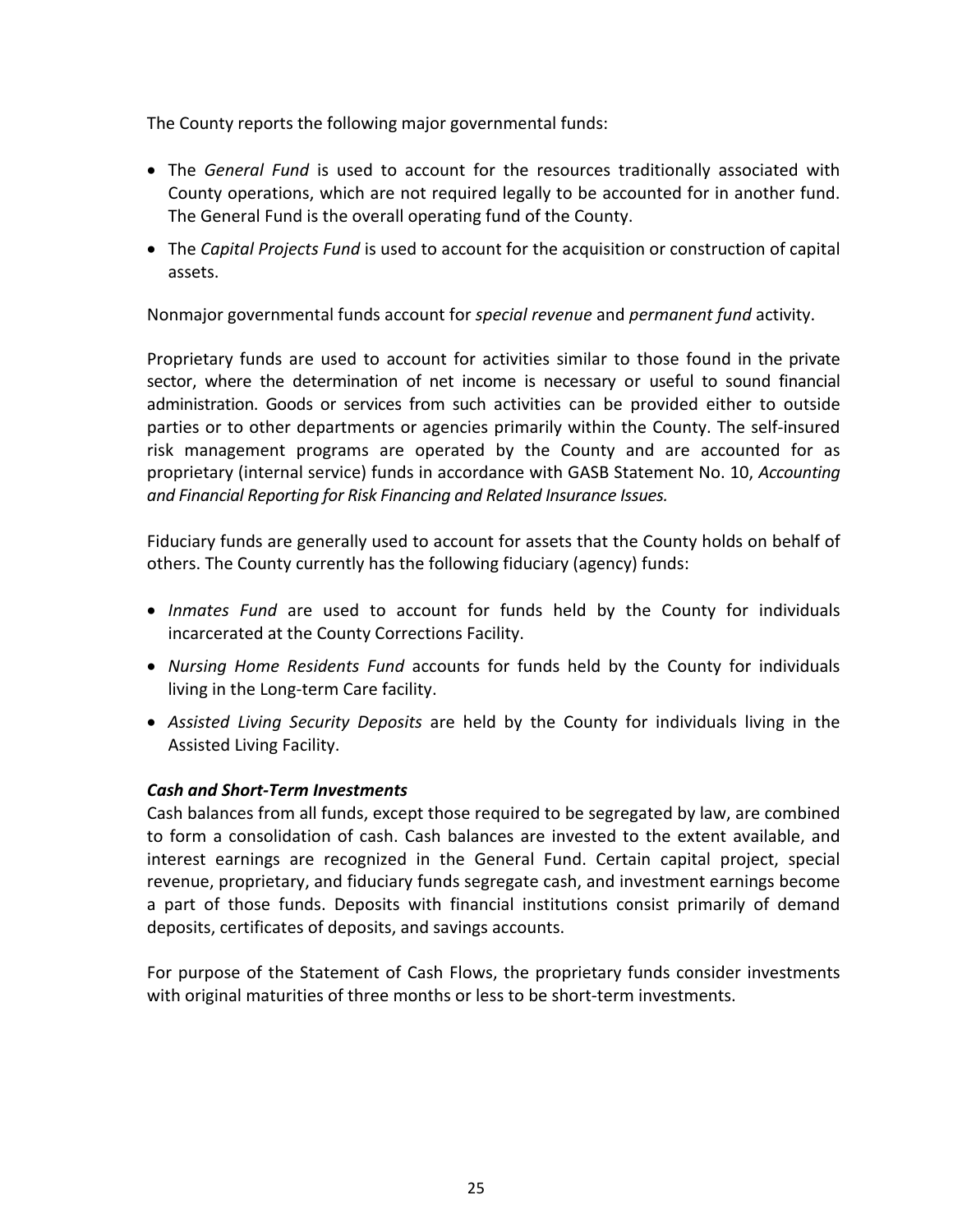## *Investments*

The County Treasurer is authorized by state statutes to invest excess funds, with the approval of the Commissioners, in the following:

- Obligations of the United States Government,
- Savings bank deposits of banks incorporated under the laws of the State of New Hampshire,
- Certificates of deposits of banks incorporated under the laws of the State of New Hampshire or in national banks located within the States of New Hampshire or Massachusetts, or,
- "Participation units" of the New Hampshire Public Deposit Investment Pool established under RSA 383:22.

The receiver of such public funds to be deposited or to be invested in securities shall "prior to acceptance of such funds" provide a collateralization option for such funds in an amount at least equal to the amount to be deposited or invested in securities.

The County was in compliance with these applicable deposit and investment state laws and regulations for the year.

## *Interfund Receivables and Payables*

Transactions between funds that are representative of lending/borrowing arrangements outstanding at the end of the year are referred to as "due from/to other funds" (i.e., the current portion of interfund loans).

## *Inventory*

Inventory is valued at cost using the first‐in/first‐out (FIFO) method. Significant inventory balances on hand in governmental funds at year-end are reported as assets of the respective fund, with an offsetting nonspendable fund balance.

## *Capital Assets*

Capital assets, which include land, construction in progress, buildings and improvements, machinery, equipment and furnishings, and vehicles, are reported in the government‐wide financial statements. Capital assets are defined by the County as assets with an initial individual cost of more than \$5,000 and an estimated useful life in excess of three years.

All Long-term Care fixed assets, including those of the Nursing Home, are valued at historical cost. As of November 2001, other County assets were valued at estimated cost and subsequent additions are recorded at actual cost. Donated assets are recorded at the estimated acquisition value at the date of donation.

The cost of normal maintenance and repairs that do not add to the value of the asset or materially extend the life of the asset are not capitalized. Also, interest costs that are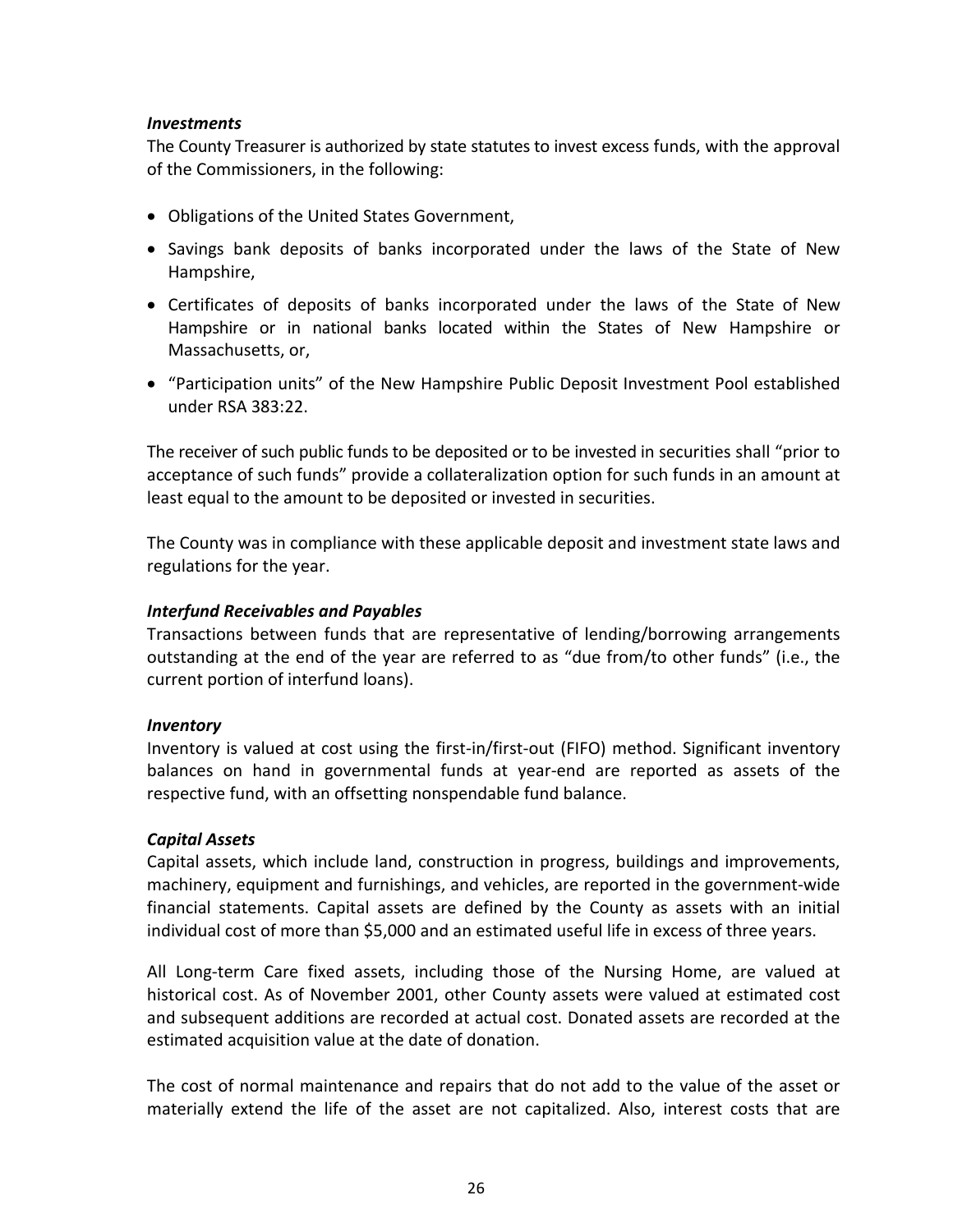deemed to be immaterial and not directly allocable to a specific asset are expensed when incurred.

The infrastructure assets owned and maintained by the County include only utility tunnels, drainage systems, water and sewer systems and dams and are included in the cost of the building and improvements the infrastructure is most identified with. Condition assessments are performed regularly and the results are used to budget annually the amount necessary to maintain and preserve the infrastructure.

The County has a sizable amount of capital asset projects in process at June 30, 2020 totaling \$934,860, 25% of which is comprised of Long Term Care Services security enhancements. The projects in process are included in the reporting of \$38,371,572 net capital assets in the related statements. Once a project is completed, it is reported in the asset category (see Note 8).

Capital assets are depreciated using the straight‐line method over the following estimated useful lives:

| Assets                                | Years     |
|---------------------------------------|-----------|
| Buildings and improvements            | $10 - 30$ |
| Machinery, equipment, and furnishings | $3 - 15$  |
| Vehicles                              | $4 - 10$  |

## *Compensated Absences*

Certain County employees are entitled to compensated absences based, in part, on their length of employment. In accordance with GASB Statement No. 16, *Accounting for Compensated Absences*, compensated absences that are expected to be liquidated with expendable available financial resources are reported as an expenditure and a liability of the fund that will pay it.

The funded portion of the compensated absences liability is reported in the Compensated Absences Fund. Any liability for which no funding is currently available is reported in the government‐wide Statement of Net Position long term liabilities.

The calculation of compensated absences can include vacation, sick time, earned time and holiday pay that are attributable to past service in which it is probable that the County will compensate the employee through paid time off or cash payment. The calculation also includes the incremental cost of any item associated with compensation payments such as the employer share of Social Security, Medicare, and retirement.

# *Long‐Term Obligations*

In the government-wide financial statements, and proprietary fund types in the fund financial statements, long-term debt and other long-term obligations are reported as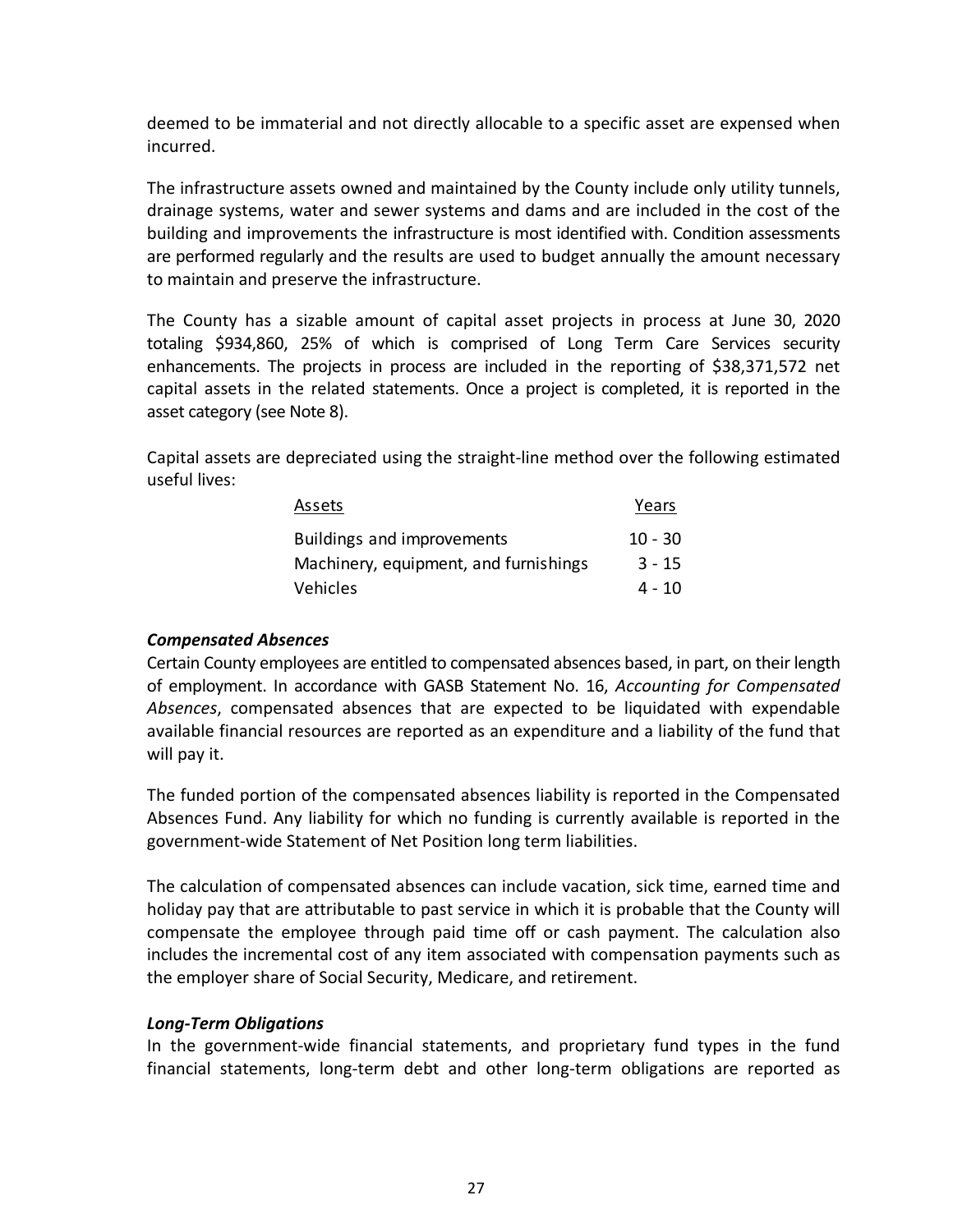liabilities. In the applicable governmental activities or proprietary fund type, such long‐ term obligations are reported in the Statement of Net Position.

## *Fund Equity*

Fund equity at the governmental fund financial reporting level is classified as "fund balance". Fund equity for all other reporting is classified as "net position".

# *Fund Balance*

Generally, fund balance represents the difference between current assets/deferred outflows and current liabilities/deferred inflows. The County reserves those portions of fund balance that are legally segregated for a specific future use or which do not represent available, spendable resources and, therefore, are not available for appropriation or expenditure. For governmental funds, unassigned fund balances represent the amount that may be available for budgeting future operations. The General Fund is the only fund that reports a positive unassigned fund balance. The County has set and historically exceeded a financial management goal of attaining an unassigned fund balance of at least three months of budgeted appropriations. With the utilization of \$15,004,199 of assigned fund balance with the transition to a June 30 fiscal year for the prior year, the County will not meet this goal for fiscal year 2020. The County did not utilize any of the \$5,696,369 budgeted use of fund balance for the year ended June 30, 2020.

When an expenditure is incurred that would qualify for payment from multiple fund balance types, the County uses the following order to liquidate liabilities: restricted, committed, assigned, and unassigned.

## *Net Position*

Net position represents the difference between assets/deferred outflows and liabilities/deferred inflows. Net investment in capital assets consists of capital assets, net of accumulated depreciation, reduced by the outstanding balances of any borrowing used for the acquisition, construction, or improvement of those assets. Net position is reported as restricted when there are limitations imposed on use either through enabling legislation adopted by the County or through external restrictions imposed by creditors, grantors, or laws or regulations of other governments. The remaining net position is reported as unrestricted.

# *Use of Estimates*

The preparation of basic financial statements in conformity with Generally Accepted Accounting Principles requires management to make estimates and assumptions that affect the reported amounts of assets and liabilities and disclosures for contingent assets and liabilities at the date of the basic financial statements, and the reported amounts of the revenues and expenditures/expenses during the fiscal year. Actual results could vary from estimates used.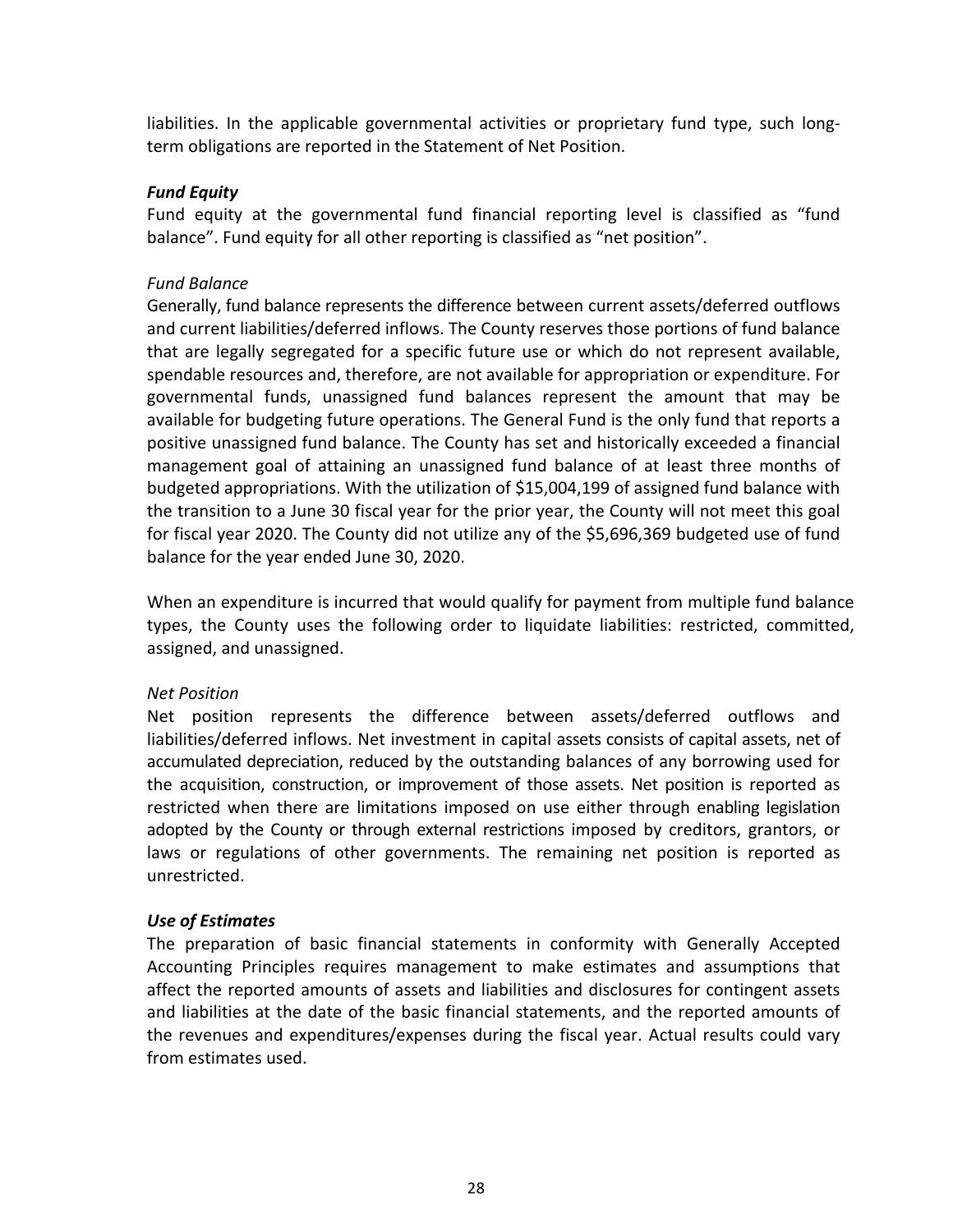#### **2. Stewardship, Compliance, and Accountability**

#### *Budgetary Information*

Governmental revenues and expenditures are controlled by a formal integrated budgetary system which is substantially consistent with both Generally Accepted Accounting Principles (GAAP) and applicable State finance‐related laws and regulations which govern the County's operations. The County budget is formally acted upon at the County Convention. During the year, appropriations may be transferred between line items, but total expenditures may not exceed the total approved budget (with the exception of emergency items, which require approval by the New Hampshire Department of Revenue Administration under RSA 32). At year‐end, all unencumbered annual appropriations lapse. Other appropriations, which have a longer than annual authority, may carry over at year-end if the governing body intends to continue or complete the special purpose for which the funds were established. State legislation also requires balanced budgets. For the fiscal year ended June 30, 2020, \$5,696,369 of beginning General Fund unassigned fund balance was budgeted for use in reducing taxes, with none actually being utilized.

#### *Encumbrances*

Encumbrance accounting is utilized in the governmental funds to account for commitments relating to unperformed contracts for goods and services. Encumbrances outstanding at year-end are reported as assigned fund balance and do not constitute expenditures or liabilities of the governmental fund, but are carried forward to supplement appropriations of the succeeding year.

## *Budgetary Basis*

The General Fund final appropriation appearing on the "Budget and Actual" page of the fund financial statements represents the final amended budget after all transfers and supplemental appropriations, and use of prior year fund balance reserves.

## *Budget/GAAP Reconciliation*

The budgetary data for the General Fund is based upon accounting principles that differ from Generally Accepted Accounting Principles (GAAP). Therefore, in addition to the GAAP basis financial statements, the results of operations of the General Fund are presented in accordance with budgetary accounting principles to provide a meaningful comparison with budgetary data.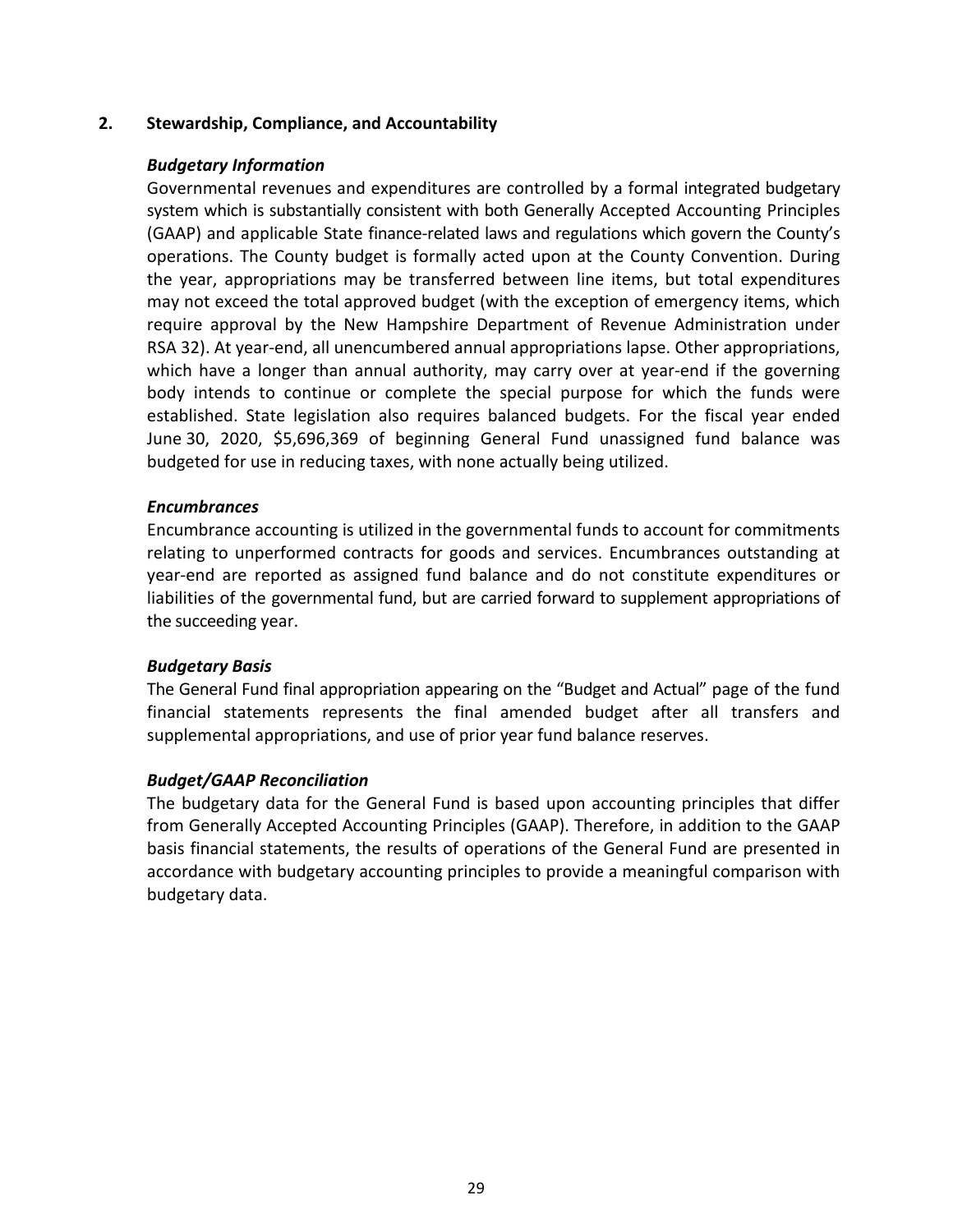The following is a summary of adjustments made to the actual revenues and other sources and expenditures and other uses to conform to the budgetary basis of accounting.

|                                                        | Revenues<br>and Other<br>Financing |    | Expenditures<br>and Other<br>Financing |
|--------------------------------------------------------|------------------------------------|----|----------------------------------------|
| General Fund                                           | <b>Sources</b>                     |    | <b>Uses</b>                            |
| Revenues/Expenditures<br>(GAAP Basis)                  | \$<br>86,137,616                   | \$ | 79,490,771                             |
| Other financing sources/uses<br>(GAAP Basis)           | 438,712                            |    | 981,640                                |
| Subtotal (GAAP Basis)                                  | 86,576,328                         |    | 80,472,411                             |
| Adjustment for inventory budgeted on<br>the cash basis |                                    |    | 384,778                                |
| Reverse unbudgeted capital lease                       | (249,917)                          |    | (249,917)                              |
| <b>Budgetary Basis</b>                                 | 86,326,411                         | \$ | 80,607,272                             |

# *Deficit Net Position*

The Compensated Absences Internal Service Fund reflects a deficit net position of \$(100,084) as of June 30, 2020. It is anticipated that this deficit will be eliminated through future transfers from other funds.

# **3. Cash and Short‐Term Investments**

## *Custodial Credit Risk – Deposits*

Custodial credit risk is the risk that in the event of a bank failure, the County's deposits may not be returned to it. RSA 29:1, II states, "The amount of collected funds on deposit in any one bank shall not at any time exceed the sum of its paid‐up capital and surplus." The County's deposit policy for custodial credit risk is that all deposits with banks are to be fully insured and collateralized.

As of June 30, 2020, the County's bank balance was fully insured and collateralized.

# **4. Restricted Cash**

Restricted cash represents cash and cash equivalents where use is limited by legal requirements. Within governmental funds, the General Fund restricted cash amount of \$1,091,648 is comprised of a \$456,687 non‐lapsing reserve account to fund Long‐term Care Services (established in accordance with RSA 24:13) and \$634,961 for an account that is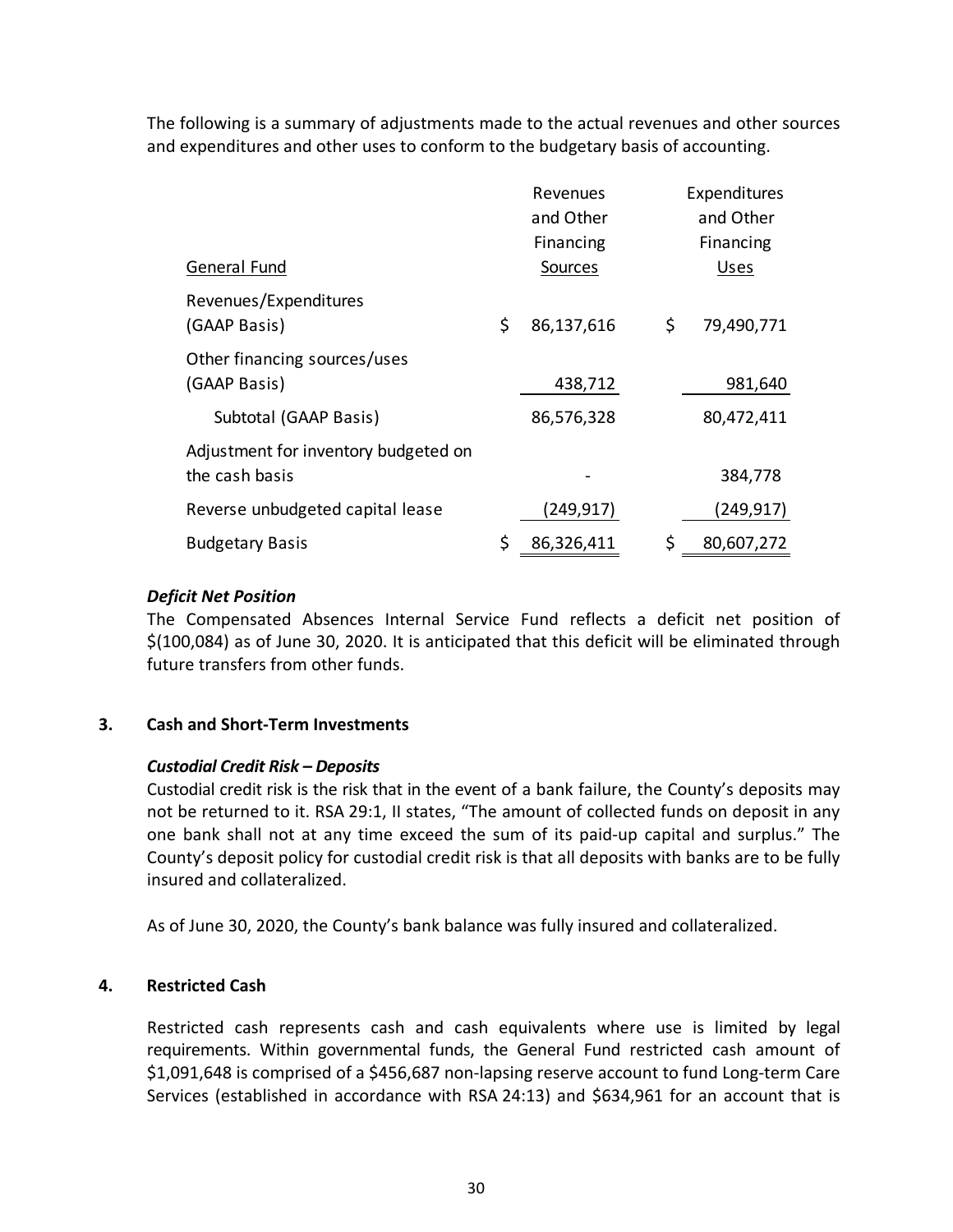segregated for LCHIP surcharges (in accordance with RSA 478:17‐g). These surcharges are collected by the Registry of Deeds, remitted to the State and are used to fund the State of New Hampshire's Land and Community Heritage Investment Program ("LCHIP"), which was established with RSA 227‐M.

The \$103,841 restricted cash that is part of Nonmajor Governmental Funds is comprised of amounts from the Nursing Home Special Account and Deeds Equipment funds, both of which are special revenue funds. The cash for each of these funds is restricted, as it can only be disbursed for expenditures as appropriated by the County Convention for Long‐ term Care services and the Registry of Deeds, respectively.

## **5. Investments**

# *Credit Risk*

Generally, credit risk is the risk that an issuer of an investment will not fulfill its obligation to the holder of the investment. State law employs the prudent person rule whereby investments are made as a prudent person would be expected to act, with discretion and intelligence, to seek reasonable income, preserve capital, and, in general, avoid speculative investments.

Presented below is the actual rating as of year-end for the investments of the County (all federal agency securities have an implied credit rating of AAA):

|                   |           | Minimum Exempt |                    |                | Rating as of Year-end |            |
|-------------------|-----------|----------------|--------------------|----------------|-----------------------|------------|
|                   | Fair      | Legal          | From               |                |                       | <b>Not</b> |
| Investment Type   | Value     | Rating         | <u>Disclosu</u> re | Aaa            | Aa                    | Rated      |
| Mutual funds      | \$31,502  |                | $N/A$ \$ 81,502 \$ | $-5$           |                       |            |
| Total investments | \$ 81,502 |                | $$31,502$ \$       | $\blacksquare$ |                       |            |

## *Custodial Credit Risk*

The custodial credit risk for investments is the risk that, in the event of the failure of the counterparty (e.g., broker‐dealer) to a transaction, the County will not be able to recover the value of its investment or collateral securities that are in the possession of another party. The County has formal policies for custodial credit risk.

The County has a custodial credit risk exposure of \$81,502 because the related securities are uninsured, unregistered, and held by the County's brokerage firm, which is also the counterparty to these securities. The County manages this custodial credit risk with SIPC and excess SIPC.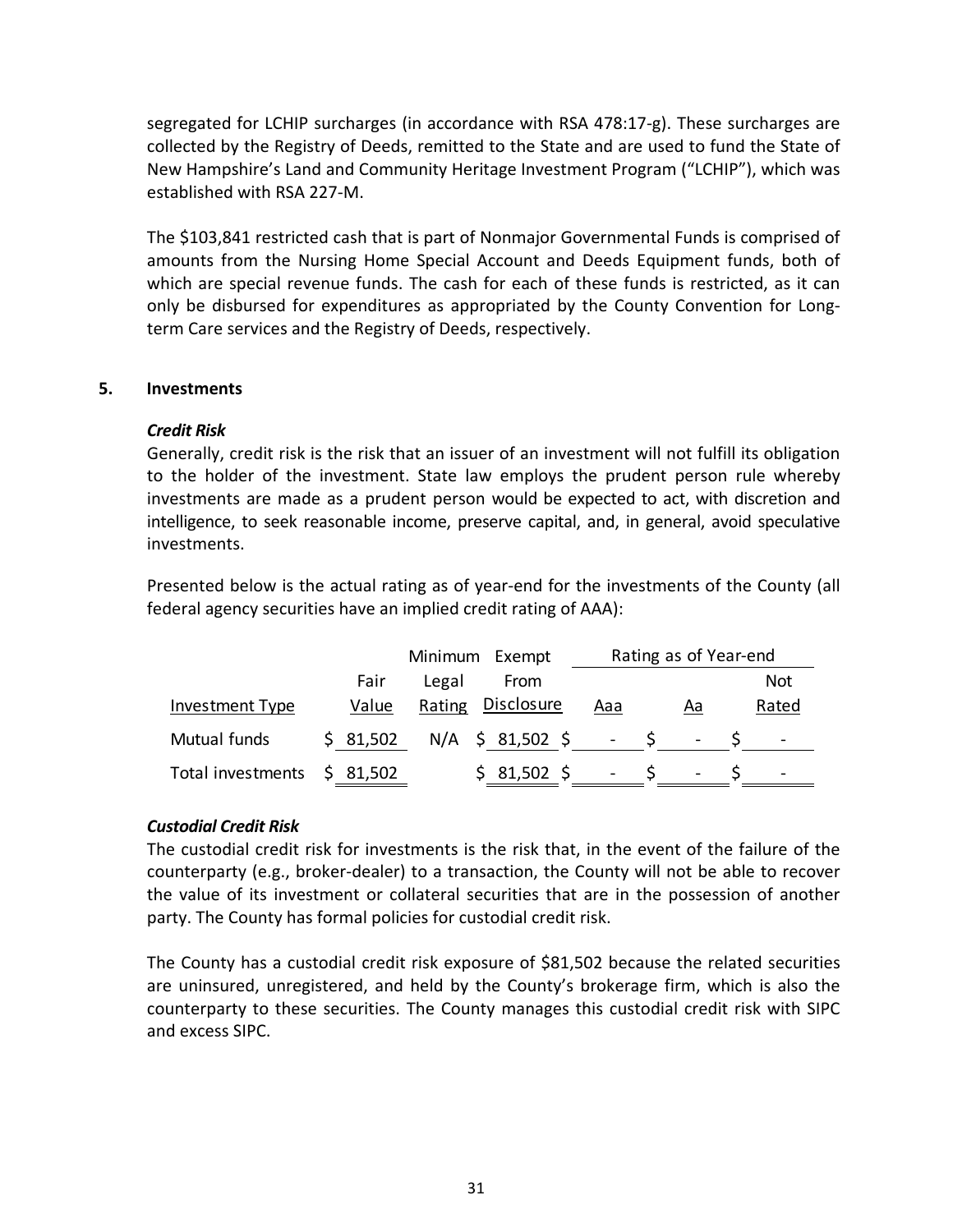## *Concentration of Credit Risk*

Concentration of credit risk is the risk of loss attributable to the magnitude of the County's investment in a single issuer. The County places no limit on the amount that may be invested in any one issuer. The County does not have formal investment policies related to concentration of credit risk exposure. At June 30, 2020, no investments in any one issuer represent 5% or more of total investments.

#### *Foreign Currency Risk*

Foreign currency risk is the risk that changes in foreign exchange rates will adversely affect the fair value of an investment. The County does not have a policy for foreign currency risk.

#### *Fair Value*

The County categorizes its fair value measurements within the fair value hierarchy established by Governmental Accounting Standards Board Statement 72, *Fair Value Measurement and Application* (GASB 72). The hierarchy is based on the valuation inputs used to measure the fair value of the asset. Level 1 inputs are quoted prices in active markets for identical assets; Level 2 inputs are significant other observable inputs; Level 3 inputs are significant unobservable inputs.

The County's investments are categorized as Level 1.

## **6. Due from Other Governments, Net**

Due from other governments at June 30, 2020 consists primarily of amounts due from the State of New Hampshire for Nursing Home receivables.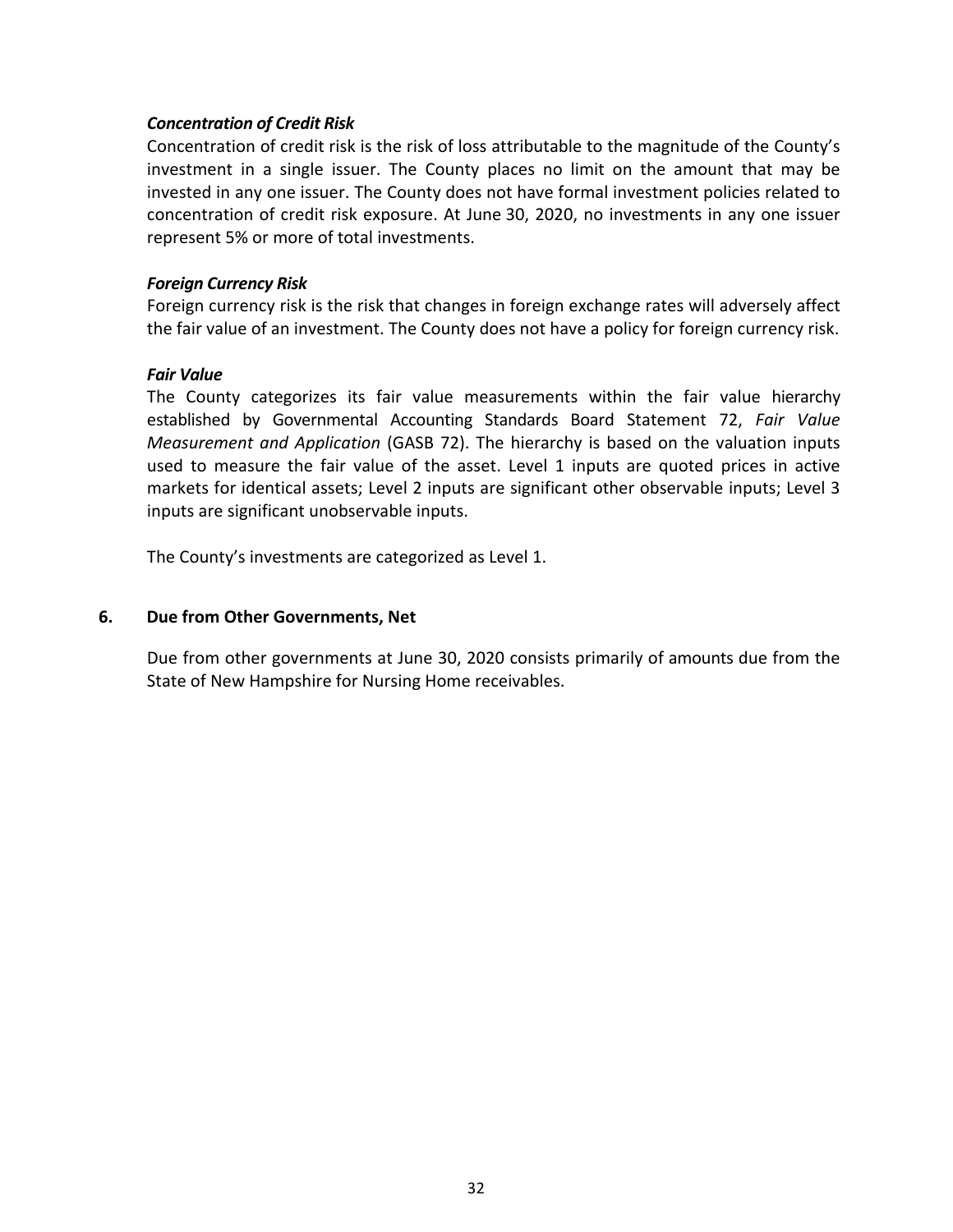## **7. Interfund Accounts**

#### *Receivables/Payables*

Although self‐balancing funds are maintained, most transactions flow through the General Fund. In order to obtain accountability for each fund, interfund receivable and payable accounts must be utilized. The following is a summary of June 30, 2020 balances in interfund receivable and payable accounts:

|                                          | Due From      | Due To           |
|------------------------------------------|---------------|------------------|
| <b>Fund</b>                              | Other Funds   | Other Funds      |
| General Fund                             | \$<br>608,061 | \$<br>454,113    |
| Capital Projects Fund                    |               | 41,045           |
| Special Revenue Funds:                   |               |                  |
| Drug Task Force                          |               | 3,205            |
| <b>Expendable Trust</b>                  |               | 28,043           |
| Nursing Home Special Account             | 180           |                  |
| <b>Assisted Living Donations</b>         | 9,541         |                  |
| Inmate Commissary                        | 294,907       | 50               |
| Inmate Chapel                            | 14,357        |                  |
| Deeds Equipment                          | 426           |                  |
| <b>Permanent Fund</b>                    |               | 17,554           |
| Internal Service Funds:                  |               |                  |
| Health                                   | 161,056       | 195,265          |
| Dental                                   | 147,128       | 128,345          |
| Workers' Compensation                    | 83,464        | 1,959            |
| <b>Compensated Absences</b>              | 39,958        | 81,613           |
| <b>Agency Funds:</b>                     |               |                  |
| Inmates                                  | 75            | 402,221          |
| <b>Nursing Home Residents</b>            | 1             | 3,357            |
| <b>Assisted Living Security Deposits</b> |               | 2,384            |
| Total                                    | 1,359,154     | 1,359,154<br>\$. |

## *Transfers*

The County reports interfund transfers between various funds. Most transfers result from budgetary or statutory actions, whereby funds are moved to accomplish various expenditure purposes. Annually, the County budgets for a transfer to the Capital Projects Fund from the General Fund to fund future capital projects. The sum of all transfers presented in the table on the following page agrees with the sum of interfund transfers presented in the governmental fund financial statements.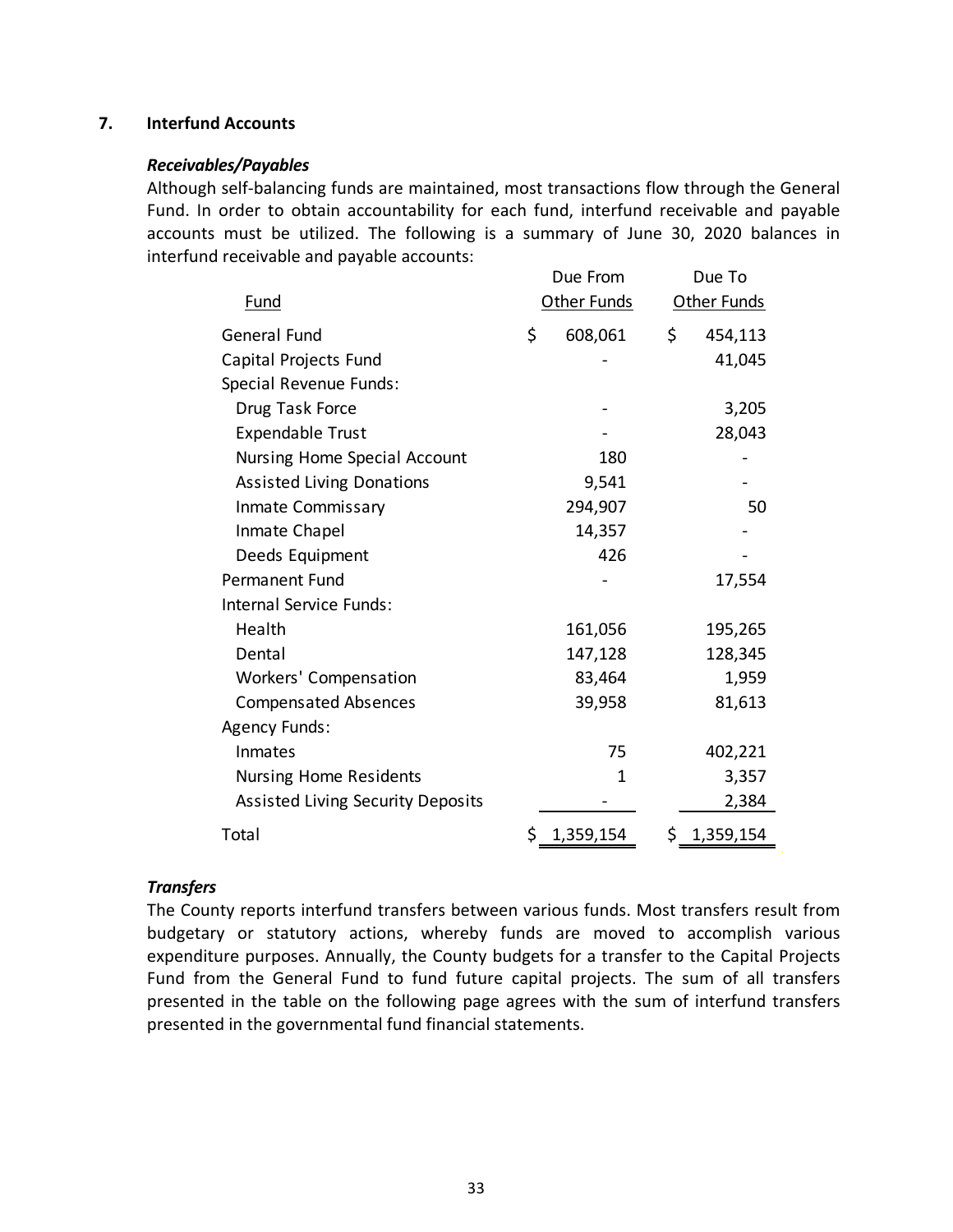| Fund                         | Transfers In | <b>Transfers Out</b> |           |  |  |
|------------------------------|--------------|----------------------|-----------|--|--|
| General Fund                 | 188,795      | \$                   | 981,640   |  |  |
| Capital Projects Fund        | 981,640      |                      |           |  |  |
| Special Revenue Funds:       |              |                      |           |  |  |
| Nursing Home Special Account |              |                      | 3,940     |  |  |
| Inmate Commissary            |              |                      | 34,855    |  |  |
| Deeds Equipment              |              |                      | 150,000   |  |  |
| Total                        | 1,170,435    |                      | 1,170,435 |  |  |

# **8. Capital Assets**

Capital asset activity for the year ended June 30, 2020 was as follows (in thousands):

|                                              | <b>Beginning</b> |                |                  |         |           | Ending    |    |                |
|----------------------------------------------|------------------|----------------|------------------|---------|-----------|-----------|----|----------------|
|                                              |                  | <b>Balance</b> | <u>Increases</u> |         | Decreases |           |    | <b>Balance</b> |
| <b>Governmental Activities</b>               |                  |                |                  |         |           |           |    |                |
| Capital assets, being depreciated:           |                  |                |                  |         |           |           |    |                |
| <b>Buildings and improvements</b>            | Ś.               | 60,090         | \$.              | 12,848  | - \$      |           | \$ | 72,938         |
| Machinery, equipment, and furnishings        |                  | 13,966         |                  | 487     |           | (28)      |    | 14,425         |
| Vehicles                                     |                  | 1,656          |                  | 298     |           | (117)     |    | 1,837          |
| Total capital assets, being depreciated      |                  | 75,712         |                  | 13,633  |           | (145)     |    | 89,200         |
| Less accumulated depreciation for:           |                  |                |                  |         |           |           |    |                |
| Buildings and improvements                   |                  | (39, 633)      |                  | (2,017) |           |           |    | (41, 650)      |
| Machinery, equipment, and furnishings        |                  | (8, 549)       |                  | (738)   |           | 22        |    | (9, 265)       |
| Vehicles                                     |                  | (1,322)        |                  | (222)   |           | 117       |    | (1, 427)       |
| Total accumulated depreciation               |                  | (49,504)       |                  | (2,977) |           | 139       |    | (52,342)       |
| Total capital assets, being depreciated, net |                  | 26,208         |                  | 10,656  |           | (6)       |    | 36,858         |
| Capital assets, not being depreciated:       |                  |                |                  |         |           |           |    |                |
| Land                                         |                  | 579            |                  |         |           |           |    | 579            |
| Construction in progress                     |                  | 13,205         |                  |         |           | (12,270)  |    | 935            |
| Total capital assets, not being depreciated  |                  | 13,784         |                  |         |           | (12,270)  |    | 1,514          |
| Governmental activities capital assets, net  | \$               | 39,992         | S                | 10,656  | \$        | (12, 276) | S  | 38,372         |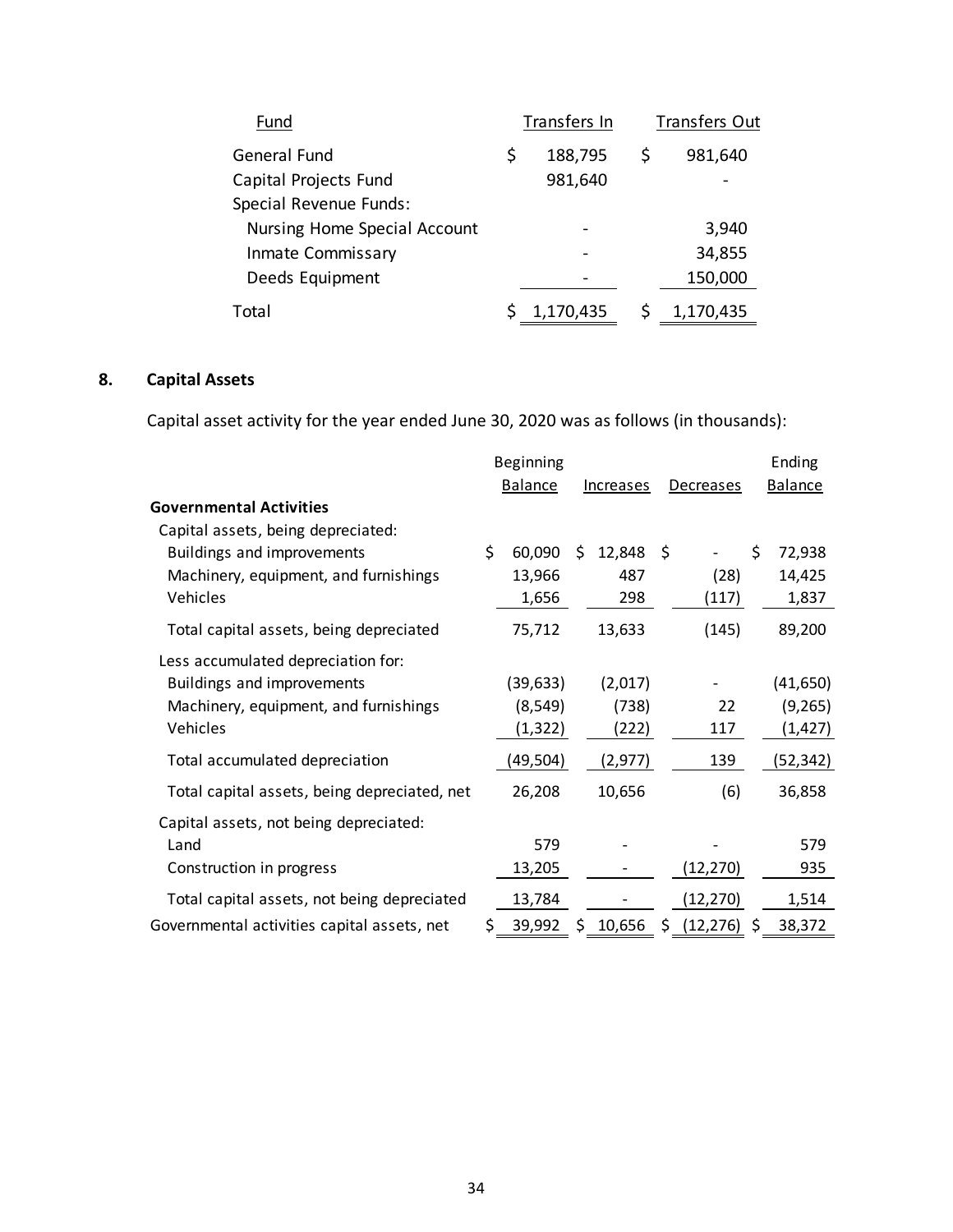Depreciation expense was charged to functions of the County as follows:

| Long-term Care Services:   |     |           |
|----------------------------|-----|-----------|
| Nursing home               | \$  | 1,179,424 |
| <b>Assisted living</b>     |     | 150,082   |
| Corrections                |     | 778,338   |
| Administration and Other:  |     |           |
| Maintenance                |     | 448,160   |
| Deeds                      |     | 11,102    |
| Finance                    |     | 213       |
| General government         |     | 14,260    |
| Human resources            |     | 21,042    |
| Information technology     |     | 32,526    |
| Commissioners              |     | 23,994    |
| Delegation                 |     | 695       |
| Sheriff's office           |     | 317,371   |
| Total depreciation expense | \$. | 2,977,207 |

# **9. Deferred Outflows of Resources**

Deferred outflows of resources represent the consumption of net position by the County that is applicable to future reporting periods. Deferred outflows of resources have a positive effect on net position, similar to assets. Deferred outflows of resources related to pension and OPEB, in accordance with GASB Statements No. 68 and 75, are more fully discussed in the corresponding pension and OPEB notes.

## **10. Due to Other Governments**

Due to other governments consist of the following at June 30, 2020:

|                            |   | General<br>Fund |        |
|----------------------------|---|-----------------|--------|
| State of New Hampshire     | S | 10,368,044      | $\ast$ |
| <b>Hillsborough County</b> |   | 6,555           |        |
| <b>Carroll County</b>      |   | 4,543           |        |
| <b>Strafford County</b>    |   | 1,725           |        |
| <b>Sullivan County</b>     |   | 2,180           |        |
| Total                      |   | 10,383,047      |        |

\*Includes approximately \$4.4 million of transfer taxes and \$4.7 million related to human services liabilities.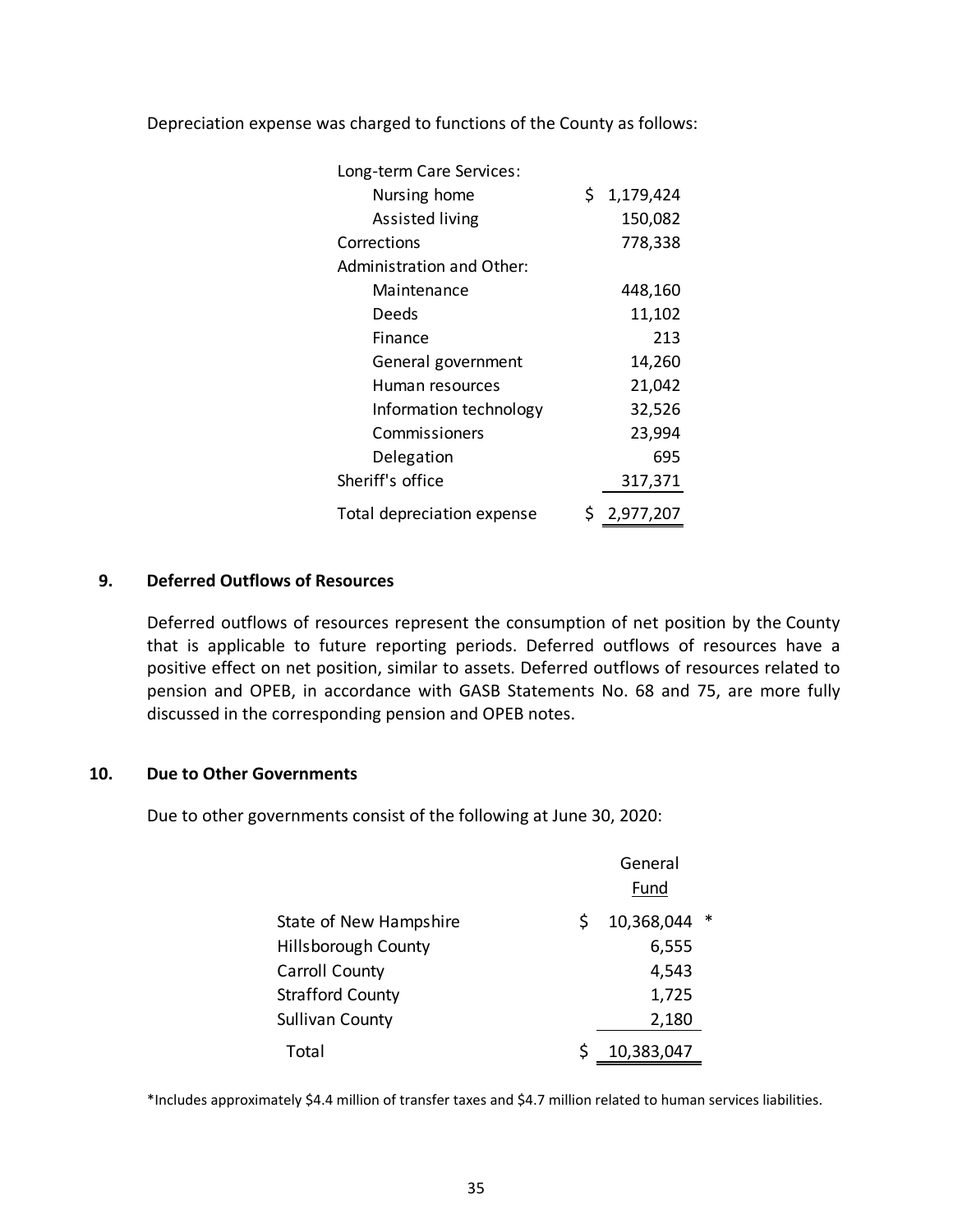#### **11. Long‐Term Liabilities**

#### *Changes in General Long‐Term Liabilities*

During the year ended June 30, 2020, the following changes occurred in governmental activities long‐term liabilities (in thousands):

|                          |                |    |                          |               |    |                |     |          |     | Equals        |
|--------------------------|----------------|----|--------------------------|---------------|----|----------------|-----|----------|-----|---------------|
|                          | Total          |    |                          |               |    | Total          |     | Less     |     | Long-Term     |
|                          | <b>Balance</b> |    |                          |               |    | <b>Balance</b> |     | Current  |     | Portion       |
|                          | Beginning      |    | Additions                | Reductions    |    | Ending         |     | Portion  |     | <b>Ending</b> |
| Governmental Activities  |                |    |                          |               |    |                |     |          |     |               |
| Bonds payable:           |                |    |                          |               |    |                |     |          |     |               |
| Public offerings         | \$<br>3,155    | Ŝ. |                          | \$<br>(755)   | Ŝ. | 2,400          | -\$ | (780)    | -\$ | 1,620         |
| Direct placements        | 6,741          |    |                          | (706)         |    | 6,035          |     | (700)    |     | 5,335         |
| Unamortized bond premium | 965            |    |                          | (136)         |    | 829            |     | (107)    |     | 722           |
| Subtotal                 | 10,861         |    |                          | (1, 597)      |    | 9,264          |     | (1,587)  |     | 7,677         |
| Other:                   |                |    |                          |               |    |                |     |          |     |               |
| Capital leases payable   | 226            |    | 250                      | (232)         |    | 244            |     | (161)    |     | 83            |
| Compensated absences     | 2,375          |    | 323                      | -             |    | 2,698          |     | (397)    |     | 2,301         |
| Net pension liability    | 36,008         |    | $\overline{\phantom{a}}$ | (486)         |    | 35,522         |     |          |     | 35,522        |
| Net OPEB liability       | 4,671          |    |                          | (411)         |    | 4,260          |     |          |     | 4,260         |
| Totals                   | \$<br>54,141   | Ś  | 573                      | \$<br>(2,726) | Ś  | 51,988         | \$  | (2, 145) | Ś   | 49,843        |

#### *General Obligation Bonds*

The County issues general obligation debt instruments (including direct placements) to provide funds for the acquisition and construction of major capital equipment, infrastructure, and other facilities. General obligation debt instruments are direct govern‐ ment obligations and, consequently, are a pledge of the full faith and credit of the County. General obligation debt instruments currently outstanding are as follows:

| <b>Governmental Activities</b>                                                                   | Serial<br><b>Maturities</b><br>Through | Interest<br>Rate(s) $%$ | Amount<br>Outstanding<br>as of<br>6/30/20 |
|--------------------------------------------------------------------------------------------------|----------------------------------------|-------------------------|-------------------------------------------|
| Public offerings:<br><b>General Obligation Municipal Purpose</b><br>Loan of 2013 Bonds           | 5/15/2023                              | $3.0 - 4.0\%$           | 2,400,000<br>S.                           |
| Direct placements:<br>General Obligation Bonds 01/10/2018<br>General Obligation Bonds 01/09/2019 | 8/15/2028<br>2/15/2029                 | 5.10%<br>$4.1 - 5.1%$   | 2,080,000<br>3,954,750                    |
| Total direct placements                                                                          |                                        |                         | 6,034,750                                 |
| Total general obligation bonds                                                                   |                                        |                         | 8,434,750                                 |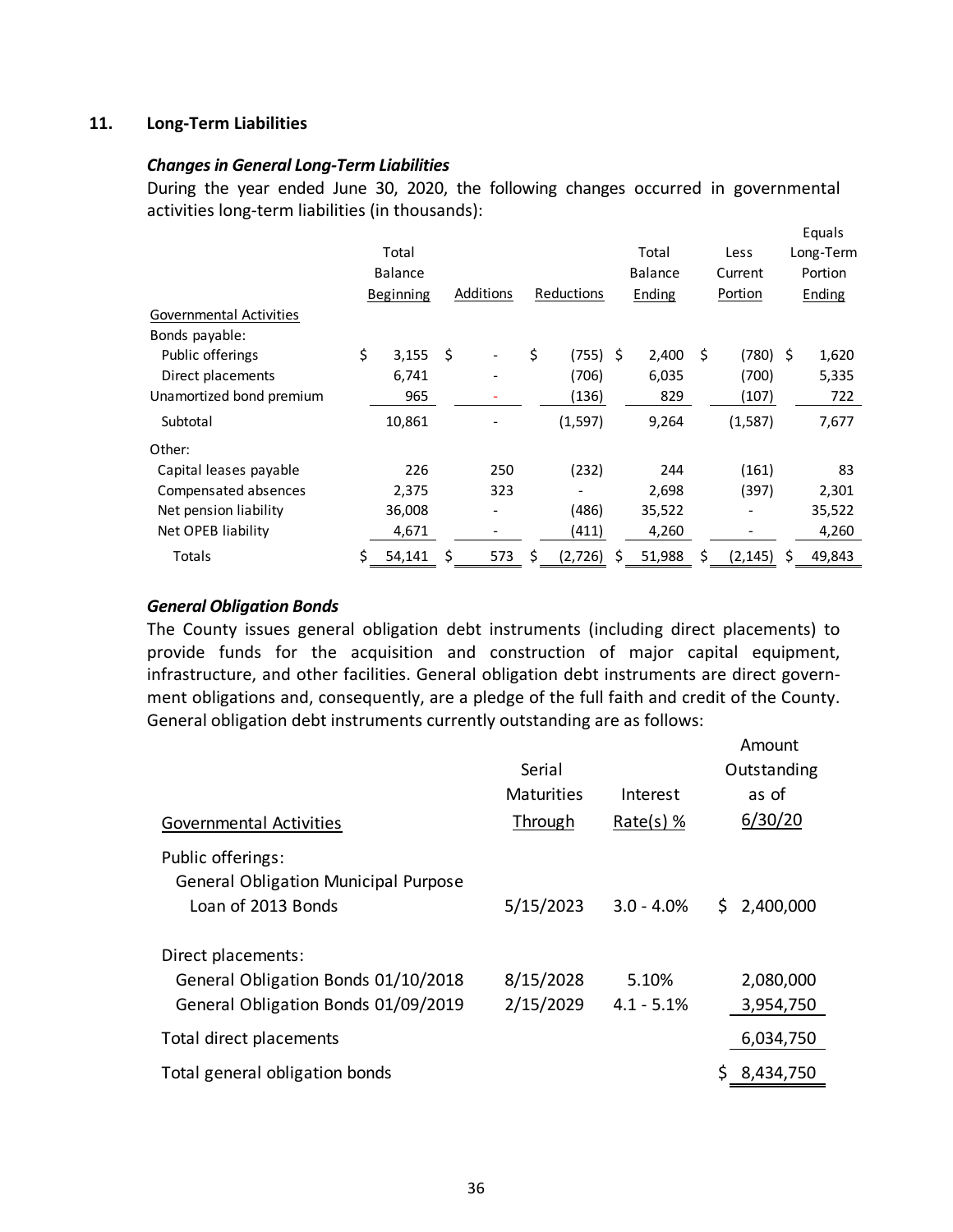#### *Future Debt Service*

The annual payments to retire all general obligation bonds outstanding as of June 30, 2020 are as follows:

|                    | Bonds - Public Offerings |    |          |    | <b>Bonds - Direct Placements</b> |               |
|--------------------|--------------------------|----|----------|----|----------------------------------|---------------|
| <b>Fiscal Year</b> | Principal                |    | Interest |    | Principal                        | Interest      |
| 2021               | \$<br>780,000            | \$ | 72,000   | \$ | 700,000                          | \$<br>303,422 |
| 2022               | 800,000                  |    | 48,600   |    | 700,000                          | 267,722       |
| 2023               | 820,000                  |    | 24,600   |    | 700,000                          | 232,022       |
| 2024               |                          |    |          |    | 699,750                          | 196,322       |
| 2025               | $\overline{\phantom{a}}$ |    |          |    | 700,000                          | 160,635       |
| 2026-2029          |                          |    |          |    | 2,535,000                        | 285,540       |
| Total              | 2,400,000                | Ś  | 145,200  | S  | 6,034,750                        | 1,445,663     |

## *Capital Lease Obligations*

Capital lease obligations represent lease agreements entered into for the financing of equipment acquisitions. These contracts are subject to cancellation should funds not be appropriated to meet payment obligations. Amounts are annually budgeted in the applicable function.

The following are the capital lease balances at year‐end:

| Vehicles, due in annual installments the next of which is<br>\$82,593 including interest, through October 2020 at<br>$3.44\%$ . | S | 79,846    |
|---------------------------------------------------------------------------------------------------------------------------------|---|-----------|
| Vehicles, due in annual installments the next of which is<br>\$85,404 including interest, through March 2022 at                 |   |           |
| 2.54%.                                                                                                                          |   | 164,513   |
| Total                                                                                                                           |   | \$244,359 |

Annual debt service requirements to maturity for capital lease obligations, including interest, are as follows:

| <b>Fiscal Year</b> | Principal         | Interest         | Total   |
|--------------------|-------------------|------------------|---------|
| 2021               | $161,071 \quad $$ | $6.925 \quad$ \$ | 167,996 |
| 2022               | 83,288            | 2,156            | 85,444  |
| Totals             | 244,359           | 9,081            | 253,440 |

Vehicles financed by capital leases payable totaling \$489,546 is reported in capital assets net of \$181,669 accumulated depreciation.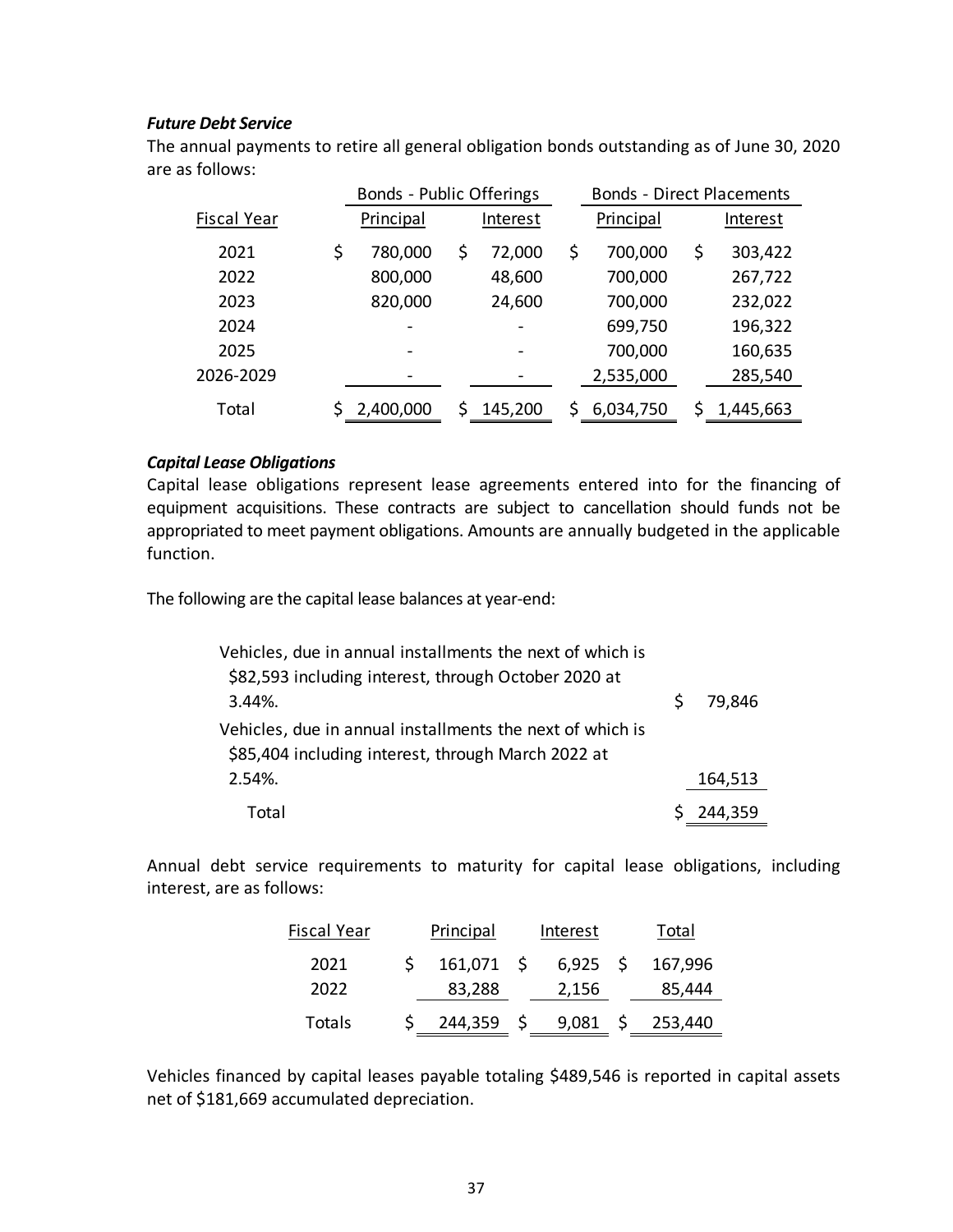## **12. Deferred Inflows of Resources**

Deferred inflows of resources are the acquisition of net position by the County that are applicable to future reporting periods. Deferred inflows of resources have a negative effect on net position, similar to liabilities. Deferred inflows of resources related to pension and OPEB will be recognized as expense in future years and are more fully discussed in the corresponding pension and OPEB notes.

#### **13. Governmental Funds – Fund Balances**

Fund balances are segregated to account for resources that are either not available for expenditure in the future or are legally set aside for a specific future use.

The County has implemented GASB Statement No. 54, *Fund Balance Reporting and Governmental Fund Type Definitions*, which enhances the usefulness of fund balance information by providing clearer fund balance classifications that can be more consistently applied and by clarifying existing governmental fund type definitions.

The following types of fund balances are reported at June 30, 2020:

#### *Nonspendable*

Represents amounts that cannot be spent because they are either (a) not in spendable form or (b) legally or contractually required to be maintained intact.

## *Restricted*

Represents amounts that are restricted to specific purposes by constraints imposed by creditors, grantors, contributors, or laws or regulations of other governments, or constraints imposed by law through constitutional provisions or enabling legislation.

#### *Committed*

Represents amounts that can only be used for specific purposes pursuant to constraints imposed by formal action of the County's highest level of decision-making authority.

## *Assigned*

Represents amounts that are constrained by the County's intent to use these resources for a specific purpose. These funds, which include encumbrances, have been assigned for specific goods and services ordered but not yet received.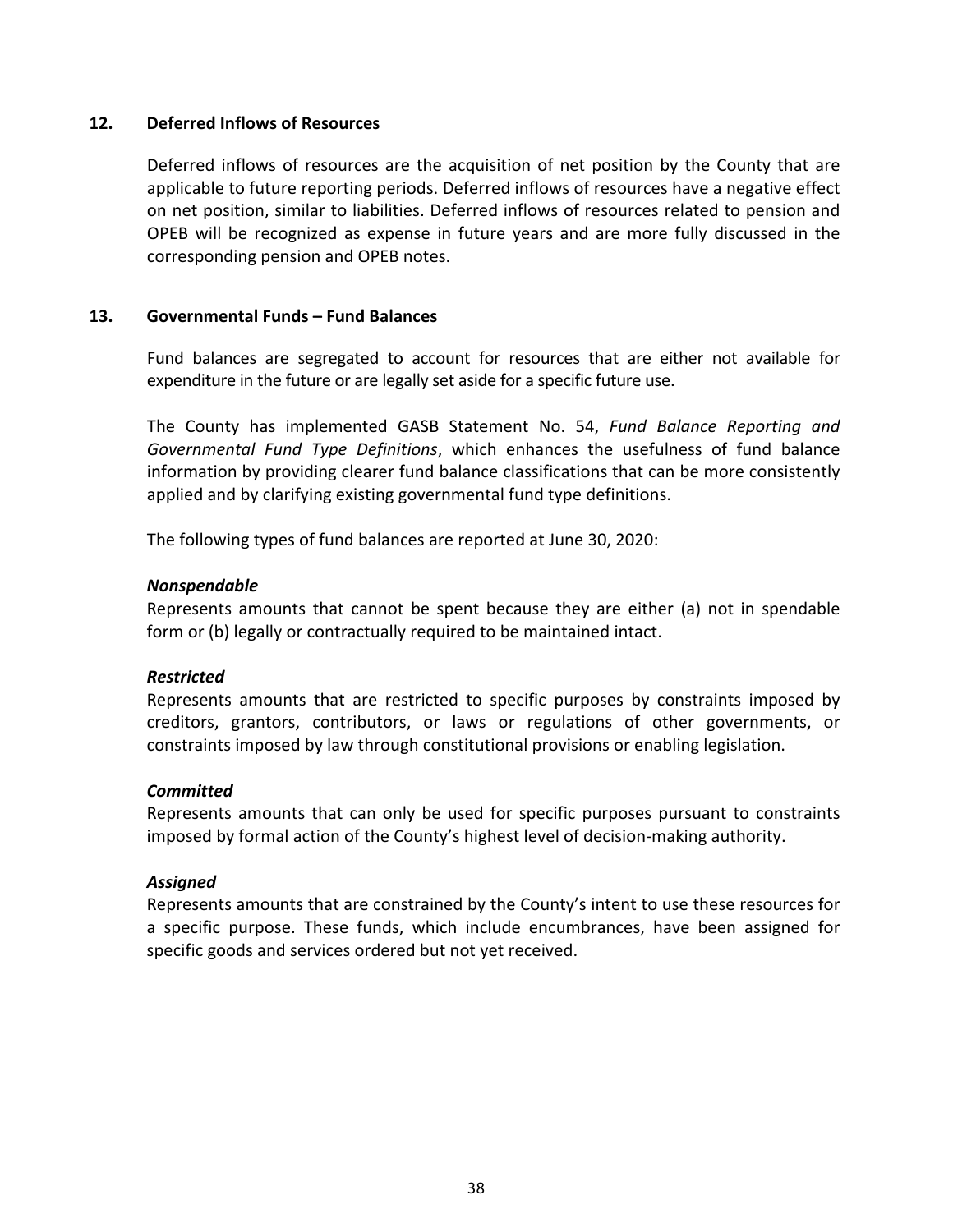## *Unassigned*

Represents amounts that are available to be spent in future periods and deficit funds. The following is a breakdown of the County's fund balances at June 30, 2020:

|                                 |               | Capital     | Nonmajor      |               | Total        |
|---------------------------------|---------------|-------------|---------------|---------------|--------------|
|                                 | General       | Projects    | Governmental  |               | Governmental |
|                                 | Fund          | <b>Fund</b> | <b>Funds</b>  |               | <b>Funds</b> |
| Nonspendable:                   |               |             |               |               |              |
| Prepaid expenses                | \$<br>381,409 | \$          | \$            | \$            | 381,409      |
| Inventory                       | 661,147       |             |               |               | 661,147      |
| Nonexpendable permanent funds   |               |             | 32,972        |               | 32,972       |
| Total Nonspendable              | 1,042,556     |             | 32,972        |               | 1,075,528    |
| Restricted:                     |               |             |               |               |              |
| Long-term care (RSA 24:13)      | 456,687       |             |               |               | 456,687      |
| LCHIP surcharges (RSA 478:17-g) | 634,961       |             |               |               | 634,961      |
| Capital projects                |               | 3,836,913   |               |               | 3,836,913    |
| Special revenue funds           |               |             | 483,880       |               | 483,880      |
| <b>Total Restricted</b>         | 1,091,648     | 3,836,913   | 483,880       |               | 5,412,441    |
| Assigned:                       |               |             |               |               |              |
| Subsequent year budget          | 6,116,011     |             |               |               | 6,116,011    |
| Encumbrances                    | 302,398       | 24,901      |               |               | 327,299      |
| <b>Total Assigned</b>           | 6,418,409     | 24,901      |               |               | 6,443,310    |
| Unassigned                      | 16,600,660    |             |               |               | 16,600,660   |
| <b>Total Fund Balances</b>      | \$25,153,273  | \$3,861,814 | \$<br>516,852 | $\ddot{\phi}$ | 29,531,939   |

## **14. New Hampshire Retirement System – Pension (GASB 68)**

The County follows the provisions of GASB Statement No. 68, *Accounting and Financial Reporting for Pensions – an amendment of GASB Statement No. 27,* with respect to the State of New Hampshire Retirement System (NHRS).

## *Plan Description*

Full-time employees participate in the New Hampshire Retirement System (NHRS), a costsharing, multiple‐employer defined benefit contributory pension plan and trust established in 1967 by RSA 100-A:2 and qualified as a tax-exempt organization under Sections 401(a) and 501(a) of the Internal Revenue Code. The plan provides service, disability, death, and vested retirement benefits to members and their beneficiaries. Substantially all full‐time state employees, public school teachers and administrators, permanent firefighters, and permanent police officers within the State of New Hampshire are eligible and required to participate in the system. Full-time employees of political subdivisions, including counties,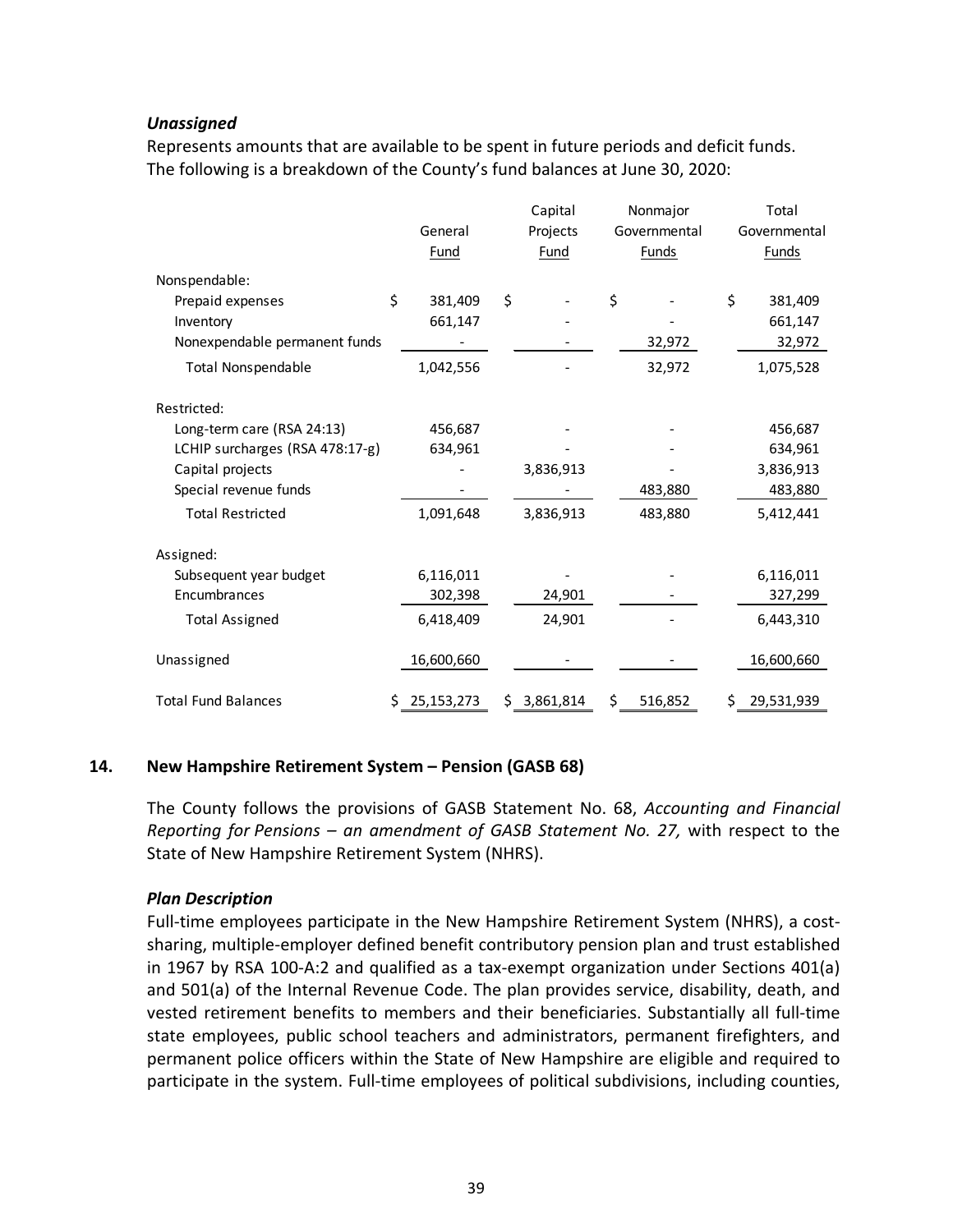municipalities, and school districts, are also eligible to participate as a group if the governing body of the political subdivision has elected participation.

The New Hampshire Retirement System, a Public Employees Retirement System (PERS), is divided into two membership groups. State or local employees and teachers belong to Group I. Police officers and firefighters belong to Group II. All assets are held in a single trust and are available to each group. Additional information is disclosed in the NHRS annual report publicly available from the New Hampshire Retirement System located at 54 Regional Drive, Concord, New Hampshire 03301‐8507.

# *Benefits Provided*

Group I benefits are provided based on creditable service and average final salary for the highest of either three or five years, depending on when service commenced.

Group II benefits are provided based on age, years of creditable service, and a benefit multiplier depending on vesting status as of January 1, 2012. The maximum retirement allowance for Group II members vested by January 1, 2012 (45 years of age with 20 years of service or age 60 regardless of years of creditable service) is the average final compensation multiplied by 2.5% multiplied by creditable service. For Group II members not vested by January 1, 2012, the benefit is calculated the same way but the multiplier used in the calculation will change depending on age and years of creditable service, as follows:

| Years of creditable service as of | Minimum | Minimum | <b>Benefit</b> |
|-----------------------------------|---------|---------|----------------|
| January 1, 2012                   | Age     | Service | Multiplier     |
|                                   |         |         |                |
| At least 3 but less than 10 years | 46      | 21      | 2.4%           |
| At least 6 but less than 8 years  | 47      | 22      | 2.3%           |
| At least 4 but less than 6 years  | 48      | 23      | 2.2%           |
| Less than 4 years                 | 49      | 24      | 2.1%           |

## *Contributions*

Plan members are required to contribute a percentage of their gross earnings to the pension plan, which the contribution rates are 7% for employees and 11.55% for police and 11.80% for fire. The County makes annual contributions to the pension plan equal to the amount required by Revised Statutes Annotated 100‐A:16, and range from 10.88% to 24.77% of covered compensation. The County's contributions to NHRS for the fiscal year ended June 30, 2020 was \$3,141,190, which was equal to its contractually required contribution.

## *Summary of Significant Accounting Policies*

For purposes of measuring the net pension liability, deferred outflows of resources and deferred inflows of resources related to pensions, and pension expense, information about the fiduciary net position of NHRS and additions to/deductions from NHRS's fiduciary net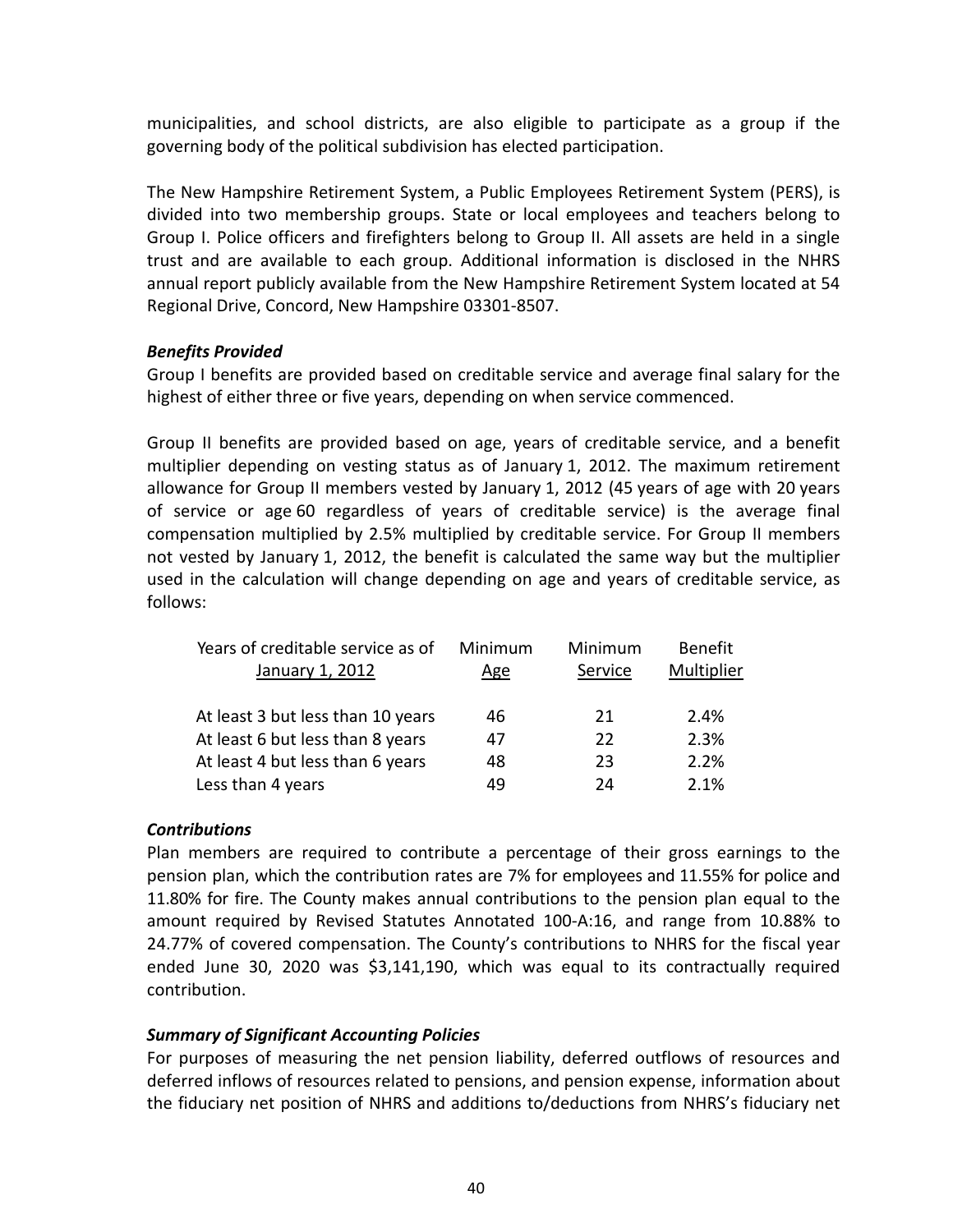position have been determined on the same basis as they are reported by NHRS. For this purpose, benefit payments (including refunds of employee contributions) are recognized when due and payable in accordance with benefit terms. Investments are reported at fair value.

# *Pension Liabilities, Pension Expense, and Deferred Outflows of Resources and Deferred Inflows of Resources Related to Pensions*

At June 30, 2020, the County reported a liability of \$35,522,347 for its proportionate share of the net pension liability. The net pension liability was measured as of June 30, 2019, and the total pension liability used to calculate the net pension liability was determined by an actuarial valuation as of June 30, 2018. The County's proportion of the net pension liability was based on a projection of the County's long-term share of contributions to the pension plan relative to the projected contributions of all participating employers, actuarially determined. At the most recent measurement date June 30, 2019, the County's proportion was 0.73825637%, which was a decrease of 0.00954475% from its previous year proportion.

For the year ended June 30, 2020, the County recognized pension expense of \$2,749,604. In addition, the County reported deferred outflows of resources and deferred inflows of resources related to pensions from the following sources:

|                                                                                                         | Deferred<br>Outflows of<br>Resources | Deferred<br>Inflows of<br>Resources |
|---------------------------------------------------------------------------------------------------------|--------------------------------------|-------------------------------------|
| Differences between expected and actual experience                                                      | \$<br>196,408                        | \$<br>763,832                       |
| Net difference between projected and actual earnings<br>on investments                                  |                                      | 290,167                             |
| Changes of assumptions                                                                                  | 1,274,528                            |                                     |
| Changes in proportion and differences between<br>contributions and proportionate share of contributions |                                      | 3,372,635                           |
| Contributions subsequent to the measurement date                                                        | 3,141,190                            |                                     |
| Totals                                                                                                  | 4,612,126                            | 4,426,634                           |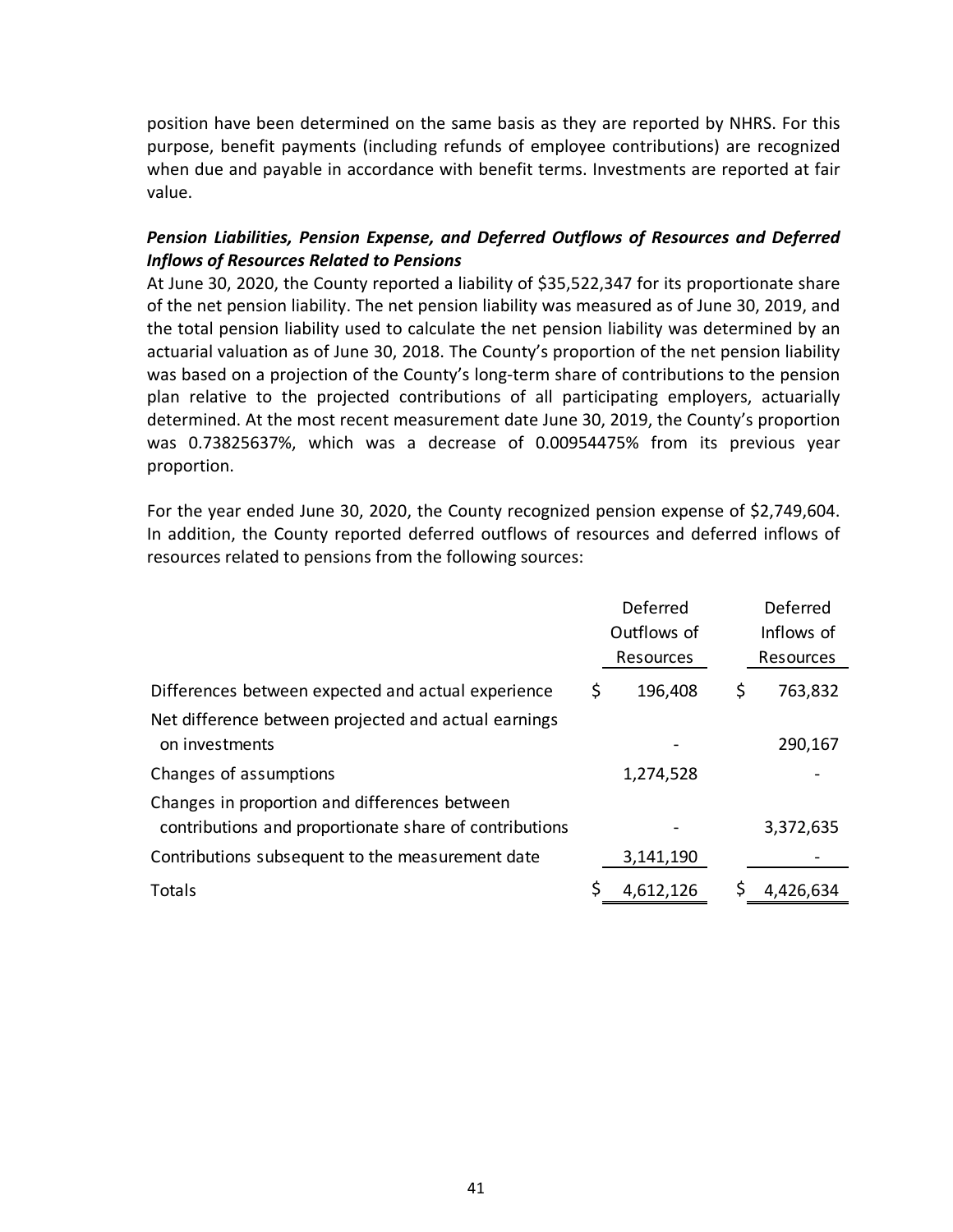Deferred outflows of resources related to pensions resulting from contributions subsequent to the measurement date will be recognized as a reduction of the net pension liability in fiscal year 2021. Other amounts reported as deferred outflows of resources and deferred inflows of resources related to pensions will be recognized in expense as follows:

| Year ended June 30: |    |                |
|---------------------|----|----------------|
| 2021                | S. | (197, 182)     |
| 2022                |    | (2,084,028)    |
| 2023                |    | (681, 044)     |
| 2024                |    | 6,556          |
| Total               |    | \$ (2,955,698) |
|                     |    |                |

#### *Actuarial Assumptions*

The total pension liability in the June 30, 2018 actuarial valuation was determined using the following actuarial assumptions, applied to all periods included in the measurement:

| Price inflation           | 2.5% per year                                  |
|---------------------------|------------------------------------------------|
| Salary increases          | 5.60% average, including inflation             |
| Wage inflation            | 3.25% per year (3.00% for Teachers)            |
| Investment rate of return | 7.25%, net of pension plan investment expense, |
|                           | including inflation                            |

Mortality rates were based on the RP-2014 healthy annuitant and employee generational mortality tables for males and females with credibility adjustments, adjusted for fully generational mortality improvements using Scale MP‐2015, based on the last experience study.

Certain actuarial assumptions used in the June 30, 2018 valuation were based on the results of the most recent actuarial experience study, most recently performed in 2016.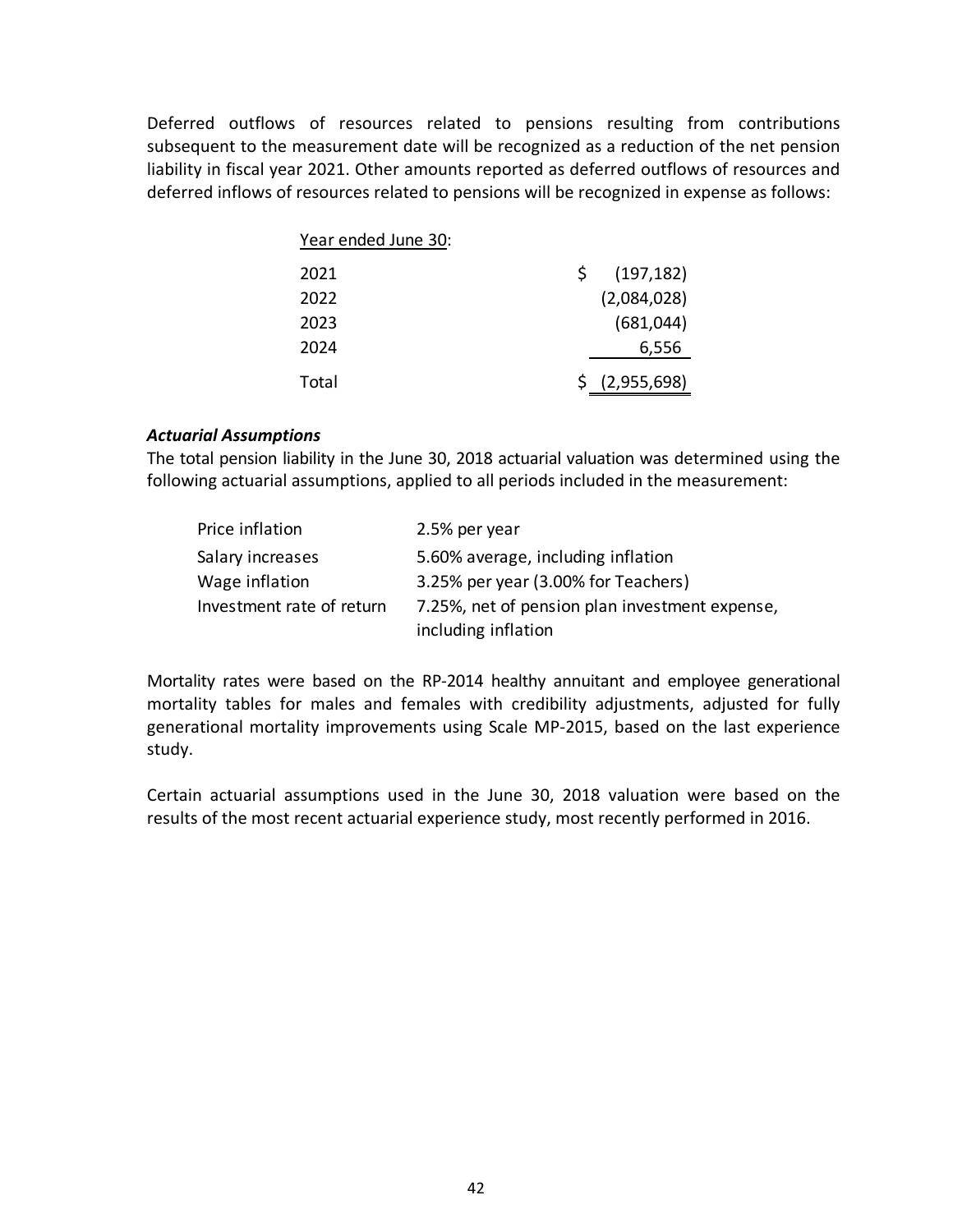The long-term expected rate of return on pension plan investments was selected from a best estimate range determined using the building block approach. Under this method, an expected future real return range is calculated separately for each asset class. These ranges are combined to produce the long-term expected rate of return by weighting the expected future real rates of return net of investment expenses by the target asset allocation percentage and by adding expected inflation. The target allocation and best estimates of geometric real rates of return for each major class are summarized in the following table:

Weighted Average

|                                         |             | <b><i>INCIRILICU AVCIARC</i></b> |
|-----------------------------------------|-------------|----------------------------------|
|                                         |             | Average Long-                    |
|                                         | Target      | <b>Term Expected</b>             |
|                                         | Allocation  | Real Rate of                     |
| <b>Asset Class</b>                      | Percentage  | Return                           |
| Large Cap Equities                      | 22.50<br>%  | 4.25%                            |
| Small/Mid Cap Equities                  | 7.50        | 4.50%                            |
| Total domestic equities                 | 30.00       |                                  |
| Int'l Equities (unhedged)               | 13.00       | 4.50%                            |
| <b>Emerging Int'l Equities</b>          | 7.00        | 6.00%                            |
| Total international equities            | 20.00       |                                  |
| Core Bonds                              | 9.00        | 1.12%                            |
| <b>Global Multi-Sector Fixed Income</b> | 10.00       | 2.46%                            |
| Absolute Return Fixed Income            | 6.00        | 1.50%                            |
| Total fixed income                      | 25.00       |                                  |
| <b>Private Equity</b>                   | 10.00       | 7.90%                            |
| <b>Private Debt</b>                     | 5.00        | 4.86%                            |
| Total alternative investments           | 15.00       |                                  |
| <b>Real Estate</b>                      | 10.00       | 3.00%                            |
| Total                                   | 100.00<br>% |                                  |

#### *Discount Rate*

The discount rate used to measure the total pension liability was 7.25%. The projection of cash flows used to determine the discount rate assumed that the plan member contri‐ butions will be made at the current contribution rate and that employer contributions will be made at rates equal to the difference between actuarially determined contribution rates and the member rate. For purposes of the projection, member contributions and employer service cost contributions are projected based on the expected payroll of current members only. Employer contributions are determined based on the pension plan's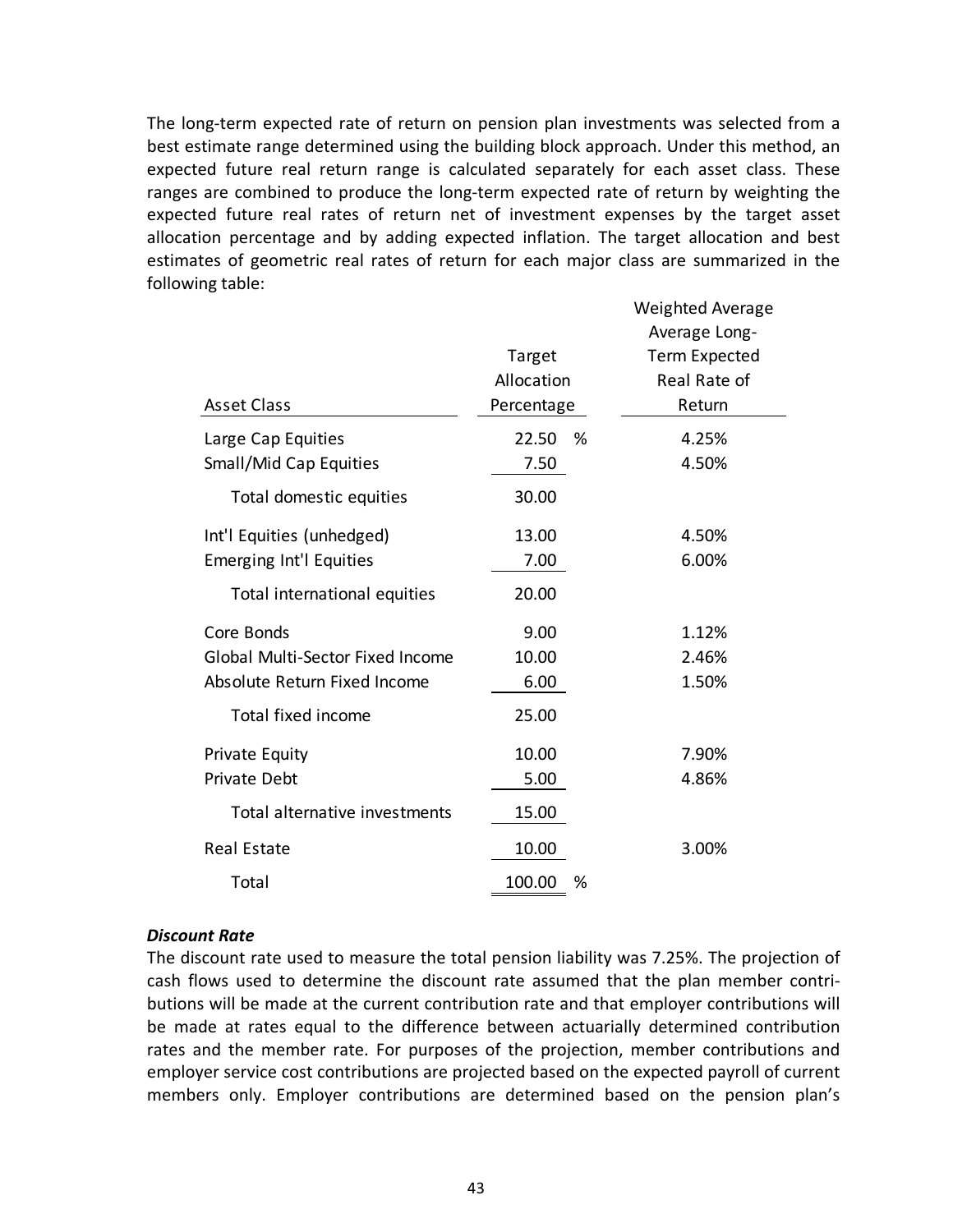actuarial funding policy and as required by RSA 100‐A:16. Based on those assumptions, the pension plan's fiduciary net position was projected to be available to make all projected future benefit payments to current plan members. Therefore, the long-term expected rate of return on pension plan investments was applied to all periods of projected benefit payments to determine the total pension liability.

# *Sensitivity of the Proportionate Share of the Net Pension Liability to Changes in the Discount Rate*

The following presents the County's proportionate share of the net pension liability calculated using the current discount rate, as well as what the County's proportionate share of the net pension liability would be if it were calculated using a discount rate that is one percentage‐point lower or one percentage‐point higher than the current rate:

|             | Current       |              |
|-------------|---------------|--------------|
| 1% Decrease | Discount Rate | 1% Increase  |
| 47,565,886  | \$35,522,347  | \$25,568,456 |

## *Pension Plan Fiduciary Net Position*

Detailed information about the pension plan's fiduciary net position is available in the separately issued NHRS financial report.

# **15. Other Post‐Employment Benefits – OPEB (GASB 75)**

GASB Statement No. 75, *Accounting and Financial Reporting for Postemployment Benefits Other Than Pensions,*  replaces the requirements of Statement No. 45, *Accounting and Financial Reporting by Employers for Postemployment Benefits Other Than Pensions.* GASB Statement No. 75 establishes standards for recognizing and measuring assets, liabilities, deferred outflows/inflows of resources, and expenditures related to other post‐ employment benefits (OPEB) liabilities and identifies the methods and assumptions that are required to be used to project benefit payments, discount projected benefit payments to their actuarial present value, and attribute that present value to periods of employee service.

## *County OPEB Plan*

The following disclosures for the County's OPEB Plan are based on a measurement date of June 30, 2020.

## *Plan Description*

The County indirectly provides post‐employment healthcare for retired employees through an implicit rate covered by current employees. Retirees of the County who participate in the single‐employer plan pay 100% of the healthcare premiums to participate in the County's healthcare program. Since they are included in the same pool as active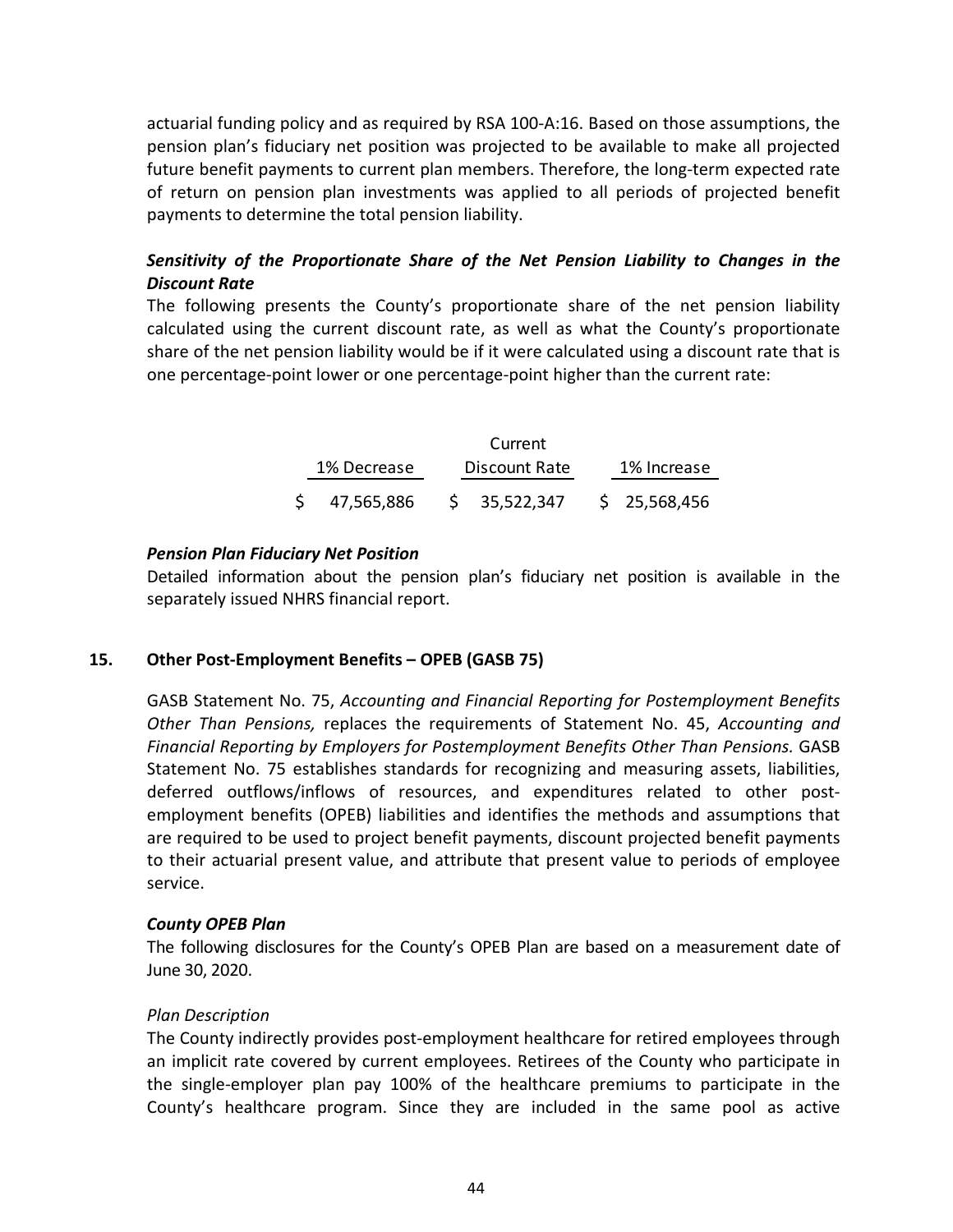employees, the insurance rates are implicitly higher for current employees, due to the age of consideration. This increased rate is an implicit subsidy the County pays for the retirees.

The County's OPEB plan is not administered through a trust that meets the criteria in paragraph 4 of GASB 75. The OPEB plan does not issue a publicly available financial report.

#### *Benefits Provided*

The County provides health care benefits for retirees and their dependents. Benefits are provided through the County, and the full cost of benefits is paid by retirees.

## *Membership Data*

As of June 30, 2020, the following employees were covered by the benefit terms:

| Inactive employees or beneficiaries currently |     |
|-----------------------------------------------|-----|
| receiving benefit payments                    | 23  |
| Active employees                              | 395 |
| Total participants covered by OPEB plan       | 418 |

## *Funding Policy*

The County's funding policy includes financing the implicit subsidy on a pay‐as‐you‐go basis, as required by statute.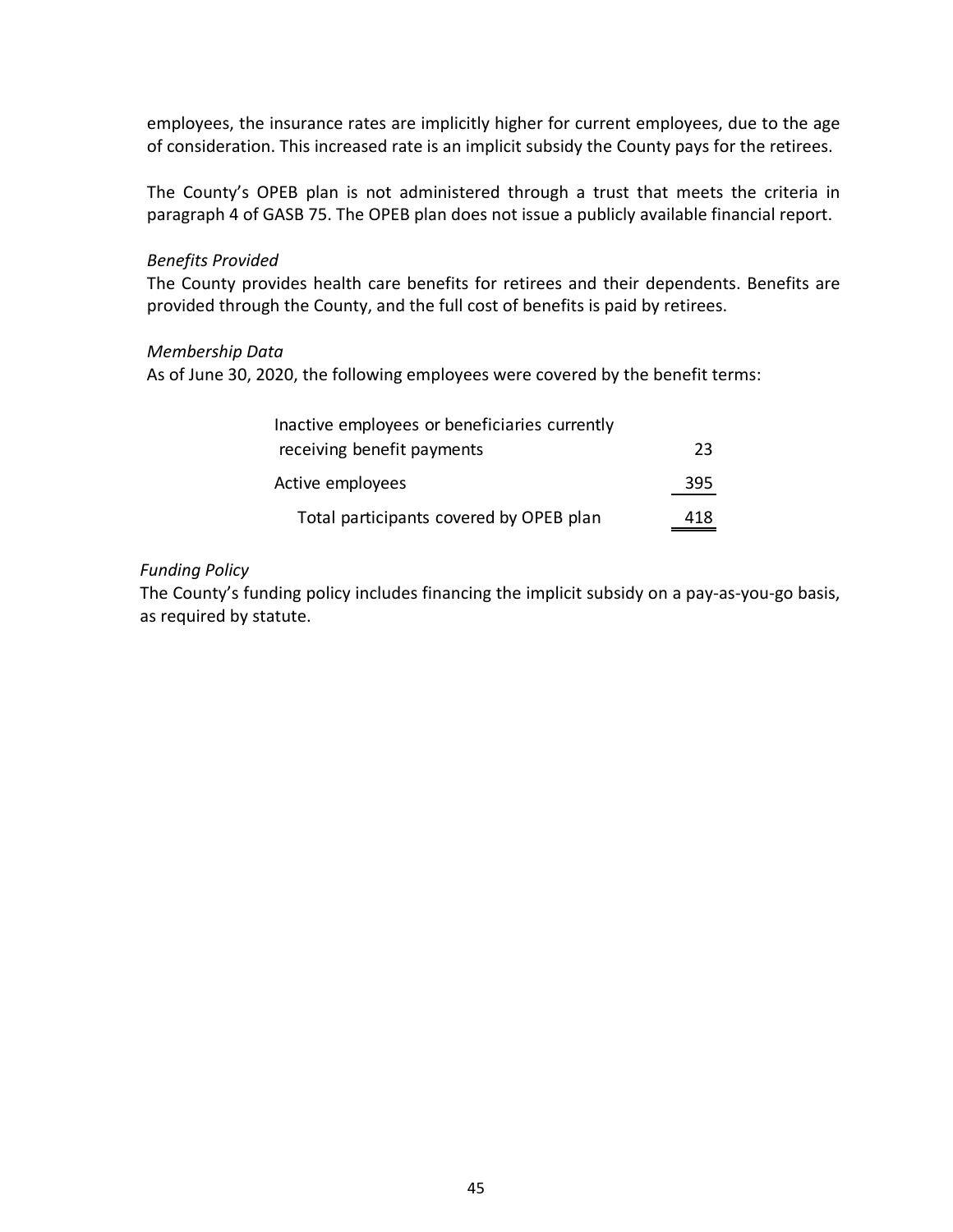#### *Actuarial Assumptions and Other Inputs*

The total OPEB liability was determined by an actuarial valuation as of July 1, 2019, rolled forward to the measurement date using the following actuarial assumptions, applied to all periods included in the measurement:

| Inflation                                | 2.40%                                                                                                                                                                                                                                                                                  |
|------------------------------------------|----------------------------------------------------------------------------------------------------------------------------------------------------------------------------------------------------------------------------------------------------------------------------------------|
| Discount rate                            | 2.21%, net of investment expenses, including inflation                                                                                                                                                                                                                                 |
| Healthcare cost trend rates              | 7.00% for 2019, decreasing to 0.45% per year to 5.20%,<br>then grading down to the ultimate trend rate of 4.00%<br>utilizing the Society of Actuaries Getzen Medical Trend<br>Model. The ultimate medical trend rate is reached in<br>2075.                                            |
| Retirees' share of benefit related costs | 100%                                                                                                                                                                                                                                                                                   |
| Participation rate                       | 40%                                                                                                                                                                                                                                                                                    |
| <b>Pre-Retirement Mortality</b>          | PubG-2010 headcount-weighted Employee General<br>Mortality Tables, projected with fully generational<br>mortality improvement using scale MP-2019.                                                                                                                                     |
| <b>Post-Retirement Mortality</b>         | Healthy Retirees: 101% of PubG-2010 headcount-<br>weighted Retiree General Mortality Tables for males and<br>109% of PubG-2010 headcount-weighted Retiree<br>General Mortality Tables for females, projected with<br>fully generational mortality improvement using scale MP-<br>2019. |
|                                          | Surviving Spouses: PubG-2010 Contingent Survivor<br>General Mortality Tables, projected with fully<br>generational mortality improvement using scale MP-<br>2019.                                                                                                                      |
|                                          | Disabled Retirees: PubG-2010 Disabled General<br>Mortality Tables, projected with fully generational<br>mortality improvement using scale MP-2019.                                                                                                                                     |

#### *Discount Rate*

The discount rate used to measure the total OPEB liability was 2.21%. The projection of cash flows used to determine the discount rate assumed that contributions from the County will be made in accordance with the plan's funding policy. Based on those assumptions, the OPEB plan's fiduciary net position was projected to be insufficient to make all projected benefit payments of current plan members. Therefore, the 2.21% municipal bond rate, based on the index provided by the Bond Buyer 20-Bond general Obligation Index based on the 20-year AA municipal bond rate as of June 30, 2020, was applied to all periods to determine the total OPEB liability.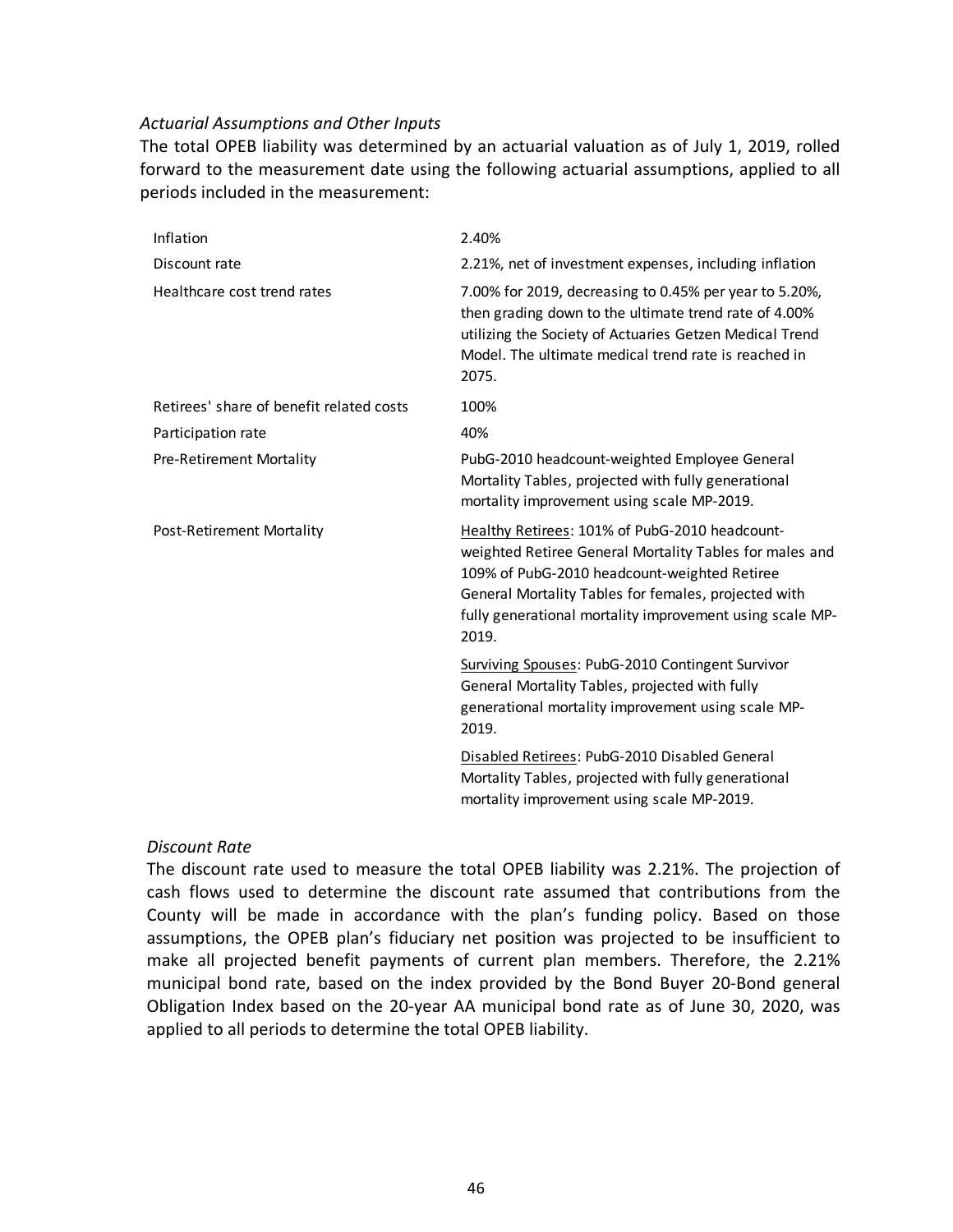#### *Changes in the Total OPEB Liability*

The following summarizes the changes to the total OPEB liability for the past fiscal year:

| Beginning of year balance                          | Ś | 1,740,535  |
|----------------------------------------------------|---|------------|
| Service cost                                       |   | 90,994     |
| Interest                                           |   | 62,454     |
| Benefit payments                                   |   | (94, 272)  |
| Differences between expected and actual experience |   | (415, 941) |
| Changes of assumptions                             |   | 161,358    |
| End of year balance                                |   | 1,545,128  |

Changes of assumptions reflect a change in the discount rate from 3.50% to 2.21%. In addition, many other assumptions were updated in the valuation, including decrements, the inflation rate, healthcare trend rates, and mortality tables and mortality improvement rates.

#### *Sensitivity of the Total OPEB Liability to Changes in the Discount Rate*

The following presents the total OPEB liability, as well as what the total OPEB liability would be if it were calculated using a discount rate that is one percentage‐point lower or one percentage‐point higher than the current discount rate:

|             |           | Current |                 |                 |          |  |
|-------------|-----------|---------|-----------------|-----------------|----------|--|
|             |           |         | <b>Discount</b> | 1%              |          |  |
| 1% Decrease |           | Rate    |                 |                 | Increase |  |
|             | 1,670,434 |         | \$1,545,128     | S.<br>1,431,736 |          |  |

*Sensitivity of the Total OPEB Liability to Changes in the Healthcare Cost Trend Rates*  The following presents the total OPEB liability, as well as what the total OPEB liability would be if it were calculated using healthcare cost trend rates that are one percentagepoint lower or one percentage-point higher than the current healthcare cost trend rates:

|                        | Current           |             |  |  |  |
|------------------------|-------------------|-------------|--|--|--|
| <b>Healthcare Cost</b> |                   |             |  |  |  |
| 1% Decrease            | <b>Trend Rate</b> | 1% Increase |  |  |  |
| \$1,386,953            | \$1,545,128       | \$1,731,606 |  |  |  |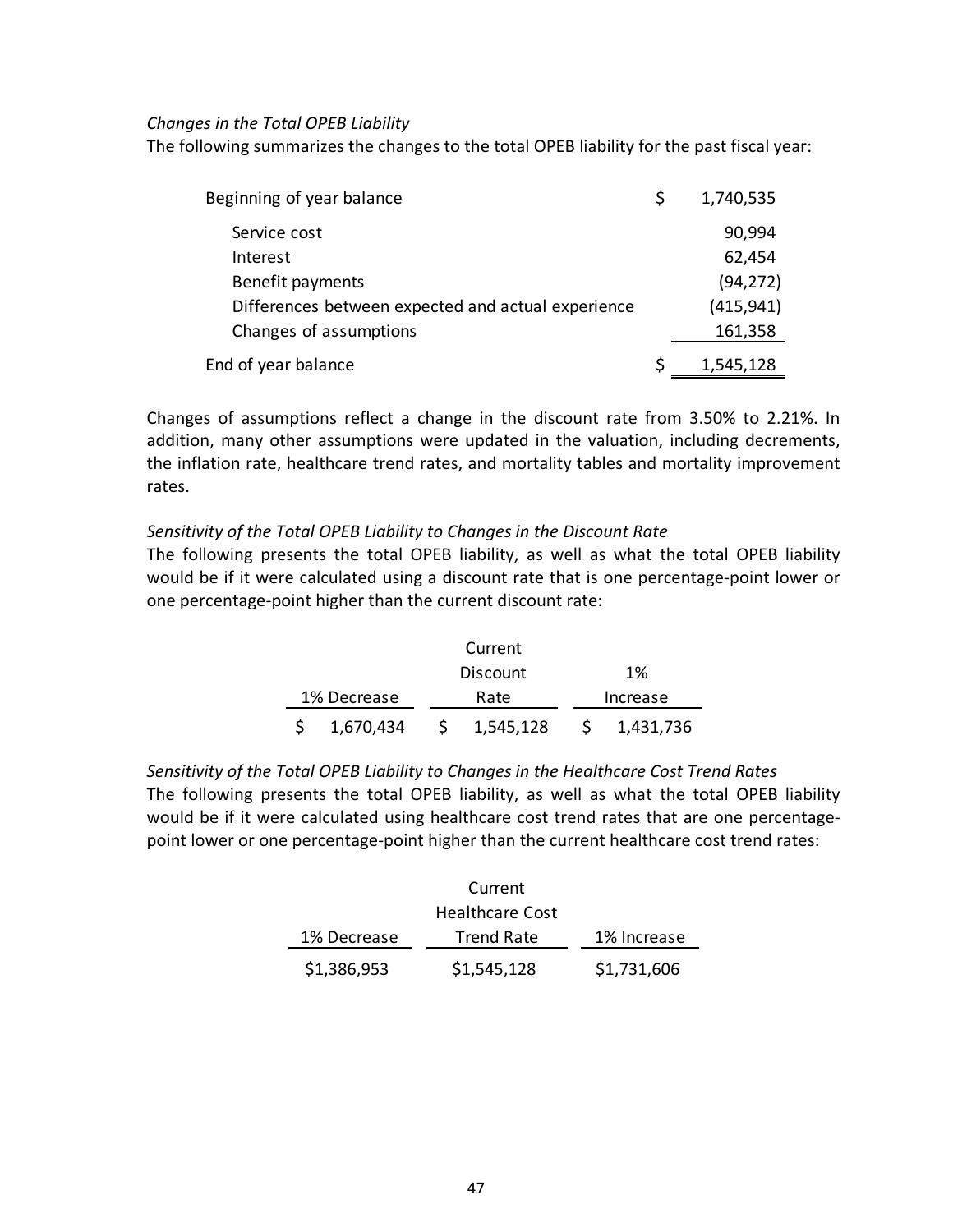# *OPEB Expense and Deferred Outflows of Resources and Deferred Inflows of Resources Related to OPEB*

For the year ended June 30, 2020, the County recognized OPEB expense of \$103,675. At June 30, 2020, the County reported deferred outflows and inflows of resources related to OPEB from the following sources:

|                             | Deferred    |   | Deferred   |
|-----------------------------|-------------|---|------------|
|                             | Outflows of |   | Inflows of |
|                             | Resources   |   | Resources  |
| Changes in assumptions      | 130,740     | S | 4,353      |
| Difference between expected |             |   |            |
| and actual experience       |             |   | 337,015    |
| Total                       | 130,740     |   | 341,368    |

Amounts reported as deferred outflows and (inflows) of resources related to OPEB will be recognized in expense as follows:

| Year ended June 30: |    |            |
|---------------------|----|------------|
| 2021                | S  | (49, 773)  |
| 2022                |    | (49, 773)  |
| 2023                |    | (49, 731)  |
| 2024                |    | (48, 308)  |
| 2025                |    | (13,043)   |
| Total               | S. | (210, 628) |

## *New Hampshire Retirement System Medical Subsidy Plan*

## *Plan Description*

In addition to the County's OPEB plan discussed above, the County participates in the New Hampshire Retirement System's (NHRS) Medical Subsidy. The NHRS administers a costsharing, multiple-employer other post-employment benefit plan for retiree health insurance subsidies. Benefit amounts and eligibility requirements are set by state law, and members are designated by type. The four membership types are Group II Police Officer and Firefighters, Group I Teachers, Group I Political Subdivision Employees, and Group I State Employees. Collectively they are referred to as the OPEB Plan.

NHRS issues publicly available financial reports that can be obtained in writing to them at 54 Regional Drive, Concord, New Hampshire 03301‐8507 or from their website at http://www.nhrs.org.

## *Benefits Provided*

The OPEB Plan provides a medical insurance subsidy to qualified retired members. The Medical Subsidy is a payment made by NHRS to the former employer or their insurance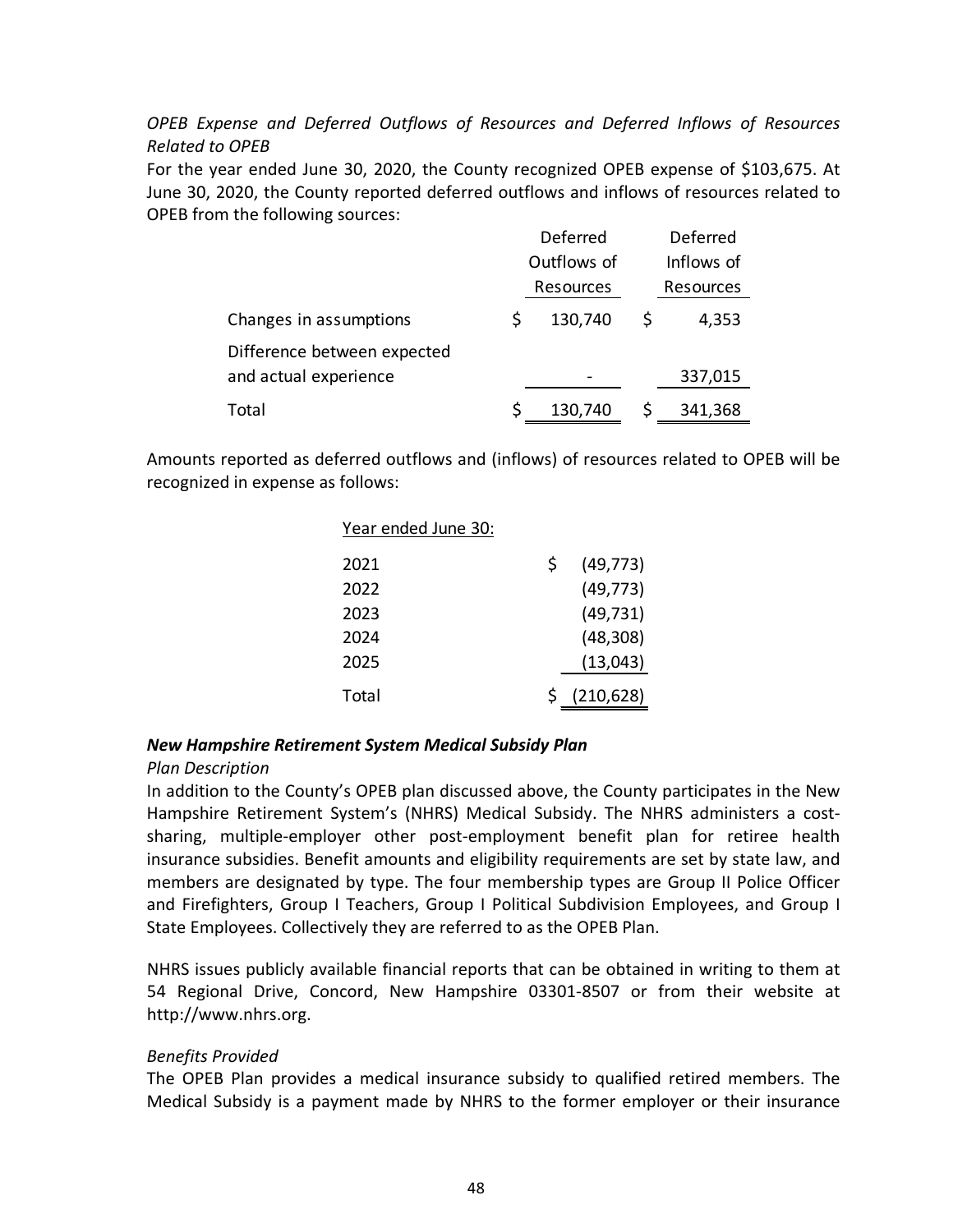administrator toward the cost of health insurance for a qualified retiree, his/her qualified spouse, and his/her certifiably dependent children with a disability who are living in the household and being cared for by the retiree. Under specific conditions, the qualified beneficiaries of members who die while in service may also be eligible for the Medical Subsidy. The eligibility requirements for receiving OPEB Plan benefits differ for Group I and Group II members. The monthly Medical Subsidy rates are:

> 1 Person ‐ \$375.56 2 Person ‐ \$751.12 1 Person Medicare Supplement ‐ \$236.84 2 Person Medicare Supplement ‐ \$473.68

## *Contributions*

Pursuant to RSA 100‐A:16, III, and the biennial actuarial valuation, funding for the Medical Subsidy payment is via the employer contributions rates set forth by NHRS. Employer contributions required to cover that amount of cost not met by the members' contributions are determined by a biennial actuarial valuation by the NHRS actuary using the entry age normal funding method and are expressed as a percentage of gross payroll. The County contributed 0.29% of gross payroll for Group I employees, 1.81% of gross payroll for Group I teachers, and 3.66% of gross payroll for Group II fire and police department members. Employees are not required to contribute. The State Legislature has the authority to establish, amend, and discontinue the contribution requirements of the Medical Subsidy plan.

## *Actuarial Assumptions and Other Inputs*

Actuarial assumptions are the same in the Retirement System footnote.

# *Net OPEB Liability, Expense, and Deferred Outflows and Inflows of Resources Related to OPEB*

The County's proportionate share of the net OPEB liability for the NHRS Medical Subsidy (net OPEB liability) as of the measurement date of June 30, 2019 was \$2,715,239 representing 0.61933629%.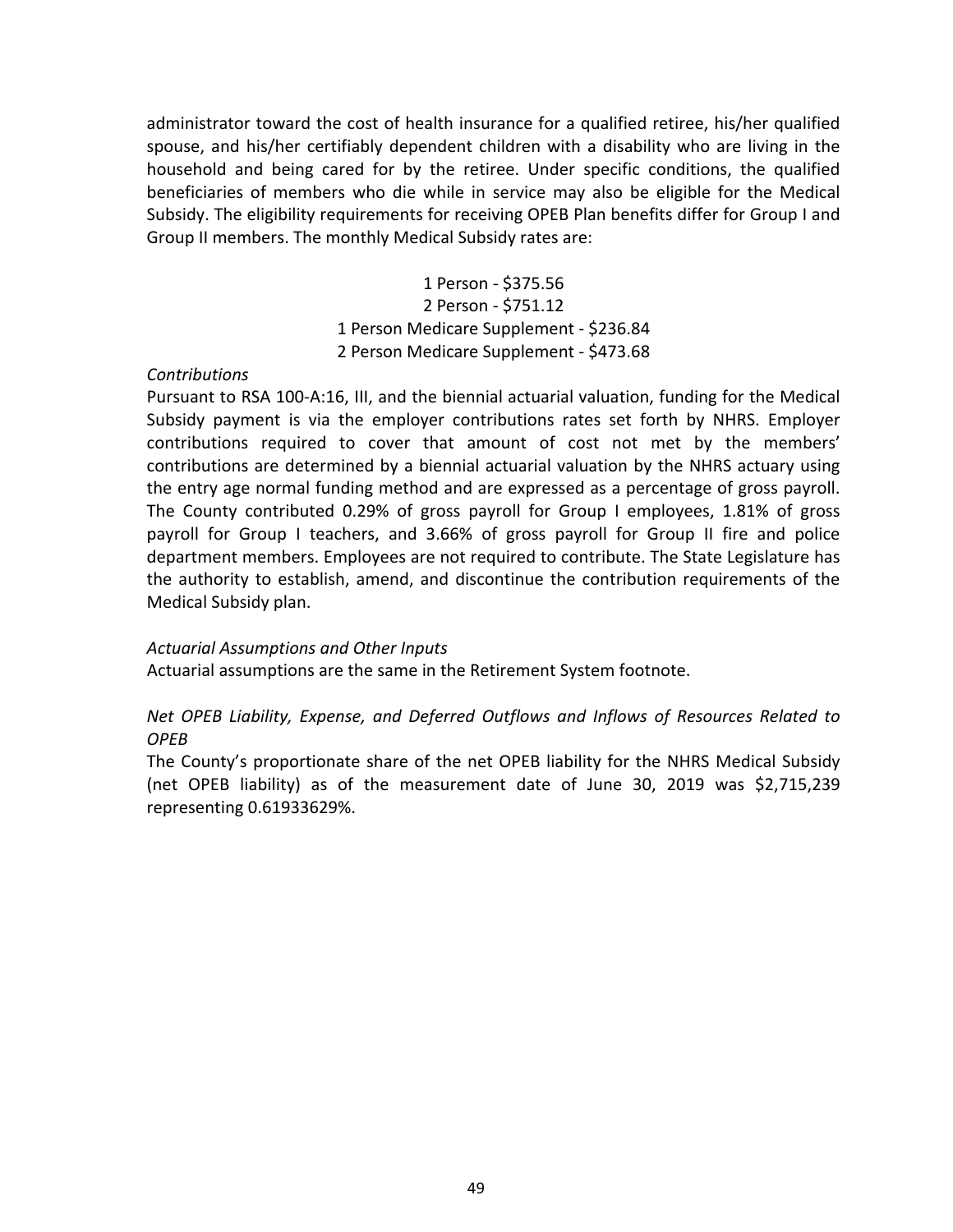For the year ended June 30, 2020, the County recognized an OPEB expense related to the NHRS Medical Subsidy of \$278,143. At June 30, 2020, the County reported related deferred outflows and inflows of resources as follows:

|                                                                    | Deferred<br>Outflows of |           |    | Deferred<br>Inflows of |
|--------------------------------------------------------------------|-------------------------|-----------|----|------------------------|
|                                                                    |                         | Resources |    | Resources              |
| Difference between expected and<br>actual experience               | \$                      |           | \$ | 4,724                  |
| Net difference between projected and<br>actual investment earnings |                         |           |    | 3,051                  |
| Change in proportion                                               |                         |           |    | 10,023                 |
| Contributions subsequent to the<br>measurement date                |                         | 258,864   |    |                        |
| Total                                                              |                         | 258,864   | Ş  | 17,798                 |

The amount reported as deferred outflows of resources related to OPEB resulting from contributions subsequent to the measurement date and before the end of the fiscal year will be included as a reduction of the net OPEB liability in the fiscal year ending June 30, 2021.

Other amounts reported as deferred outflows and (inflows) of resources will be recognized in expense as follows:

| Year Ended June 30: |   |           |
|---------------------|---|-----------|
| 2021                | S | (16, 771) |
| 2022                |   | (2,024)   |
| 2023                |   | 210       |
| 2024                |   | 787       |
| Total               | ς | (17, 798) |

*Sensitivity of the Net NHRS Medical Subsidy OPEB Liability to Changes in the Discount Rate*  The following presents the net OPEB liability, as well as what the net OPEB liability would be if it were calculated using a discount rate that is one percentage-point lower or one percentage‐point higher than the current discount rate:

|             |    | Current     |  |           |
|-------------|----|-------------|--|-----------|
|             |    |             |  |           |
| 1% Decrease |    | 1% Increase |  |           |
| 2,945,090   | -S | 2,715,239   |  | 2,515,514 |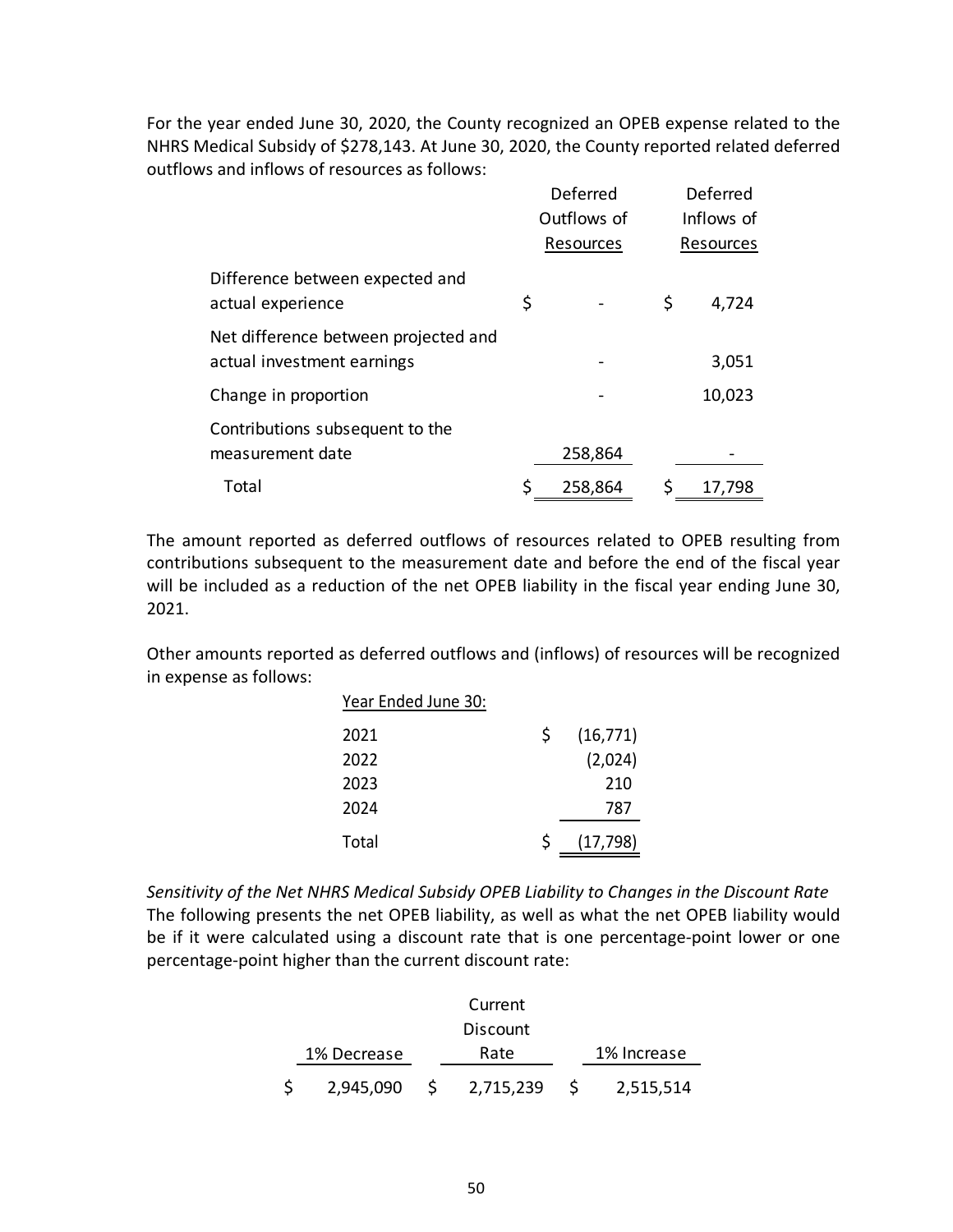## *Heath Care Cost Trend Rate*

Health care cost trend rates are not applicable given that the benefits are fixed stipends.

*Consolidation of Total/Net OPEB Liabilities and Related Deferred Outflows and Inflows*  The following consolidates the County's total OPEB liability and related deferred outflows/inflows, and the County's proportionate share of the NHRS Medical Subsidy net OPEB liability and related deferred outflows/inflows at June 30, 2020:

|                           |             | Total         | Total          |             |
|---------------------------|-------------|---------------|----------------|-------------|
|                           | Total/Net   | Deferred      | Deferred       | Total       |
|                           | <b>OPEB</b> | Outflows      | <b>Inflows</b> | <b>OPEB</b> |
|                           | Liability   | of Resources  | of Resources   | Expense     |
| County OPEB Plan          | 1,545,128   | 130,740       | 341.368        | 103,675     |
| NHRS Medical Subsidy Plan | 2,715,239   | 258,864       | 17,798         | 278,143     |
| Total                     | 4,260,367   | \$<br>389,604 | 359,166        | 381,818     |

#### **16. Self‐Insurance**

The County self-insures against claims for most health coverage, workers' compensation and most employee dental coverage. Annual estimated requirements for claims are provided in the County's annual operating budget.

#### *Health Insurance*

The County contracts with an insurance carrier for excess liability coverage and an insurance consultant for claims processing. Under the terms of its health insurance coverage for nonunion employees (and those of three unions, Sheriff's Supervisors, Correctional Officers, and Long‐term Care), the County is liable for all medical claims up to \$150,000 for a covered individual. Claims exceeding this amount are the responsibility of the stop loss (or reinsurance) carrier, which funds these specific claims in advance to the County, which then pays the claims to the providers. The claims liability represents an estimate of claims incurred but unpaid at year end, based on past historical costs and claims paid subsequent to year end.

## *Dental Insurance*

The County does not contract with an insurance carrier for excess liability coverage. Under the terms of its dental insurance coverage, the County is liable for all dental claims up to an annual maximum of \$1,500 per covered individual on the "low" plan and \$2,000 per covered individual on the "high" plan. Any claim amounts exceeding the \$1,500 or \$2,000 maximum are the responsibility of the covered plan participants. The claims liability represents an estimate of claims incurred but unpaid at year‐end, based on past historical costs and claims paid subsequent to year‐end.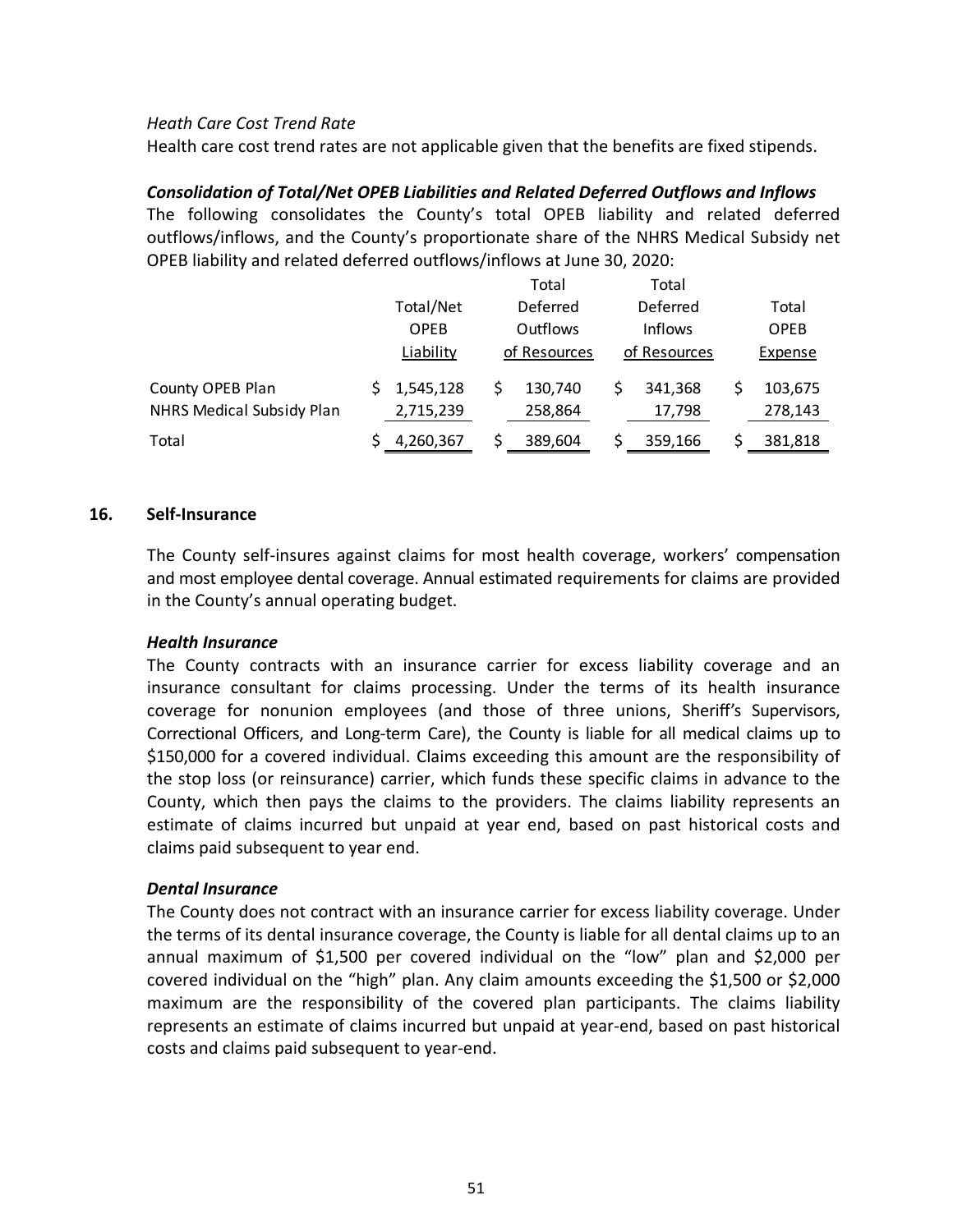#### *Workers' Compensation*

The County contracts with an insurance consultant for claims processing of the County's workers' compensation policy, which has no excess liability coverage for any employees. The County does have excess workers' compensation coverage through another provider. The workers' compensation claims liability represents an estimate of future costs based on a historical analysis of similar claims for all employees excluding public safety. The County is unable to make any reasonable estimate of its liability for public safety employees.

Changes in the aggregate liability for claims for the year ended June 30, 2020 are as follows:

|                                     | Health      | Compensation<br>Dental |              |             |  |
|-------------------------------------|-------------|------------------------|--------------|-------------|--|
| Claims liability, beginning of year | 185,004     | 11,674                 | Ś<br>653.382 | 850.060     |  |
| Claims incurred/recognized          | 6,846,080   | 409.121                | 530,859      | 7,786,060   |  |
| Claims paid                         | (6,839,889) | (410, 485)             | (459, 576)   | (7,709,950) |  |
| Claims liability, end of year       | 191,195     | 10,310                 | 724,665      | 926,170     |  |

#### **17. Operating Leases**

The County leases office space and equipment annually. Future minimum rental payments are as follows:

| Year Ended | Office  |   |        |         |
|------------|---------|---|--------|---------|
| June 30    | Space   |   | Rental | Total   |
| 2021       | 188,930 | S | 9,546  | 198,476 |
| 2022       | 158,750 |   |        | 158,750 |
| Totals     | 347,680 |   | 9,546  | 357,226 |

#### **18. Risk Management**

The County is exposed to various risks of loss related to torts; theft of, damage to, and destruction of assets; errors and omissions; injuries to employees, and natural disasters. The County is a member of a public entity risk pool for all general liability risks, property liability risks, and for the protection of assets. The County has established risk management fund types in accordance with GASB Statement No. 10, *Accounting and Financial Reporting for Risk Financing and Related Insurance Issues,* to account for and finance its uninsured risks of loss for health, dental, unemployment and workers' compensation. Settled claims, if any, have not exceeded the County's coverage in any of the past five years.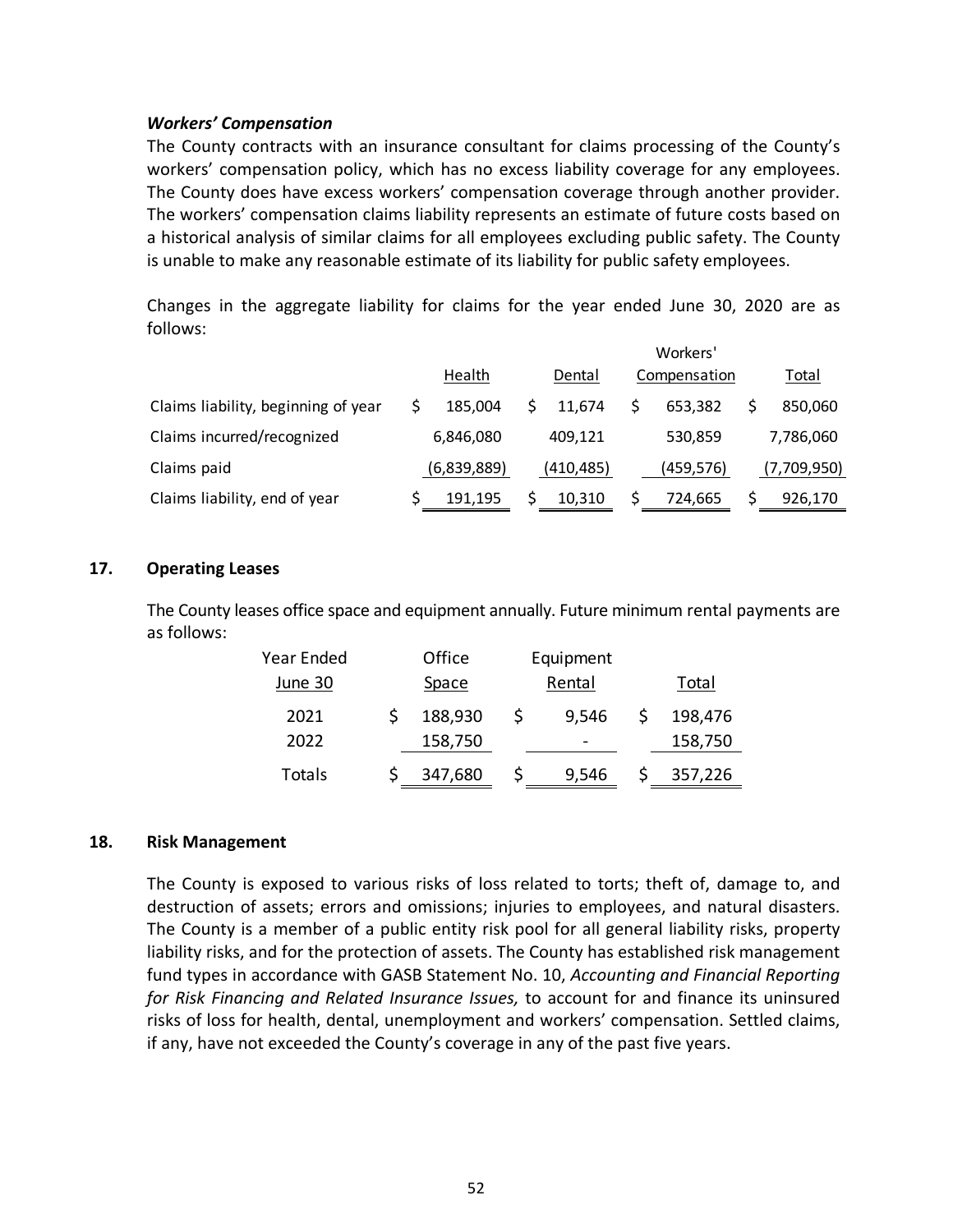#### **19. Commitments and Contingencies**

## *COVID‐19*

The COVID-19 outbreak in the United States (and across the globe) has resulted in economic uncertainties. There is considerable uncertainty around the duration and scope of the economic disruption. The extent of the impact of COVID‐19 on our operational and financial performance will depend on certain developments, including the duration and spread of the outbreak, impact on individuals served by the County, employees, and vendors, all of which are uncertain and cannot be predicted. At this point, the extent to which COVID-19 may impact our financial condition or results of operations is uncertain.

## *Outstanding Legal Matters*

On an ongoing basis, there are typically pending legal matters in which the County is involved. The County follows the practice of recording liabilities resulting from claims and legal actions only when they become fixed or determinable in amount. It is County management's opinion that the County is not liable in these suits, and the County intends to contest the cases. The County's management is also of the opinion that the potential future settlement of such claims would not materially affect its financial statements taken as a whole.

#### *Grants*

Amounts received are subject to later year's review and adjustments by grantor agencies, principally the federal and state governments. Any disallowed claims, including amounts already collected, may constitute a liability of the applicable funds. At June 30, 2020, the County believes that disallowed expenditures, if any, based on subsequent review will not have a material effect on any individual funds or the overall financial position of the County.

#### *Encumbrances*

At year‐end, the County's General Fund has \$302,398, and the Capital Projects Fund has \$24,901, in encumbrances that will be honored the next fiscal year.

## **20. Subsequent Events**

Management has evaluated subsequent events through September 15, 2021, which is the date the financial statements were available to be issued.

#### **21. New Pronouncements**

The Governmental Accounting Standards Board (GASB) has issued Statement No. 84 (GASB 84), *Fiduciary Activities*, effective for the County beginning with its fiscal year ending June 30, 2021. This statement establishes guidance on how to address the categorization of fiduciary activities for financial reporting and how fiduciary activities are to be reported, and may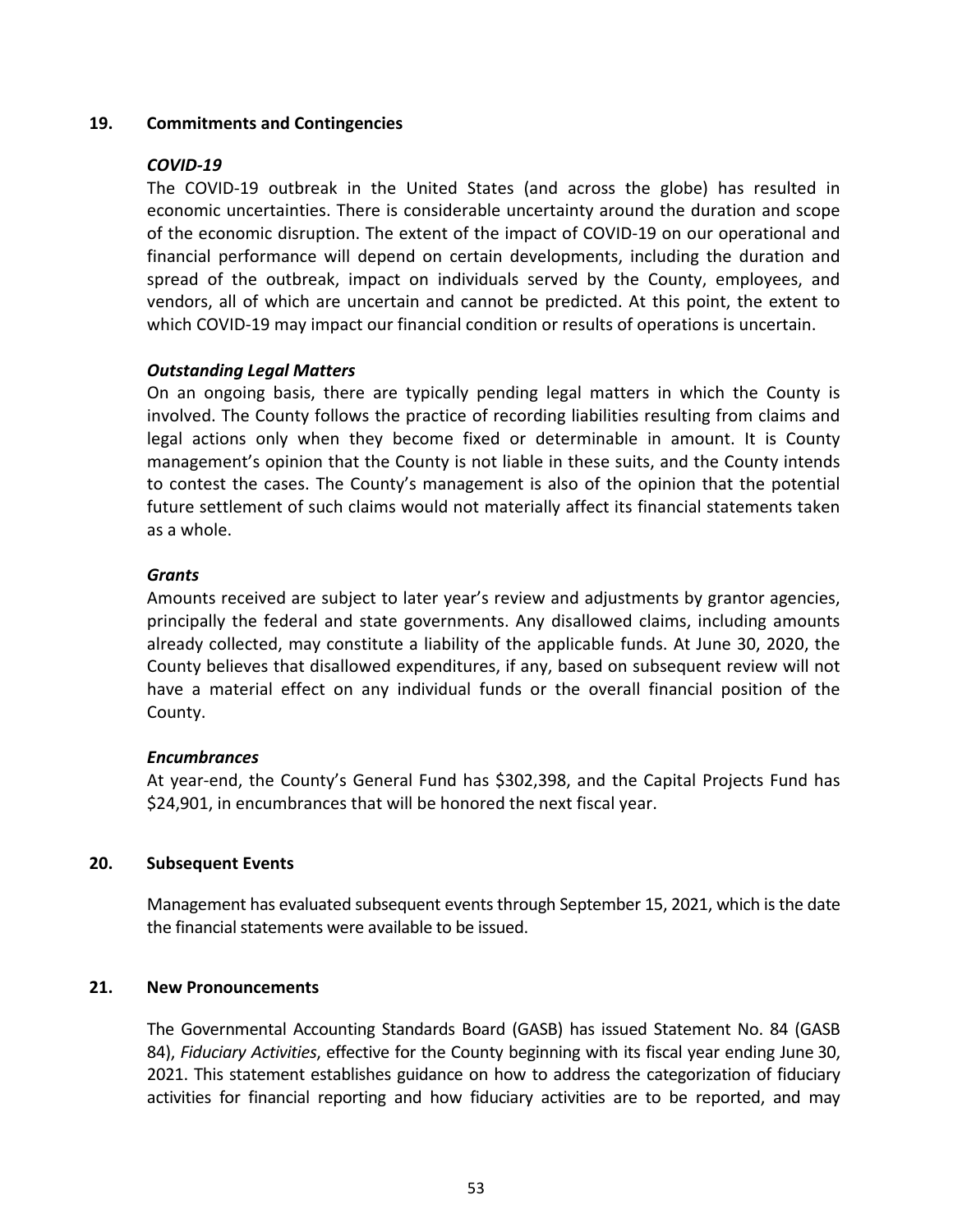require reclassification of certain funds. Management is in the process of evaluating the effect this standard will have on the financial statements.

The Governmental Accounting Standards Board (GASB) has issued Statement No. 87, *Leases*, effective for the County beginning with its fiscal year ending June 30, 2022. This statement establishes new reporting and disclosure requirements, including the recording of various operating leases in the financial statements. Management is in the process of evaluating the effect this standard will have on the financial statements.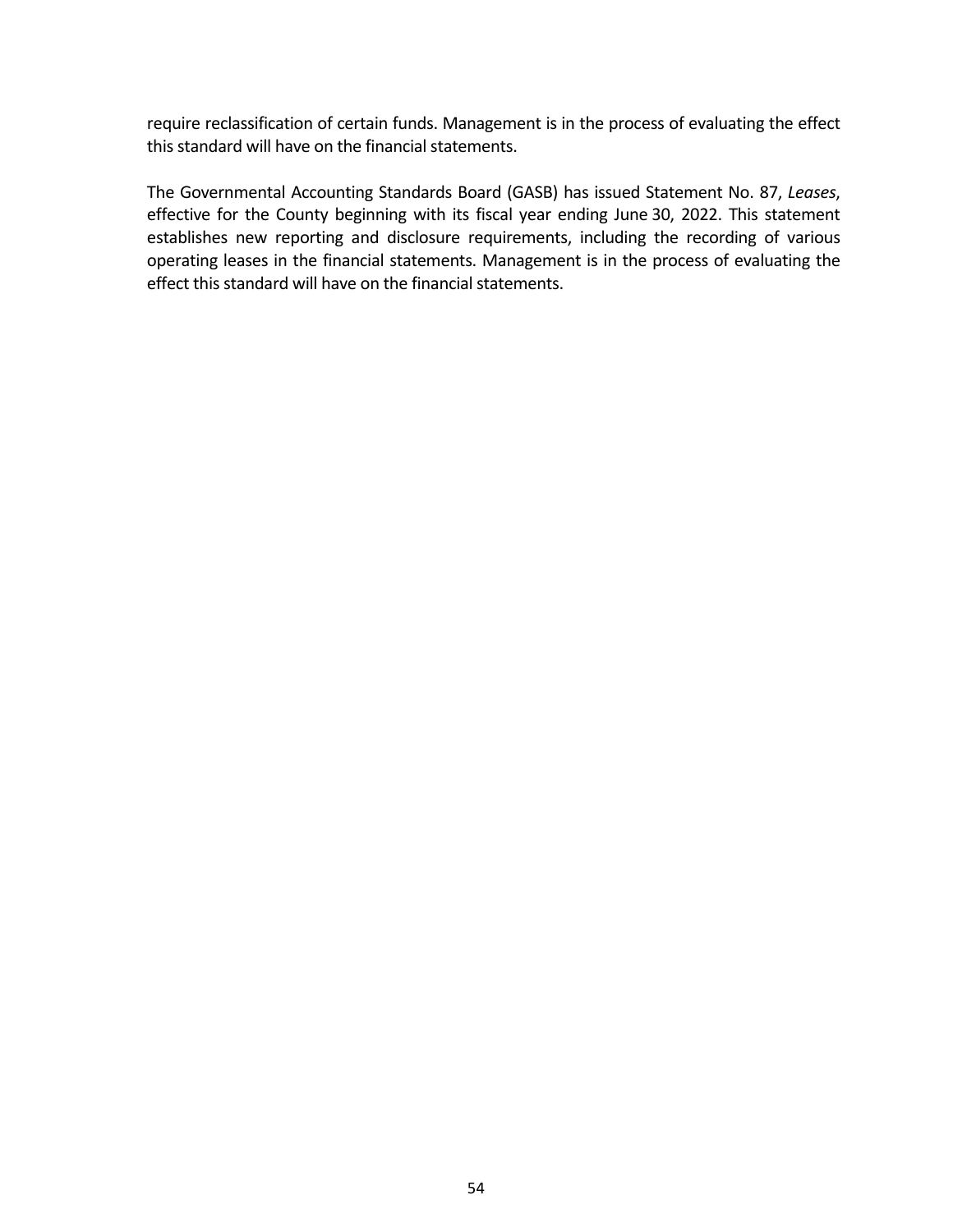Schedule of Proportionate Share of the Net Pension Liability Required Supplementary Information (Unaudited)

| New Hampshire Retirement System |             |                    |              |                 |                     |  |  |  |  |  |
|---------------------------------|-------------|--------------------|--------------|-----------------|---------------------|--|--|--|--|--|
|                                 |             |                    |              | Proportionate   |                     |  |  |  |  |  |
|                                 |             |                    |              | Share of the    | Plan Fiduciary      |  |  |  |  |  |
|                                 | Proportion  | Proportionate      |              | Net Pension     | <b>Net Position</b> |  |  |  |  |  |
|                                 | of the      | Share of the       |              | Liability as a  | Percentage of the   |  |  |  |  |  |
| Measurement                     | Net Pension | <b>Net Pension</b> | Covered      | Percentage of   | the Total           |  |  |  |  |  |
| Date                            | Liability   | Liability          | Payroll      | Covered Payroll | Pension Liability   |  |  |  |  |  |
| June 30, 2015                   | 0.86913382% | \$34,430,972       | \$22,090,187 | 155.87%         | 65.47%              |  |  |  |  |  |
| June 30, 2016                   | 0.89542291% | \$47,614,967       | \$23,192,721 | 205.30%         | 58.30%              |  |  |  |  |  |
| June 30, 2017                   | 0.81614093% | \$40,137,752       | \$21,432,783 | 187.27%         | 62.66%              |  |  |  |  |  |
| June 30, 2018                   | 0.74780112% | \$36,008,138       | \$21,084,060 | 170.78%         | 64.73%              |  |  |  |  |  |
| June 30, 2019                   | 0.73825637% | \$35,522,347       | \$21,626,333 | 164.26%         | 65.59%              |  |  |  |  |  |
|                                 |             |                    |              |                 |                     |  |  |  |  |  |

 $\overline{a}$ 

*Schedule is intended to show information for 10 years. Additional years will be displayed as they become available.*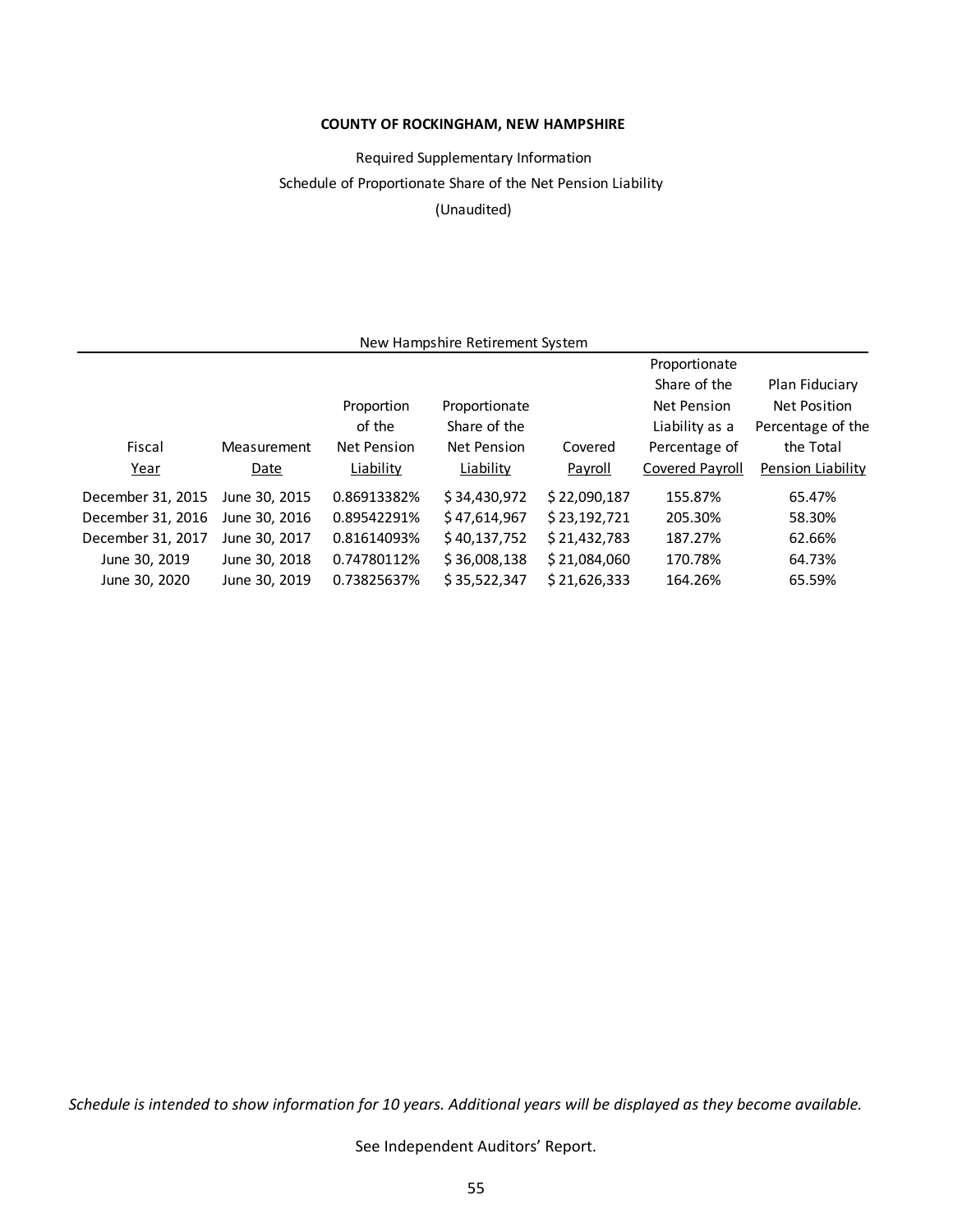(Unaudited) Schedule of Pension Contributions Required Supplementary Information

| New Hampshire Retirement System |               |               |                                                      |          |                          |                 |                                  |  |  |  |  |
|---------------------------------|---------------|---------------|------------------------------------------------------|----------|--------------------------|-----------------|----------------------------------|--|--|--|--|
|                                 |               | Contractually | Contributions in<br>Relation to the<br>Contractually |          | Contribution             |                 | Contributions as<br>a Percentage |  |  |  |  |
| Fiscal                          | Measurement   | Required      | Required                                             |          | Deficiency               | Covered         | of Covered                       |  |  |  |  |
| Year                            | Date          | Contribution  | Contribution                                         | (Excess) |                          | Payroll         | Payroll                          |  |  |  |  |
| December 31, 2015               | June 30, 2015 | \$3,036,667   | 3,036,667<br>S.                                      | \$       | $\blacksquare$           | \$22,431,661    | 13.54%                           |  |  |  |  |
| December 31, 2016               | June 30, 2016 | \$3,019,682   | \$3,019,682                                          | \$       | -                        | \$21,767,665    | 13.87%                           |  |  |  |  |
| December 31, 2017               | June 30, 2017 | \$3,077,529   | \$3,077,529                                          | \$       | ۰                        | \$21,241,160    | 14.49%                           |  |  |  |  |
| June 30, 2019                   | June 30, 2018 | \$4,775,242   | \$4,775,242                                          | \$       | ۰                        | $$32,060,012$ * | 14.89%                           |  |  |  |  |
| June 30, 2020                   | June 30, 2019 | \$3,141,190   | 3,141,190<br>Ś.                                      | \$       | $\overline{\phantom{a}}$ | \$21,415,652    | 14.67%                           |  |  |  |  |

\*Includes 18 months of covered payroll as a result of the County transitioning to a June 30 fiscal year.

*Schedule is intended to show information for 10 years. Additional years will be displayed as they become available.*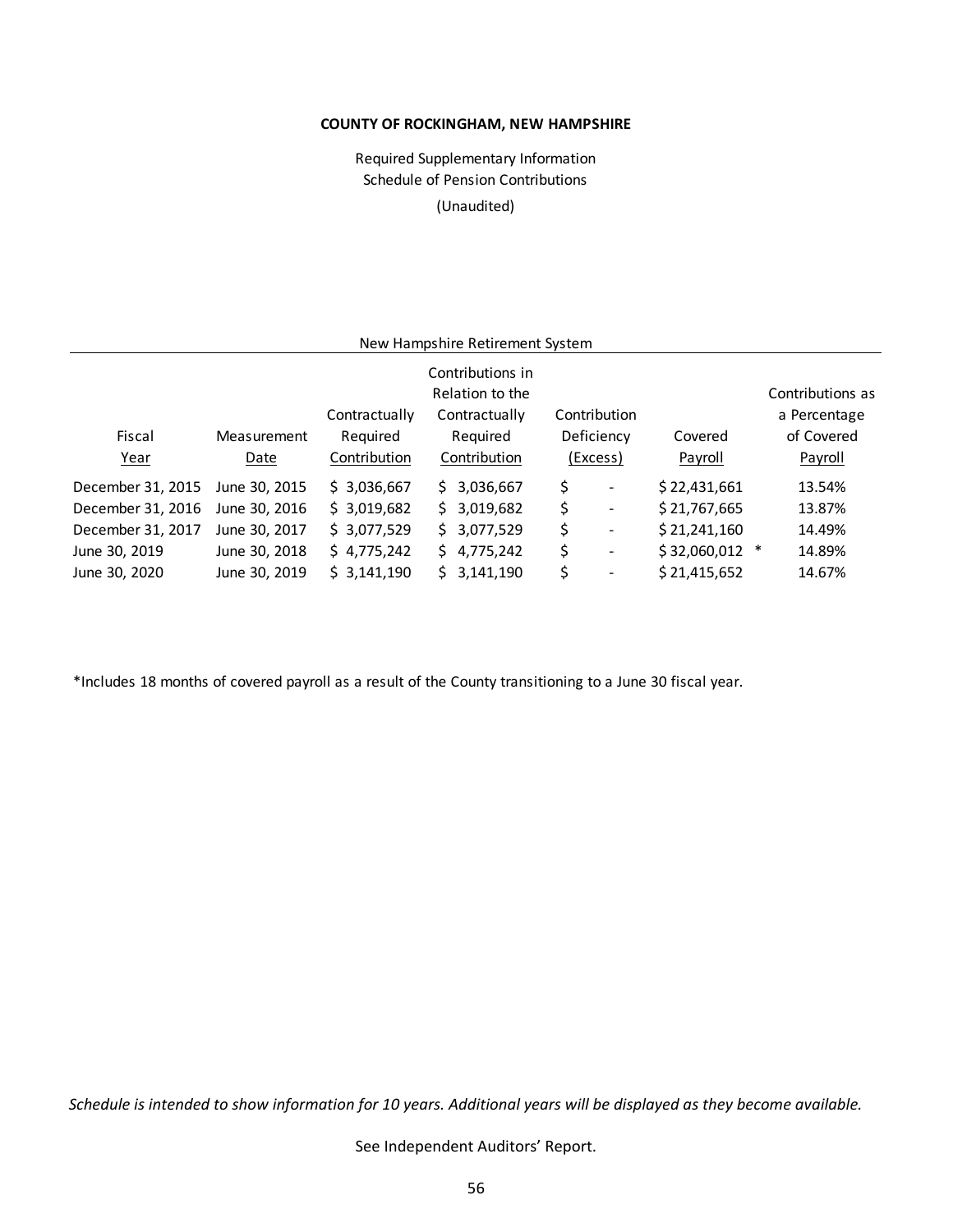#### Schedules of Proportionate Share and Contributions of the Net OPEB Liability (Unaudited) Required Supplementary Information

#### **Schedule of Proportionate Share**

|               |             |               |                  | Proportionate   |                                                 |  |  |  |  |  |  |
|---------------|-------------|---------------|------------------|-----------------|-------------------------------------------------|--|--|--|--|--|--|
|               |             |               | Covered          | Share of the    | Plan Fiduciary                                  |  |  |  |  |  |  |
|               | Proportion  | Proportionate | Payroll          | Net Pension     | Net Position                                    |  |  |  |  |  |  |
|               | of the      | Share of the  | as of the        | Liability as a  | Percentage of the                               |  |  |  |  |  |  |
| Measurement   | Net OPEB    | Net OPEB      | Measurement      | Percentage of   | the Total                                       |  |  |  |  |  |  |
| Date          | Liability   | Liability     | Date             | Covered Payroll | <b>OPEB Liability</b>                           |  |  |  |  |  |  |
| June 30, 2018 | 0.63992980% | \$2,929,891   | 21,084,060<br>S. | 13.90%          | 7.53%                                           |  |  |  |  |  |  |
| June 30, 2019 | 0.61933629% | \$2,715,239   | 21,626,333       | 12.56%          | 7.75%                                           |  |  |  |  |  |  |
|               |             |               |                  |                 | New Hampshire Retirement System Medical Subsidy |  |  |  |  |  |  |

#### **Schedule of Contributions**

|                  | New Hampshire Retirement System Medical Subsidy |  |               |               |                 |         |            |              |                    |  |                  |  |  |
|------------------|-------------------------------------------------|--|---------------|---------------|-----------------|---------|------------|--------------|--------------------|--|------------------|--|--|
| Contributions in |                                                 |  |               |               |                 |         |            |              |                    |  |                  |  |  |
|                  |                                                 |  |               |               | Relation to the |         |            |              | Covered            |  | Contributions as |  |  |
|                  |                                                 |  | Contractually | Contractually |                 | Payroll |            | a Percentage |                    |  |                  |  |  |
| Fiscal           | Measurement                                     |  | Required      |               | Required        |         | Deficiency |              | as of the          |  | of Covered       |  |  |
| Year             | Date                                            |  | Contributions |               | Contributions   |         | (Excess)   |              | <b>Fiscal Year</b> |  | Payroll          |  |  |
| June 30, 2019    | June 30, 2018                                   |  | 422.258       |               | 422.258         |         |            |              | 32,060,012 *       |  | 1.32%            |  |  |
| June 30, 2020    | June 30, 2019                                   |  | 258,864       |               | 258,864         |         |            |              | 21,415,652         |  | 1.21%            |  |  |

\*Includes 18 months of covered payroll as a result of the County transitioning to a June 30 fiscal year.

*Schedule is intended to show information for 10 years. Additional years will be displayed as they become available.*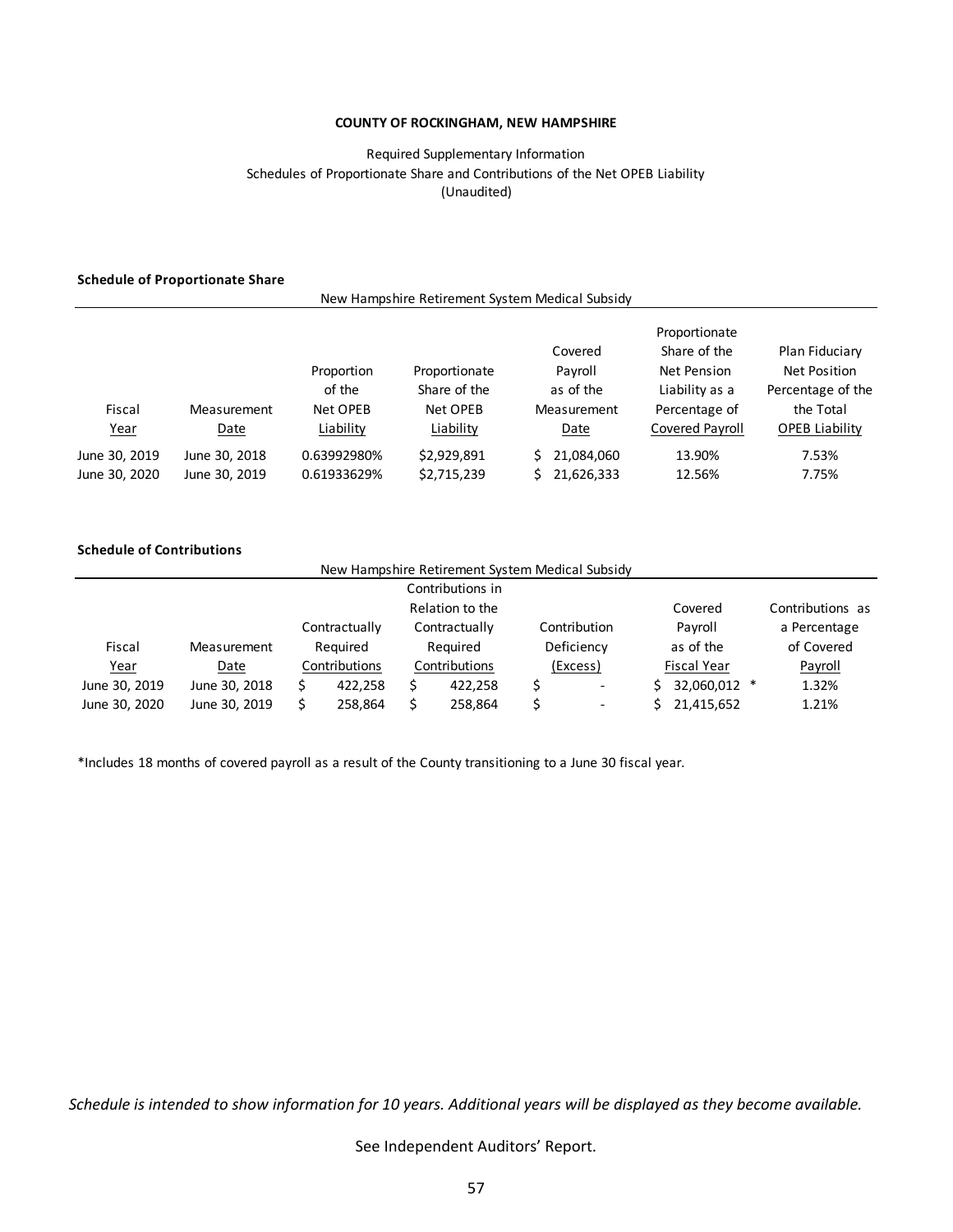## (Unaudited) Required Supplementary Information Schedule of Change in the Total OPEB Liability

#### County of Rockingham, New Hampshire OPEB Plan

|                                                                  |    | 2020       |     | 2019            |
|------------------------------------------------------------------|----|------------|-----|-----------------|
| Total OPEB liability - beginning                                 | \$ | 1,740,535  | \$  | 1,692,476       |
| Changes:                                                         |    |            |     |                 |
| Service cost                                                     |    | 90,994     |     | 132,705         |
| Interest                                                         |    | 62,454     |     | 89,883          |
| Benefit payments                                                 |    | (94, 272)  |     | (166, 513)      |
| Difference between actual and expected experience                |    | (415,941)  |     |                 |
| Changes of assumptions                                           |    | 161,358    |     | (8,016)         |
| Net change in total OPEB liability                               |    | (195,407)  |     | 48,059          |
| Total OPEB liability - ending                                    |    | 1,545,128  | \$. | 1,740,535       |
| Covered employee payroll                                         | Ś. | 19,880,290 |     | $$26,993,333$ * |
| Total OPEB liability as a percentage of covered employee payroll |    | 7.77%      |     | 6.45%           |

\*Includes 18 months of covered payroll as a result of the County transitioning to a June 30 fiscal year.

There are no assets accumulated in a trust that meet the criteria in paragraph 4 of Statement 75 to pay OPEB related benefits.

Does not include New Hampshire Retirement System Medical Subsidy.

*Schedule is intended to show information for 10 years. Additional years will be displayed as they become available.* 

See notes to financial statements for summary of significant actuarial method and assumptions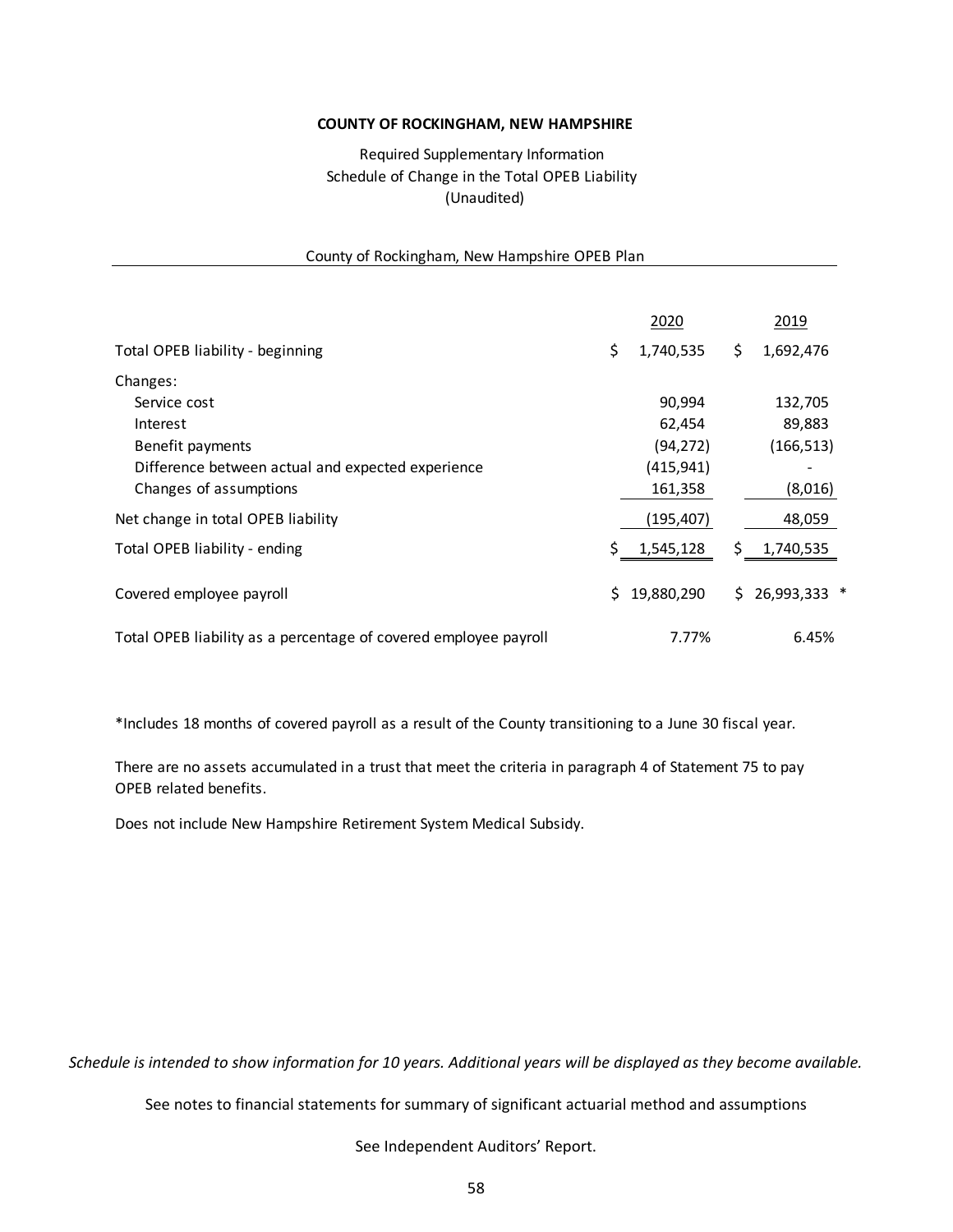Nonmajor Governmental Funds Combining Balance Sheet June 30, 2020 Supplementary Information

|                                                    |              |                                |                        |                    | Special Revenue Funds |                                    |           |                          |                                | Total                    |
|----------------------------------------------------|--------------|--------------------------------|------------------------|--------------------|-----------------------|------------------------------------|-----------|--------------------------|--------------------------------|--------------------------|
|                                                    | Drug Task    | Expendable                     | Nursing<br>Home        | Assisted<br>Living | Inmate                | Inmate                             | Deeds     | <b>WF Sturtevant</b>     | Permanent                      | Nonmajor<br>Governmental |
| <b>Assets</b>                                      | Force        | Trust                          | <b>Special Account</b> | Donations          | Commissary            | Chapel                             | Equipment | Memorial                 | Fund                           | Funds                    |
| Cash and short-term investments<br>Restricted cash | 55,680<br>Ś. | Ś.<br>$\overline{\phantom{a}}$ | 96,427                 |                    | Ś                     | S<br>$\overline{\phantom{a}}$<br>٠ | 7,414     | Ś<br>5,220               | Ś.<br>$\overline{\phantom{a}}$ | 60,900<br>103,841        |
| Investments<br>Accounts receivable, net            |              | 30,976                         | 50                     |                    |                       | ۰                                  | ٠         | $\overline{\phantom{a}}$ | 50,526                         | 81,502<br>50             |
| Due from other funds                               |              |                                | 180                    | 9,541              | 294,907               | 14,357                             | 426       |                          |                                | 319,411                  |
| <b>Total Assets</b>                                | 55,680       | 30,976<br>Ś.                   | 96,657<br>S.           | 9,541              | 294,907               | 14,357                             | 7,840     | 5,220                    | 50,526                         | 565,704                  |
| <b>Liabilities</b><br>Due to other funds           | Ś.<br>3,205  | 28,043                         |                        |                    | 50                    |                                    |           |                          | 17,554                         | 48,852                   |
| <b>Total Liabilities</b>                           | 3,205        | 28,043                         |                        |                    | 50                    |                                    |           | $\overline{\phantom{a}}$ | 17,554                         | 48,852                   |
| <b>Fund Balances</b>                               |              |                                |                        |                    |                       |                                    |           |                          |                                |                          |
| Nonspendable<br>Restricted                         | 52,475       | 2,933                          | 96,657                 | 9,541              | 294,857               | 14,357                             | 7,840     | 5,220                    | 32,972                         | 32,972<br>483,880        |
| <b>Total Fund Balances</b>                         | 52,475       | 2,933                          | 96,657                 | 9,541              | 294,857               | 14,357                             | 7,840     | 5,220                    | 32,972                         | 516,852                  |
| <b>Total Liabilities and Fund Balances</b>         | 55,680       | 30,976                         | 96,657                 | 9,541              | 294,907               | 14,357                             | 7,840     | 5,220                    | 50,526                         | 565,704                  |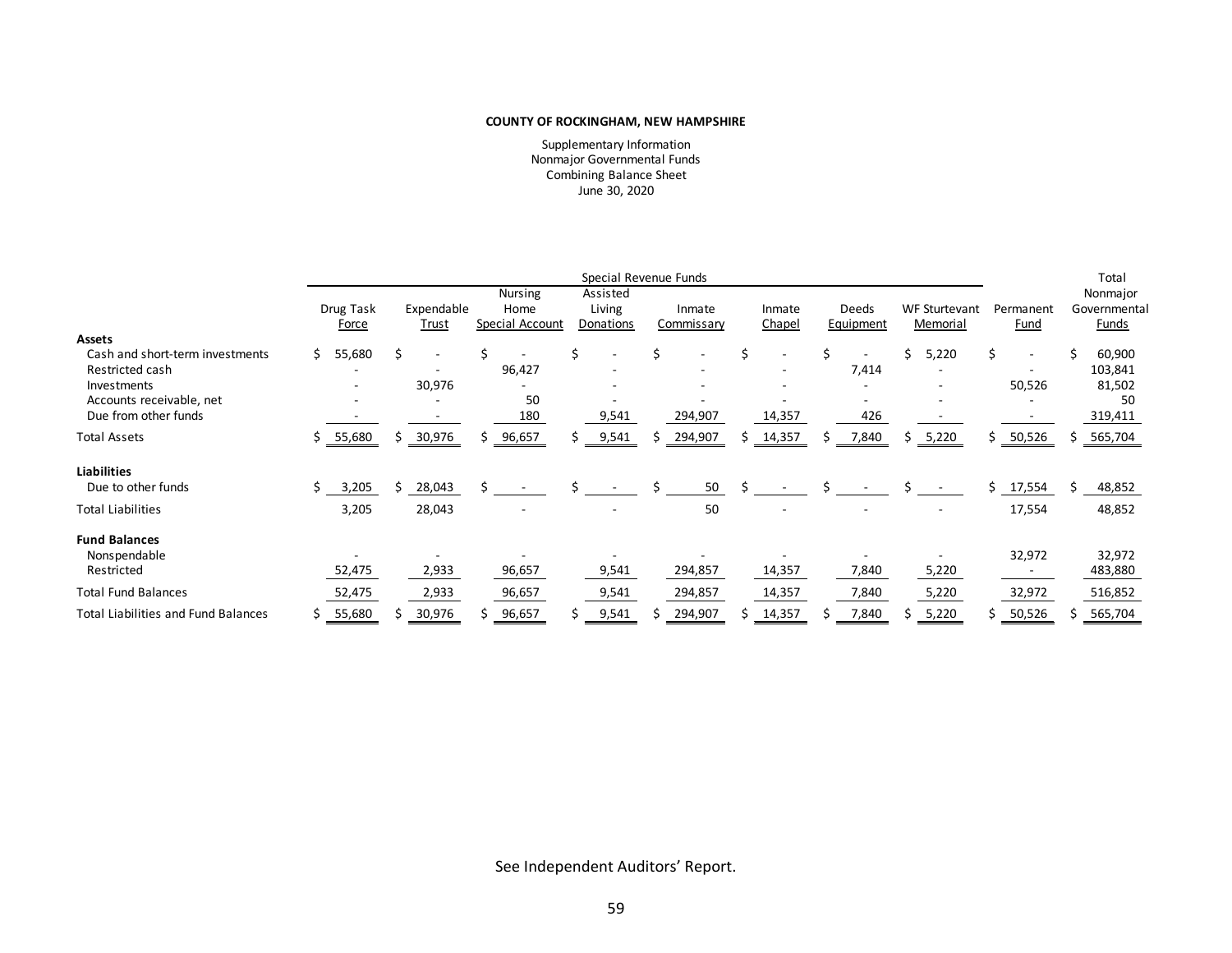#### Nonmajor Governmental Funds Combining Statement of Revenues, Expenditures, and Changes in Fund Balance For the Year Ended June 30, 2020 Supplementary Information

|                                                      |                    |                     |                                           |                                 | Special Revenue Funds    |                  |                    |                                     |               | Total                             |
|------------------------------------------------------|--------------------|---------------------|-------------------------------------------|---------------------------------|--------------------------|------------------|--------------------|-------------------------------------|---------------|-----------------------------------|
|                                                      | Drug Task<br>Force | Expendable<br>Trust | Nursing<br>Home<br><b>Special Account</b> | Assisted<br>Living<br>Donations | Inmate<br>Commissary     | Inmate<br>Chapel | Deeds<br>Equipment | WF Sturtevant Permanent<br>Memorial | Fund          | Nonmajor<br>Governmental<br>Funds |
| <b>Revenues</b>                                      |                    |                     |                                           |                                 |                          |                  |                    |                                     |               |                                   |
| Charges for services:                                |                    |                     |                                           |                                 |                          |                  |                    |                                     |               |                                   |
| Deeds                                                | \$                 | Ś.                  | \$                                        | Ś.                              | \$<br>\$                 | $\blacksquare$   | Ś<br>128,906       | \$                                  | Ś             | Ś<br>128,906                      |
| Sheriff                                              | 7,836              |                     |                                           |                                 |                          |                  |                    |                                     |               | 7,836                             |
| Corrections                                          |                    |                     |                                           |                                 | 66,844                   | 701              |                    |                                     |               | 67,545                            |
| Nursing home                                         |                    |                     | 10,042                                    |                                 |                          |                  |                    |                                     |               | 10,042                            |
| Investment income                                    | 57                 | 1,295               | 582                                       |                                 | 2,779                    | 135              | 82                 |                                     | 2,123         | 7,053                             |
| <b>Total Revenues</b>                                | 7,893              | 1,295               | 10,624                                    |                                 | 69,623                   | 836              | 128,988            |                                     | 2,123         | 221,382                           |
| <b>Expenditures</b><br>Current:                      |                    |                     |                                           |                                 |                          |                  |                    |                                     |               |                                   |
| Corrections                                          |                    |                     |                                           |                                 | 210                      |                  |                    |                                     |               | 210                               |
| Sheriff                                              | 25,383             |                     |                                           |                                 | $\overline{\phantom{a}}$ |                  |                    |                                     |               | 25,383                            |
| <b>Total Expenditures</b>                            | 25,383             |                     |                                           |                                 | 210                      |                  |                    |                                     |               | 25,593                            |
| Excess (deficiency) of revenues<br>over expenditures | (17, 490)          | 1,295               | 10,624                                    |                                 | 69,413                   | 836              | 128,988            |                                     | 2,123         | 195,789                           |
| <b>Other Financing Sources (Uses)</b>                |                    |                     |                                           |                                 |                          |                  |                    |                                     |               |                                   |
| Transfers out                                        |                    |                     | (3,940)                                   |                                 | (34, 855)                |                  | (150,000)          |                                     |               | (188, 795)                        |
| Total Other Financing Sources (Uses)                 |                    |                     | (3,940)                                   |                                 | (34,855)                 |                  | (150,000)          |                                     |               | (188, 795)                        |
| Change in Fund Balances                              | (17, 490)          | 1,295               | 6,684                                     |                                 | 34,558                   | 836              | (21, 012)          |                                     | 2,123         | 6,994                             |
| Fund Balances, at Beginning of Year                  | 69,965             | 1,638               | 89,973                                    | 9,541                           | 260,299                  | 13,521           | 28,852             | 5,220                               | 30,849        | 509,858                           |
| Fund Balances, at End of Year                        | \$<br>52,475       | 2,933<br>Ŝ.         | \$<br>96,657                              | 9,541<br>Ś                      | 294,857<br>Ŝ.<br>\$      | 14,357           | -\$<br>7,840       | \$<br>5,220                         | 32,972<br>\$. | -\$<br>516,852                    |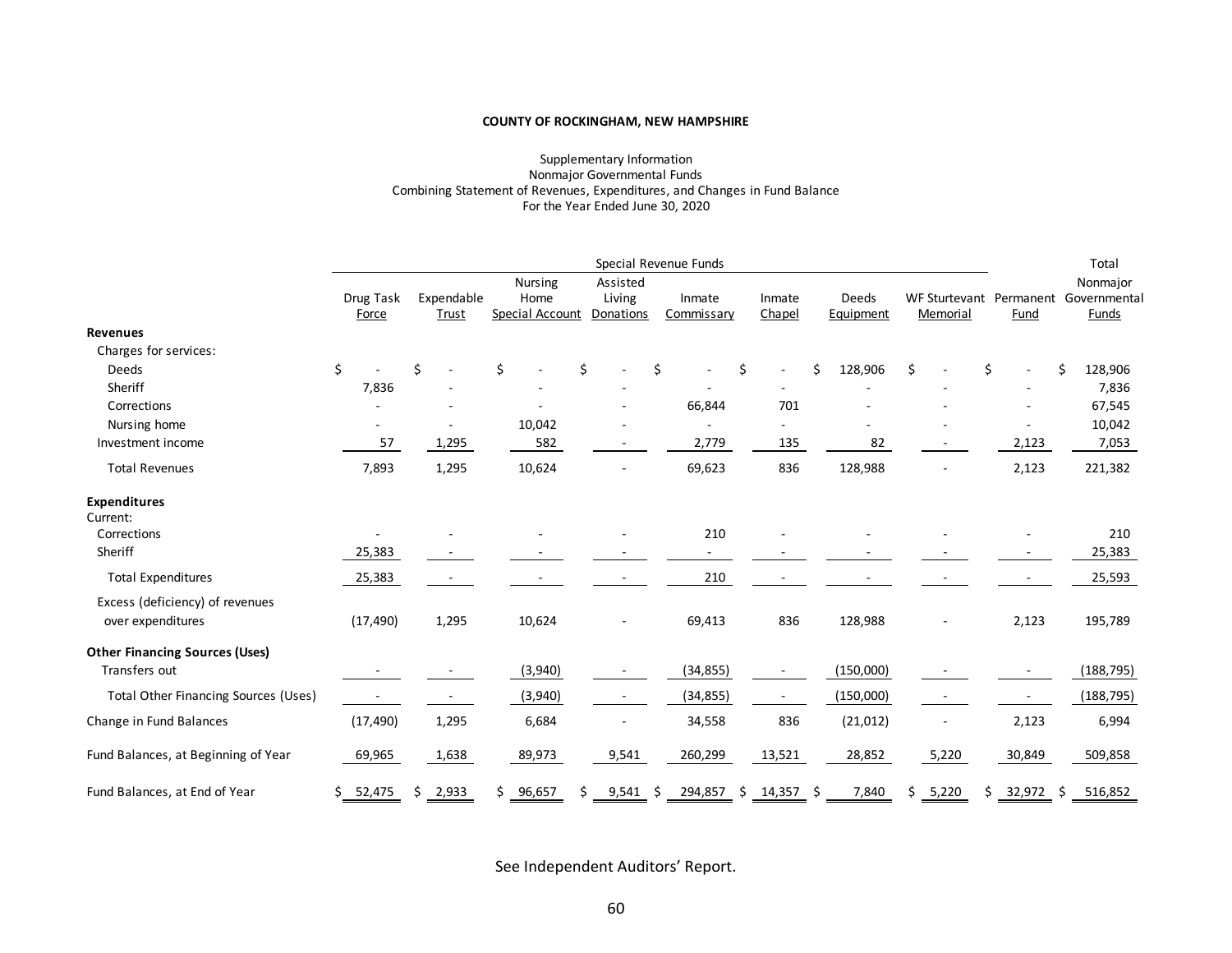#### Proprietary Funds Combining Statement of Net Position June 30, 2020 Supplementary Information

|                                                                                   |                  |                |                                  |                                 | Governmental<br>Activities<br>Total |
|-----------------------------------------------------------------------------------|------------------|----------------|----------------------------------|---------------------------------|-------------------------------------|
|                                                                                   | Health<br>Fund   | Dental<br>Fund | Workers'<br>Compensation<br>Fund | Compensated<br>Absences<br>Fund | Internal<br>Service<br>Funds        |
| <b>Assets</b><br><b>Current Assets:</b>                                           |                  |                |                                  |                                 |                                     |
| Cash and short-term investments<br>Receivables:                                   | \$9,808,593      | Ŝ.<br>196,939  | \$3,541,718                      | \$<br>904,352                   | \$14,451,602                        |
| <b>Accounts</b>                                                                   | 4,189            | 649            | 96,412                           |                                 | 101,250                             |
| Due from other governments                                                        | 1,839            |                | 51,723                           |                                 | 53,562                              |
| Due from other funds                                                              | 161,056          | 147,128        | 83,464                           | 39,958                          | 431,606                             |
| Prepaid expenses                                                                  | 5,650            | 45,100         | 43,583                           |                                 | 94,333                              |
| <b>Total Current Assets</b>                                                       | 9,981,327        | 389,816        | 3,816,900                        | 944,310                         | 15,132,353                          |
| <b>Total Assets</b>                                                               | 9,981,327        | 389,816        | 3,816,900                        | 944,310                         | 15,132,353                          |
| <b>Liabilities</b>                                                                |                  |                |                                  |                                 |                                     |
| <b>Current Liabilities:</b>                                                       |                  |                |                                  |                                 |                                     |
| Accounts payable                                                                  | 46,523           | 21,908         | 15,335                           | 1,079                           | 84,845                              |
| Due to other funds                                                                | 195,265          | 128,345        | 1,959                            | 81,613                          | 407,182                             |
| Incurred but not reported claims liability                                        | 191,195          | 10,310         | 724,665                          |                                 | 926,170                             |
| Current portion of noncurrent liabilities:<br>Compensated absences                |                  |                |                                  | 396,895                         | 396,895                             |
| <b>Total Current Liabilities</b>                                                  | 432,983          | 160,563        | 741,959                          | 479,587                         | 1,815,092                           |
| <b>Noncurrent Liabilities:</b><br>Compensated absences,<br>net of current portion |                  |                |                                  | 564,807                         | 564,807                             |
| <b>Total Noncurrent Liabilities</b>                                               |                  |                |                                  | 564,807                         | 564,807                             |
| <b>Total Liabilities</b>                                                          | 432,983          | 160,563        | 741,959                          | 1,044,394                       | 2,379,899                           |
| <b>Deferred Inflows of Resources</b>                                              |                  |                |                                  |                                 |                                     |
| Revenues collected in advance                                                     | 5,219            | 4,559          |                                  |                                 | 9,778                               |
| <b>Net Position</b>                                                               |                  |                |                                  |                                 |                                     |
| Unrestricted                                                                      | 9,543,125        | 224,694        | 3,074,941                        | (100, 084)                      | 12,742,676                          |
| <b>Total Net Position</b>                                                         | 9,543,125<br>\$. | 224,694<br>\$  | \$3,074,941                      | \$<br>(100, 084)                | \$12,742,676                        |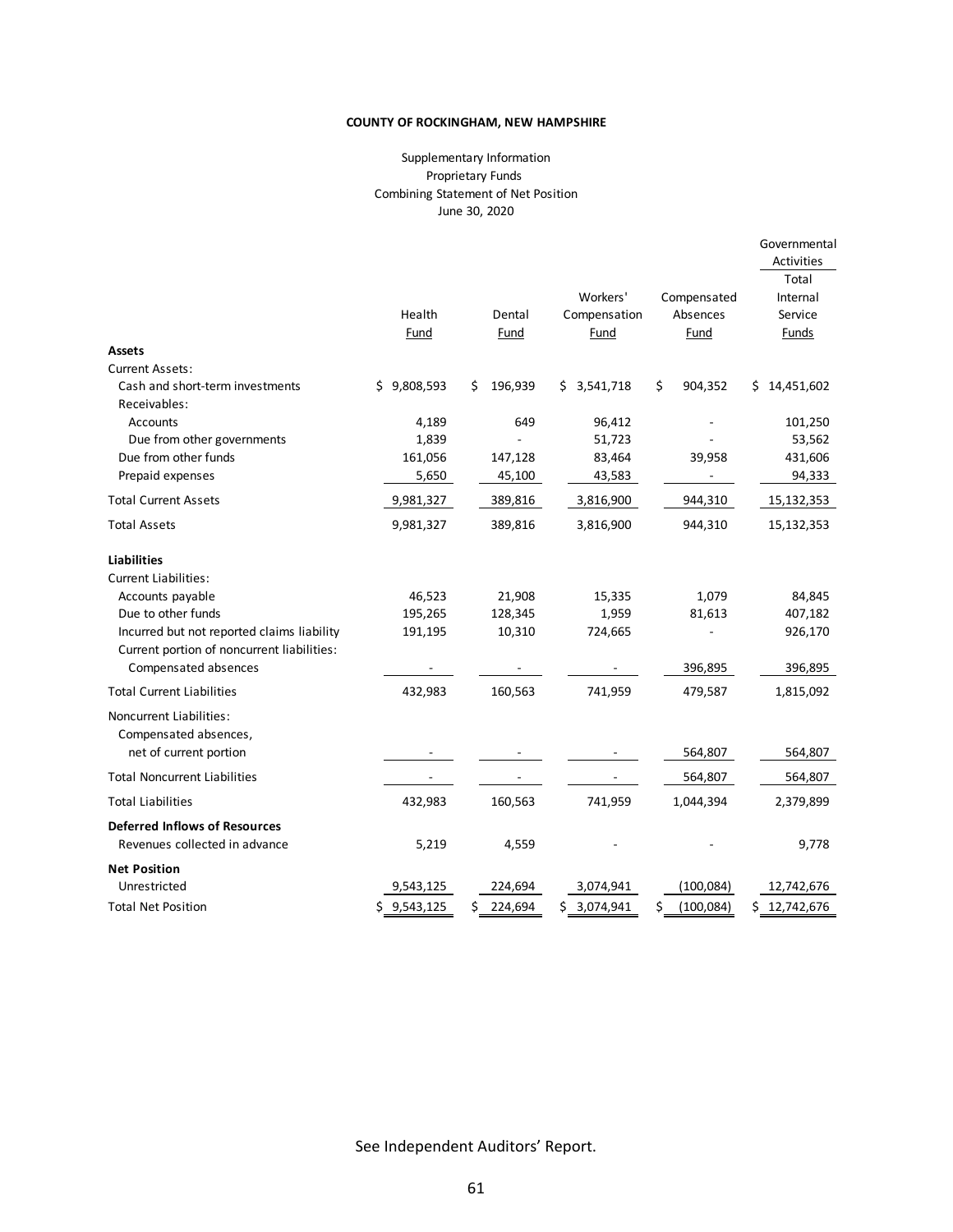#### Proprietary Funds Combining Statement of Revenues, Expenses, and Changes in Fund Net Position For the Fiscal Year Ended June 30, 2020 Supplementary Information

|                                                                        |                    |                |                                  |                                 | Governmental<br>Activities            |
|------------------------------------------------------------------------|--------------------|----------------|----------------------------------|---------------------------------|---------------------------------------|
|                                                                        | Health<br>Fund     | Dental<br>Fund | Workers'<br>Compensation<br>Fund | Compensated<br>Absences<br>Fund | Total<br>Internal<br>Service<br>Funds |
| <b>Operating Revenues</b><br>Employee and employer contributions       | 7,822,223<br>Ś.    | 537,758<br>Ś.  | \$<br>371,596                    | Ś.<br>465,319                   | Ś.<br>9,196,896                       |
| <b>Total Operating Revenues</b>                                        | 7,822,223          | 537,758        | 371,596                          | 465,319                         | 9,196,896                             |
| <b>Operating Expenses</b><br><b>Employee benefits</b>                  | 6,846,080          | 409,121        | 530,859                          | 458,294                         | 8,244,354                             |
| <b>Total Operating Expenses</b>                                        | 6,846,080          | 409,121        | 530,859                          | 458,294                         | 8,244,354                             |
| Operating Income (Loss)                                                | 976,143            | 128,637        | (159, 263)                       | 7,025                           | 952,542                               |
| Nonoperating Revenues (Expenses)<br>Investment income<br>Miscellaneous | 75,037<br>(91,755) | 684            | 33,055<br>(16,952)               | 6,337                           | 115,113<br>(108,707)                  |
| Total Nonoperating Revenues (Expenses), Net                            | (16,718)           | 684            | 16,103                           | 6,337                           | 6,406                                 |
| Change in Net Position                                                 | 959,425            | 129,321        | (143, 160)                       | 13,362                          | 958,948                               |
| Net Position at Beginning of Year                                      | 8,583,700          | 95,373         | 3,218,101                        | (113,446)                       | 11,783,728                            |
| Net Position at End of Year                                            | 9,543,125          | 224,694        | 3,074,941<br>S.                  | (100, 084)                      | Ś.<br>12,742,676                      |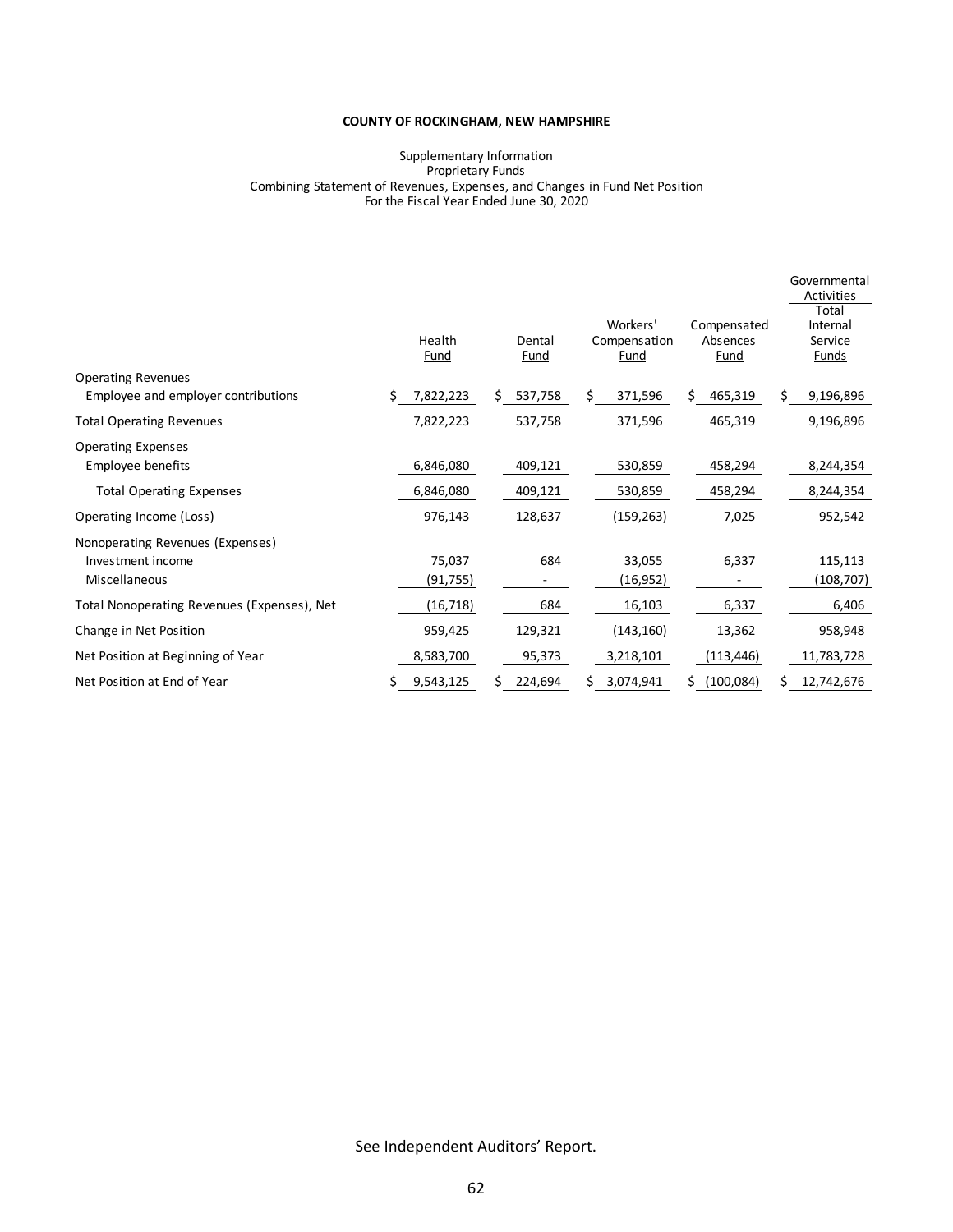Proprietary Funds Combining Statement of Cash Flows For the Fiscal Year Ended June 30, 2020 Supplementary Information

|                                                                                                                                                                                                                                                    |    | Health<br>Fund |    | Dental<br>Fund           |    | Workers'<br>Compensation<br>Fund | Compensated<br>Absences<br>Fund |    | Governmental<br>Activities<br>Total<br>Internal<br>Service<br>Funds |
|----------------------------------------------------------------------------------------------------------------------------------------------------------------------------------------------------------------------------------------------------|----|----------------|----|--------------------------|----|----------------------------------|---------------------------------|----|---------------------------------------------------------------------|
| Cash Flows From Operating Activities                                                                                                                                                                                                               |    |                |    |                          |    |                                  |                                 |    |                                                                     |
| Receipts from users                                                                                                                                                                                                                                | \$ | 7,824,546      | \$ | 538,117                  | \$ | 315,512                          | \$<br>465,319                   | \$ | 9,143,494                                                           |
| Payments to providers                                                                                                                                                                                                                              |    | (6,824,550)    |    | (417, 208)               |    | (500, 932)                       | (514, 737)                      |    | (8, 257, 427)                                                       |
| Other receipts (payments)                                                                                                                                                                                                                          |    | (91, 755)      |    | $\overline{\phantom{a}}$ |    | (16, 952)                        | $\overline{\phantom{a}}$        |    | (108, 707)                                                          |
| Net Cash Provided By (Used For) Operating Activities                                                                                                                                                                                               |    | 908,241        |    | 120,909                  |    | (202, 372)                       | (49, 418)                       |    | 777,360                                                             |
| Cash Flows From Noncapital Financing Activities                                                                                                                                                                                                    |    |                |    |                          |    |                                  |                                 |    |                                                                     |
| Net change in due to/from other funds                                                                                                                                                                                                              |    | (549, 054)     |    | (90, 504)                |    | (201, 355)                       | (149, 212)                      |    | (990, 125)                                                          |
| Net Cash Provided By (Used For) Noncapital Financing Activities                                                                                                                                                                                    |    | (549, 054)     |    | (90, 504)                |    | (201, 355)                       | (149, 212)                      |    | (990, 125)                                                          |
| Cash Flows From Investing Activities<br>Investment income                                                                                                                                                                                          |    | 75,037         |    | 684                      |    | 33,055                           | 6,337                           |    | 115,113                                                             |
| Net Cash Provided By (Used For) Investing Activities                                                                                                                                                                                               |    | 75,037         |    | 684                      |    | 33,055                           | 6,337                           |    | 115,113                                                             |
|                                                                                                                                                                                                                                                    |    | 434,224        |    |                          |    |                                  |                                 |    |                                                                     |
| Net Change in Cash and Short-Term Investments                                                                                                                                                                                                      |    |                |    | 31,089                   |    | (370, 672)                       | (192, 293)                      |    | (97, 652)                                                           |
| Cash and Short-Term Investments, Beginning of Year                                                                                                                                                                                                 |    | 9,374,369      |    | 165,850                  |    | 3,912,390                        | 1,096,645                       |    | 14,549,254                                                          |
| Cash and Short-Term Investments, End of Year                                                                                                                                                                                                       | Ś  | 9,808,593      | Ś. | 196,939                  | Ś. | 3,541,718                        | \$<br>904,352                   | Ś  | 14,451,602                                                          |
| Reconciliation of Operating Income (Loss) to Net<br>Cash Provided By (Used For) Operating Activities<br>Operating income (loss)<br>Adjustments to reconcile operating<br>income (loss) to net cash provided by<br>(used for) operating activities: | \$ | 976,143        | Ś. | 128,637                  | \$ | (159, 263)                       | \$<br>7,025                     | \$ | 952,542                                                             |
| Nonoperating revenues (expenses)<br>Changes in assets and liabilities:                                                                                                                                                                             |    | (91, 755)      |    |                          |    | (16, 952)                        |                                 |    | (108, 707)                                                          |
| Receivables                                                                                                                                                                                                                                        |    | (1,838)        |    | (460)                    |    | (74, 474)                        |                                 |    | (76, 772)                                                           |
| Due from other governments                                                                                                                                                                                                                         |    | (176)          |    |                          |    | 18,390                           |                                 |    | 18,214                                                              |
| Prepaid expenses                                                                                                                                                                                                                                   |    | 400            |    |                          |    | (43, 583)                        |                                 |    | (43, 183)                                                           |
| Accounts payable                                                                                                                                                                                                                                   |    | 14,939         |    | (6, 723)                 |    | 2,227                            | (8, 387)                        |    | 2,056                                                               |
| Incurred but not reported claims liability                                                                                                                                                                                                         |    | 6,191          |    | (1, 364)                 |    | 71,283                           |                                 |    | 76,110                                                              |
| Compensated absences                                                                                                                                                                                                                               |    | $\overline{a}$ |    |                          |    | $\overline{\phantom{a}}$         | (48,056)                        |    | (48,056)                                                            |
| Revenue collected in advance                                                                                                                                                                                                                       |    | 4,337          |    | 819                      |    | $\blacksquare$                   |                                 |    | 5,156                                                               |
| Net Cash Provided By (Used For) Operating Activities                                                                                                                                                                                               | \$ | 908,241        | \$ | 120,909                  | \$ | (202, 372)                       | \$<br>(49, 418)                 | \$ | 777,360                                                             |